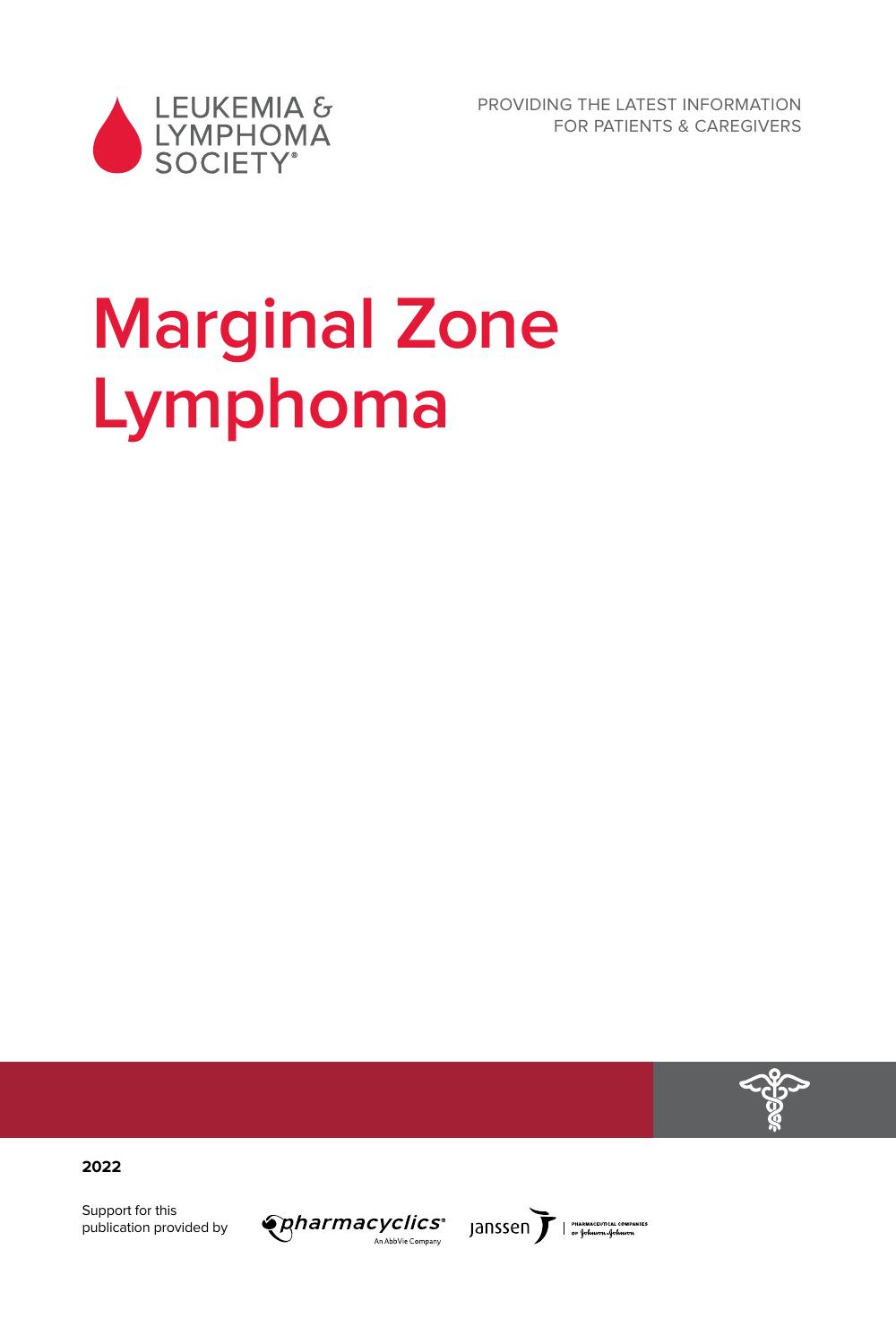## A six-word narrative about living with blood cancer from patients in our LLS Community

**Stay strong and keep moving forward. Find the positive in every day. Be your own best patient advocate. Changed my life for the better. Accept, learn and focus on present. Learning to live a different life. Sudden and life changing—be positive. Waiting, worrying, anxiousness/ happy I'm alive! Embrace a new normal each day. 5 years, 41 infusions, constant fatigue. Patience, positive attitude, hope and faith. Test to test, I will survive! Treatment, fatigue, treatment, fatigue and survival. Love life, live better every day. I don't look back only forward. So far, so good, live life. Meditation, mindfulness, wellness, faith, nutrition and optimism. Finding the joy while living with uncertainty. Watch, wait, treat, regroup, rest, re-energize. Blessed to be doing so well! Eye opening needed learning and healing. Feel great: uncertain travel plans annoying. Renewed faith, meditation, diet, mindfulness, gratitude. Watchful waiting can be watchful worrying. Scary, expensive, grateful, blessings, hope, faith. Thank god for stem cell transplants! Do not know what to expect. Extraordinarily grateful, I love my life. Diagnosed; frightened; tested; treating; waiting; hoping. I'm more generous, impatient less often. Embrace your treatment day after day. Live today, accept tomorrow, forget yesterday. Strength you never realized you had. Challenging to our hearts and minds. Life is what we make it. Live life in a beautiful way.**

## Discover what thousands already have at **www.LLS.org/Community**

**Join our online social network for people who are living with or supporting someone who has a blood cancer. Members will find:** 

- **Thousands of patients and caregivers sharing experiences and information, with support from knowledgeable staff**
- **Accurate and cutting-edge disease updates**
- **The opportunity to participate in surveys that will help improve care**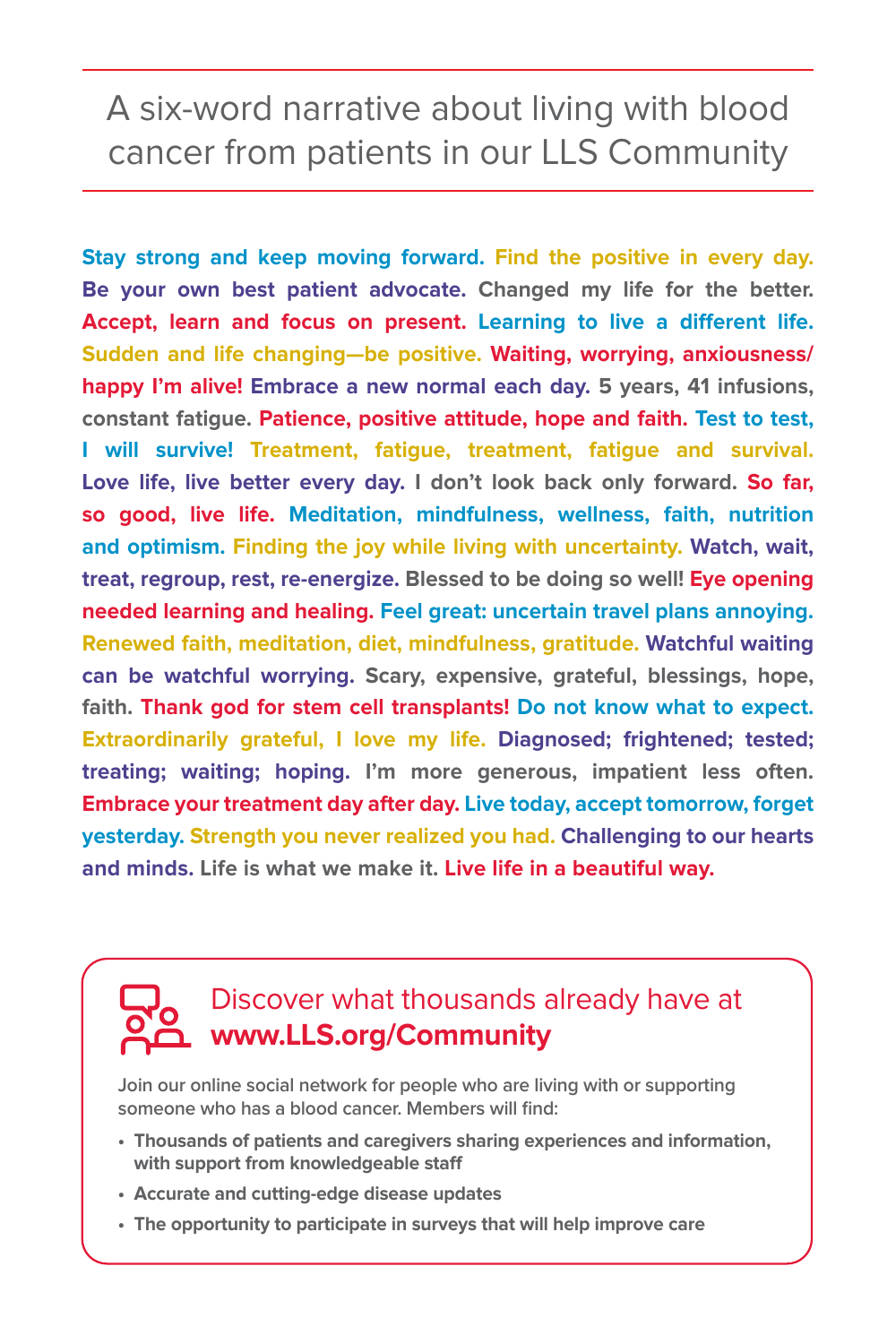## **Inside This Book**

- **2** Introduction
- **3** Lymphoma Basics
- **4** About Marginal Zone Lymphoma
- **6** Extranodal Marginal Zone Lymphoma or MALT Lymphoma
- **6** Gastric MALT Lymphoma
- **16** Non-Gastric MALT Lymphoma
- **24** Nodal Marginal Zone Lymphoma
- **33** Splenic Marginal Zone Lymphoma
- **41** Clinical Trials for Blood Cancers
- **42** Treatment Side Effects
- **43** Follow-Up Care
- **44** Drugs Used to Treat Marginal Zone Lymphoma
- **47** Normal Blood and Bone Marrow
- **49** The Lymphatic System
- **50** Resources and Information
- **54** Health Terms
- **59** References

#### **Acknowledgement**

The Leukemia & Lymphoma Society (LLS) appreciates the review of this material by

#### **Lori A. Leslie, MD**

Director, Indolent Lymphoma and Chronic Lymphocytic Leukemia Research Programs John Theurer Cancer Center at Hackensack University Medical Center, Hackensack NJ

Medical Co-Director of Oncology, Mountainside Medical Center, Montclair NJ Assistant Professor of Medicine, Hackensack Meridian School of Medicine, Nutley NJ

New treatments may have been approved since this book was printed. Check www.LLS.org/DrugUpdates or call (800) 955-4572.

This publication is designed to provide accurate and authoritative information about the subject matter covered. It is distributed as a public service by The Leukemia & Lymphoma Society (LLS), with the understanding that LLS is not engaged in rendering medical or other professional services. LLS carefully reviews content for accuracy and confirms that all diagnostic and therapeutic options are presented in a fair and balanced manner without particular bias to any one option.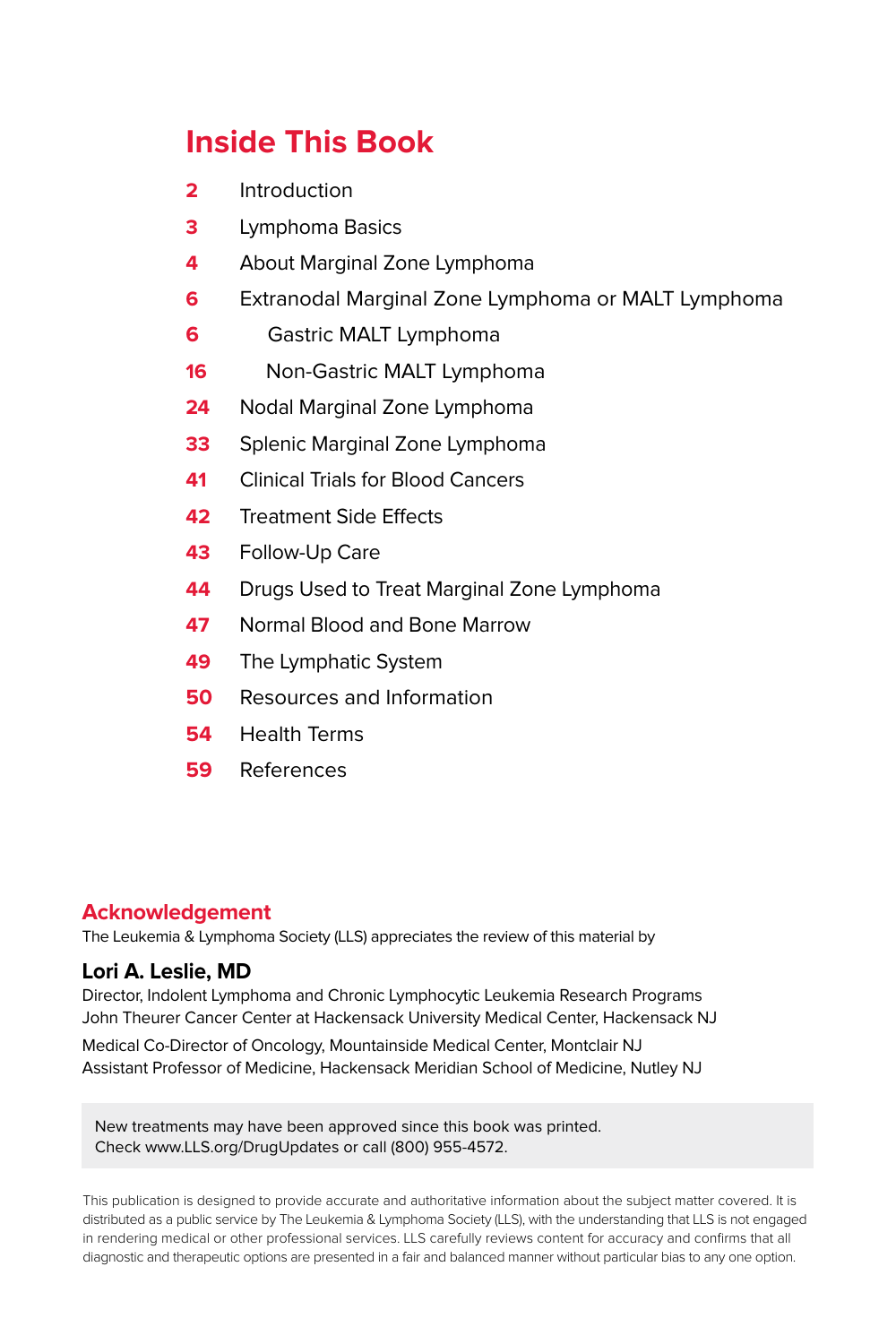## **Introduction**

This book provides information about marginal zone lymphomas for patients and their families. Marginal zone lymphomas are a group of non-Hodgkin lymphomas that begin in a part of the lymph tissue called the "marginal zone." They tend to be slow-growing lymphomas. There are three main subtypes of marginal zone lymphoma, based on whether it forms in the spleen, the lymph nodes or other lymphoid tissue outside the lymph nodes.

This book provides information about the diagnosis, staging and treatment of the three main subtypes of marginal zone lymphoma: extranodal, nodal and splenic. It also includes brief descriptions of normal blood, bone marrow and the lymphatic system, as well as a glossary of health terms related to marginal zone lymphoma.

Advances in the treatment of marginal zone lymphoma have resulted in improved remission rates, quality of life and survival for patients. This is due to new treatments that have been approved, and more are being studied in clinical trials.

#### **ALL LLS publications mentioned in this book are free and can be viewed, downloaded or ordered online at LLS.org/booklets.**

**Feedback.** Visit LLS.org/PublicationFeedback to give suggestions about this book.

New treatments may have been approved since this book was printed. Check www.LLS.org/DrugUpdates or call (800) 955-4572.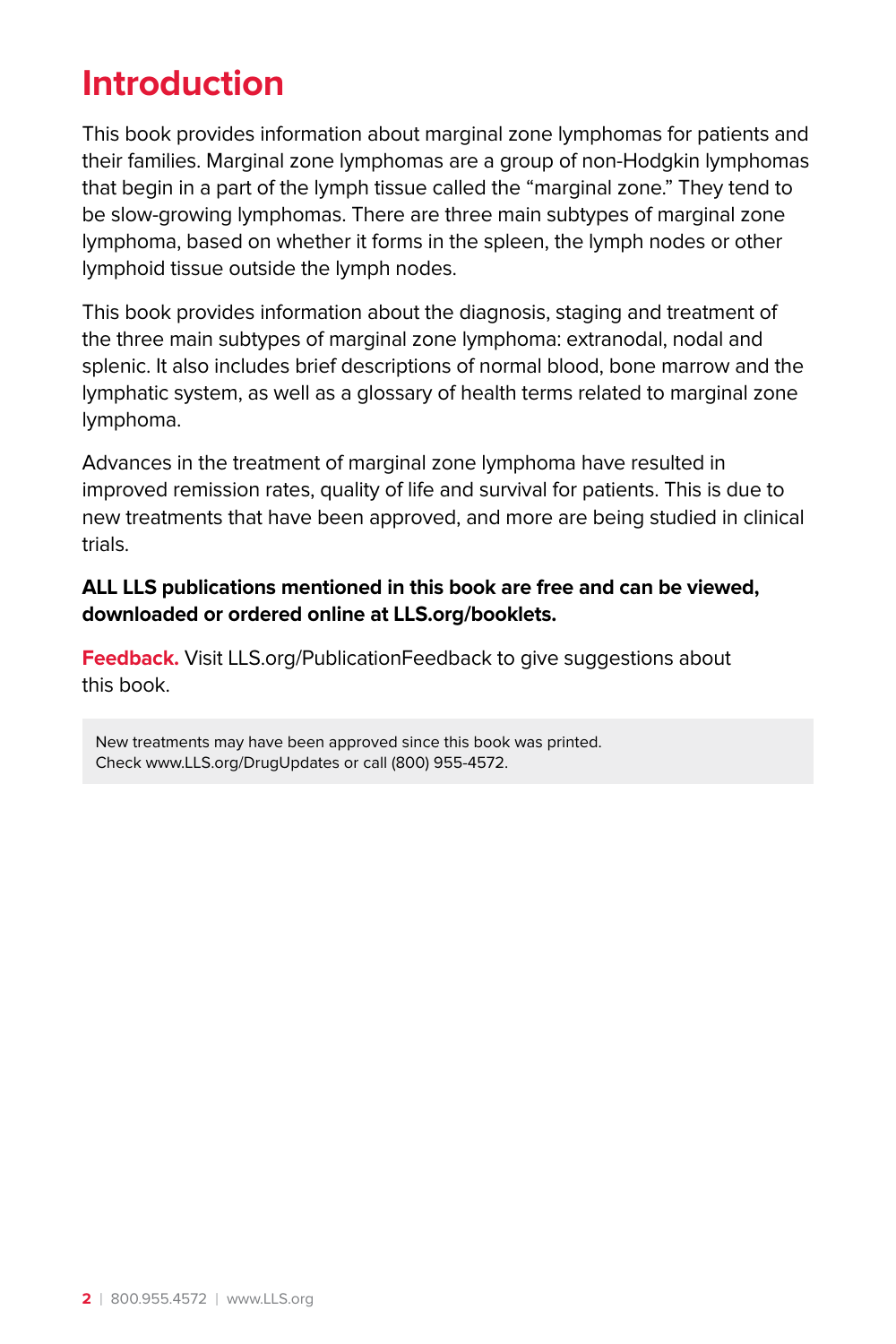## **Lymphoma Basics**

"Lymphoma" is the general name for many different types of cancer that start in the lymphatic system, the network of organs and tissues that protects the body against disease and infection and removes waste and toxins. The lymphatic system includes the lymph nodes, spleen, thymus, tonsils and bone marrow.

Lymphoma starts in a type of white blood cell called a "lymphocyte" in the lymphatic system. A mutation occurs in the DNA of a lymphocyte, which causes it to become an abnormal cancer cell (often called a "lymphoma cell"). The lymphoma cell divides again and again, making more and more abnormal cells. These abnormal cells eventually crowd out healthy cells and form tumors, generally in the lymph nodes or in the lymphatic tissue found in organs such as the stomach, intestines, skin or spleen. Lymphoma can develop in any part of the body where there are lymphocytes. While some lymphomas can be detected through routine bloodwork, most are diagnosed through the examination of a biopsy sample (lymphatic tissue examined under a microscope).

Lymphomas are grouped into two major categories: Hodgkin lymphoma and non-Hodgkin lymphoma. Hodgkin lymphomas contain Reed-Sternberg cells, which have a particular appearance when viewed under a microscope. They are unusually large, abnormal lymphocytes that may contain more than one nucleus. Non-Hodgkin lymphomas are a varied group of lymphomas that do not have the characteristic Reed-Sternberg cells seen in Hodgkin lymphoma.

There are more than 60 different subtypes of non-Hodgkin lymphoma. Non-Hodgkin lymphomas can start in any of the three types of lymphocytes: B lymphocytes (B cells), T lymphocytes (T cells) and natural killer (NK) cells. B cells make antibodies to fight infection; T cells help fight infections and attack cancer cells; and NK cells attack cancer cells and eliminate viruses. B-cell lymphomas are more common than T-cell and NK-cell lymphomas.

Specialists further classify non-Hodgkin lymphoma subtypes according to the rate of disease progression, either aggressive (fast growing) or indolent (slow growing). When indolent lymphomas are first diagnosed, most patients have fewer symptoms than patients with aggressive lymphoma subtypes. The appropriate treatment for each patient is determined based on whether they are diagnosed with an aggressive or indolent subtype, so getting an accurate diagnosis is very important. In some cases, indolent forms of non-Hodgkin lymphoma can transform into an aggressive form of the disease over time.

#### **For more information about non-Hodgkin lymphoma, visit www.LLS.org/booklets to view the free LLS booklets Non-Hodgkin Lymphoma and The Lymphoma Guide – Information for Patients and Caregivers.**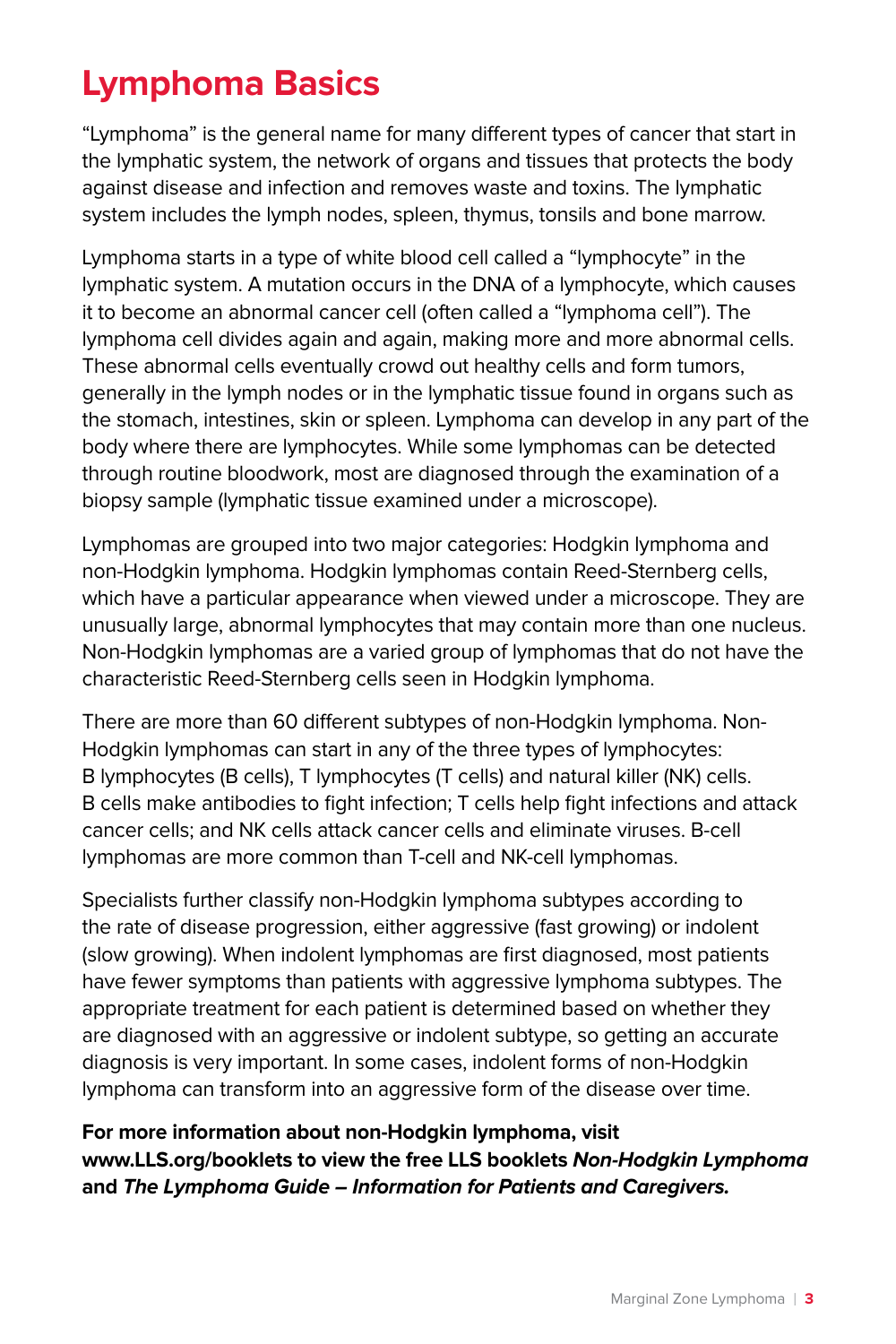## **About Marginal Zone Lymphoma**

Marginal zone lymphoma (MZL) is a rare, slow-growing subtype of non-Hodgkin lymphoma. It makes up about 7 percent of all non-Hodgkin lymphoma cases. In 2016, there were an estimated 7,460 patients with newly-diagnosed marginal zone lymphoma in the United States.

Marginal zone lymphomas develop in B lymphocytes (B cells), a type of white blood cell that is part of the immune system. While there are many types of B-cell cancers, marginal zone lymphomas specifically begin in a B cell in the marginal zone of lymphatic tissue.

Lymphatic tissue contains many lymphocytes and is part of the body's immune system, helping to protect the body from bacteria and other foreign organisms. This tissue can be found in the lymph nodes, the spleen and other parts of the body, such as the digestive, respiratory and urinary tracts.

Inside lymphatic tissue there are little round clumps, called lymphoid follicles, which contain mostly B cells. The area surrounding the lymphoid follicle center is called the mantle zone. Mantle cells are B cells within the mantle zone. Surrounding the mantle zone is the marginal zone. Marginal zone cells are B cells within the marginal zone of a lymphoid follicle. They appear small when viewed under a microscope.

Marginal zone lymphomas are cancers that form in B cells in the marginal zone. When a genetic mutation occurs in a B cell in the marginal zone, it may become a lymphoma cell—an abnormal cell that may grow and multiply out of control into many lymphoma cells. As these cells multiply, they can build up and form tumors. In some cases, they may also spread to other parts of the body.

The World Health Organization (WHO) classifies marginal zone lymphomas into three subtypes, depending on the site of involvement:

- $\circ$  Extranodal (MALT), which occurs in areas or organs outside the lymph nodes, such as the stomach, lungs, small intestine, salivary glands, thyroid, ocular adnexa (tissue around the eye) and skin
- $\circ$  Nodal, which occurs in the lymph nodes
- $\circ$  Splenic, which occurs primarily in the spleen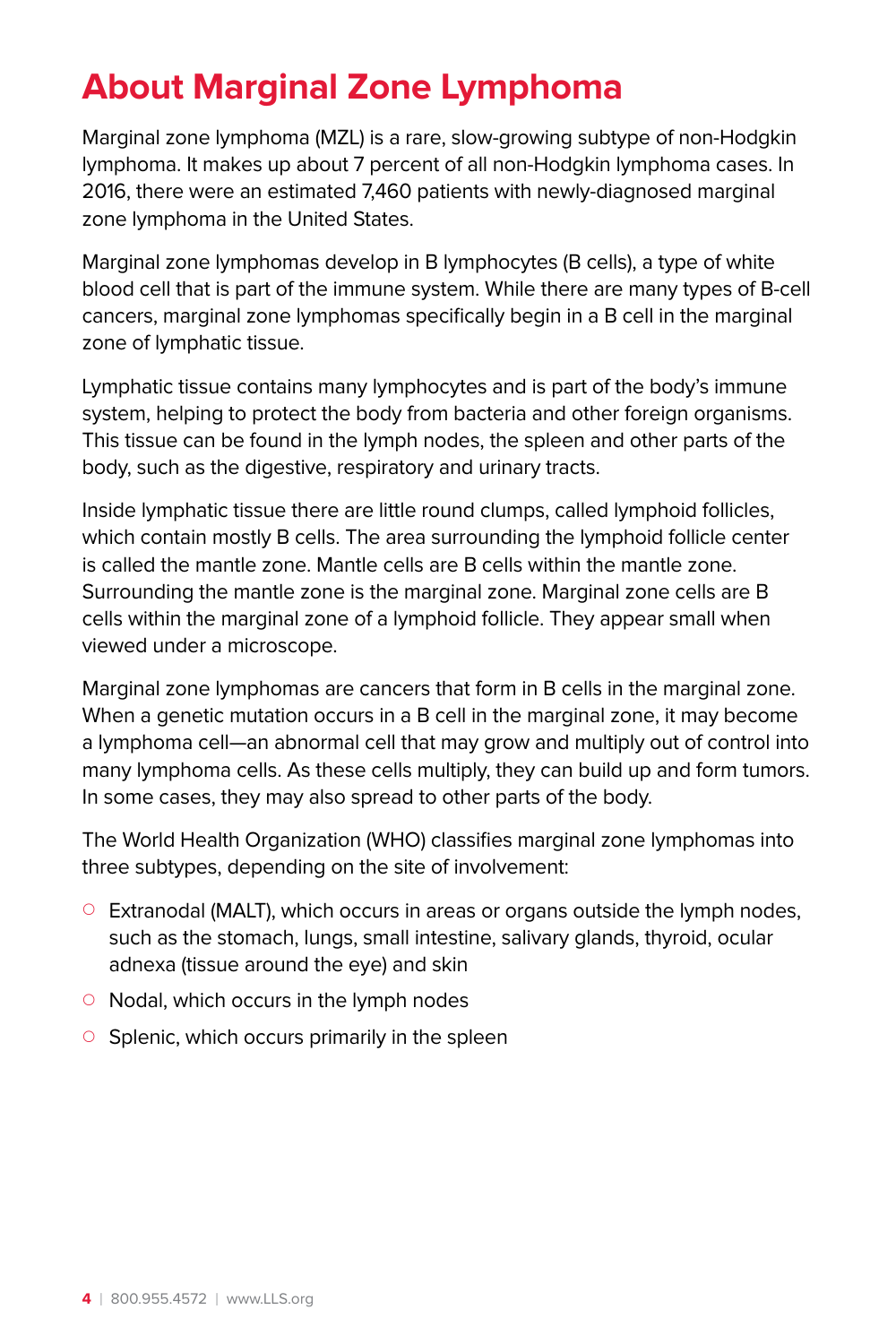Marginal zone lymphomas occur primarily in adults. Approximately half of the people diagnosed with marginal zone lymphoma are over the age of 60 at the time of diagnosis.

While patients with marginal zone lymphoma generally have long survival times, the disease is often incurable. Relapse is common, sometimes occurring several times over many years. A small proportion of marginal zone lymphomas undergo transformation to diffuse large-B-cell lymphoma, a faster-growing lymphoma. Patients with transformed lymphoma are typically treated with regimens designed for diffuse large-B-cell lymphoma.

For the best outcome, patients are encouraged to seek treatment in a center with specialized doctors, called hematologist-oncologists, who have specific experience in the diagnosis and care of patients with lymphoma.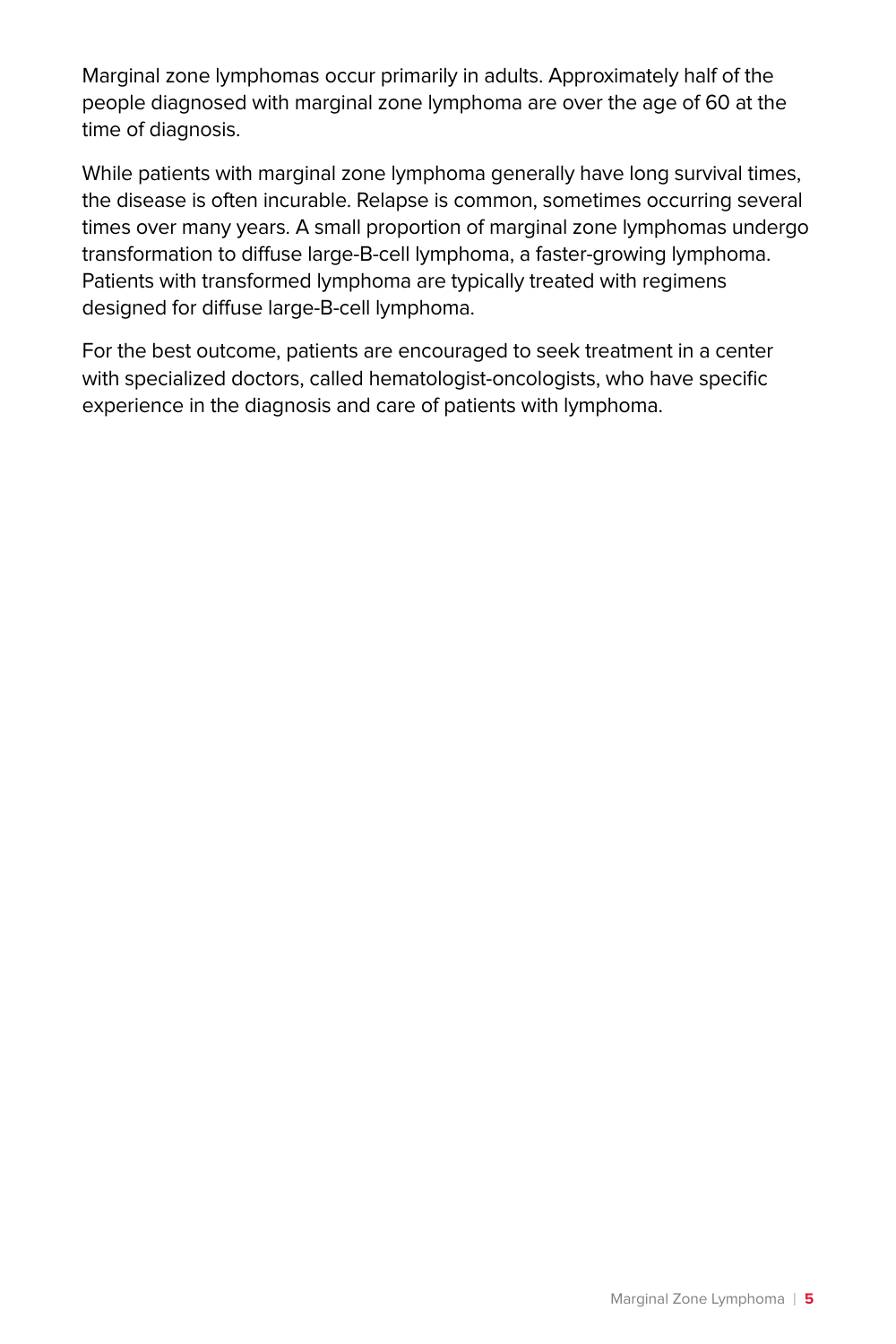## **Extranodal Marginal Zone Lymphoma or MALT Lymphoma**

Extranodal marginal zone lymphoma, also called "mucosa-associated lymphoid tissue (MALT) lymphoma," can develop in a variety of organs. "Extranodal" means that it occurs outside the lymph nodes. This is the most common type of marginal zone lymphoma, accounting for approximately 60-70 percent of all cases of the disease. Typically MALT lymphomas stay in the area where they begin and do not become widespread. In some cases, however, they can spread to other parts of the body or transform into an aggressive form of B-cell lymphoma.

MALT lymphoma starts in "mucosa-associated lymphoid tissue" (MALT). "Mucosa" is the moist, inner lining of some organs and body cavities, such as the nose, mouth, lung, digestive tract and urinary tract. "Lymphoid tissue" is a group of lymphocytes. MALT is a collection of lymphocytes in the mucosa. MALT, which is rich in B cells, can form in the mucosa in response to inflammation to help protect the body from disease and infection. MALT lymphomas can develop if abnormal lymphocytes accumulate in the lymphoid tissue.

In many cases of MALT lymphoma, there is a chronic infection or autoimmune disorder that causes MALT to form. If a mutation occurs in one of the B cells in the marginal zone of the MALT tissue, it can become a lymphoma cell.

MALT lymphoma can develop almost anywhere in the body where there is lymphoid tissue, but it most often develops in the stomach. MALT lymphoma is normally divided into two groups:

- Gastric (stomach)
- $\circ$  Non-gastric, which can affect the lungs, salivary glands, breast, thyroid, salivary glands, lungs, skin, gut (bowel) or ocular adnexa (tissue around the eye)

## **Gastric MALT Lymphoma**

Gastric MALT lymphoma develops in the stomach, the most common site for MALT lymphoma. It starts in B cells within the lymphoid tissue of the stomach's inner lining (mucosa). This lymphoid tissue is not normally found in the stomach; it develops as a result of chronic inflammation that may be due to a chronic infection or an autoimmune condition.

Most gastric MALT lymphomas are lesions (areas of abnormal tissue) that typically grow slowly and do not usually spread to other areas in the body. Often, cases of gastric MALT are associated with a chronic infection of H. pylori, a type of bacteria that infects the stomach. It can damage the tissue in the stomach, causing ulcers (sores) on the inside lining of the stomach. Patients that test positive for H. pylori are treated with antibiotics to eradicate the infection, which can lead to a remission of the lymphoma in some patients.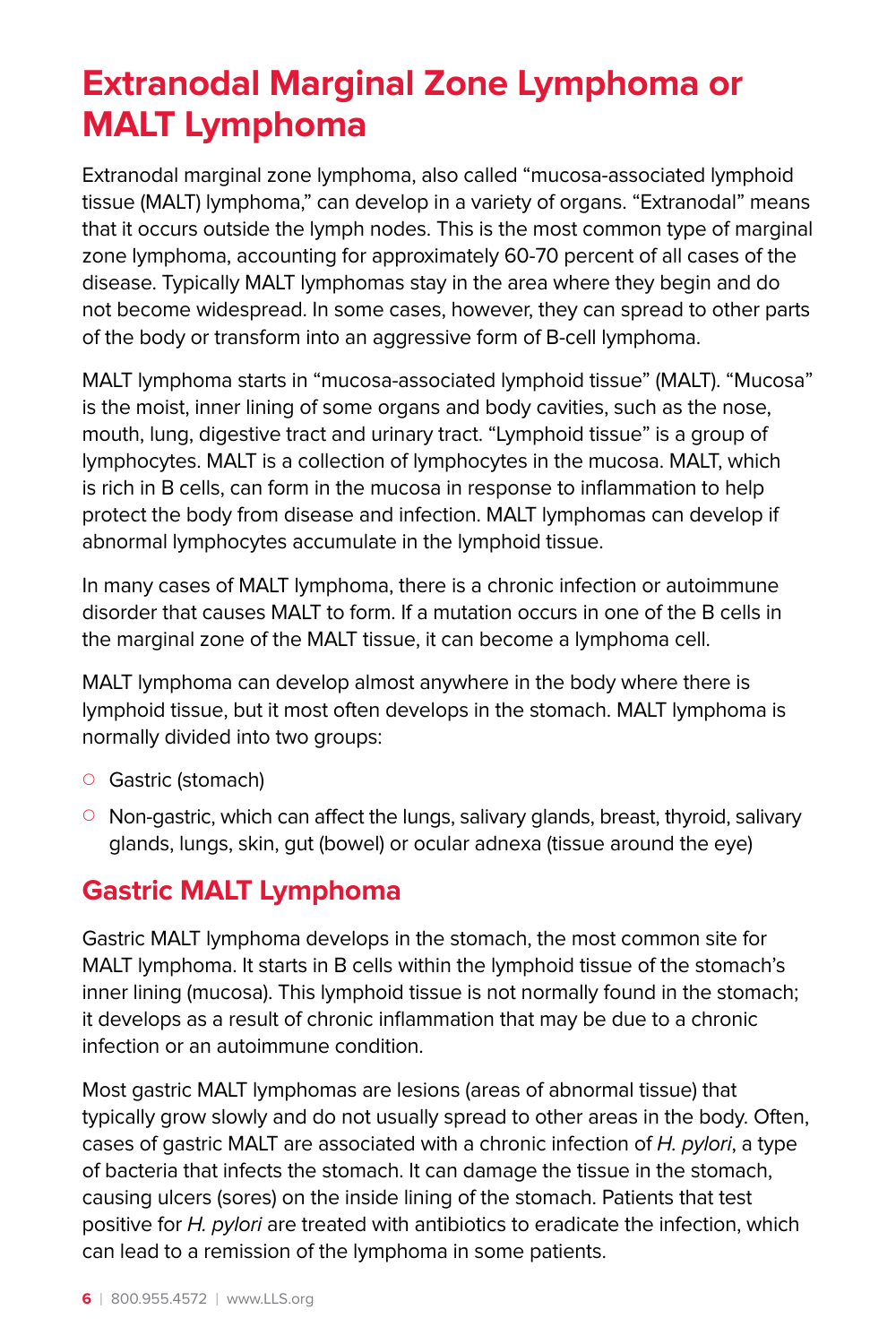## **Signs and Symptoms**

Signs and symptoms are changes in the body that may indicate the presence of a disease. A "sign" is a change in the body that a doctor sees in an exam or a test result. A "symptom" is a change in the body that a patient can see or feel. Signs and symptoms of gastric MALT may include:

- $\circ\;$  Heart burn and indigestion
- $\circ~$  Abdominal pain
- ${\circ}{}$  Nausea
- $\circ\,$  Vomiting
- $\circ\;$  Loss of appetite
- $\circ$  Unexplained weight loss
- ${\circ}\;$  Gastric bleeding
- $\circ~$  A mass or irregularity found during an endoscopy that is done for other medical reasons

## **Diagnosis**

While certain signs and symptoms may suggest that a person has lymphoma, a series of tests are needed to confirm the diagnosis and the specific disease subtype of lymphoma. An accurate diagnosis helps the doctor to:

- $\circ~$  Estimate how the disease will progress
- $\circ~$  Determine the appropriate treatment

#### **Talk to your doctor about:**

- $\circ~$  The diagnostic tests that are being done
- $\circ$  What the results mean
- $\circ$  Getting copies of the results

**Medical History and Physical Examination.** If your doctor suspects that you may have lymphoma, he or she will ask about your health history and do a physical exam to look for signs of lymphoma. The doctor will examine you and pay special attention to your lymph nodes and other areas of the body that may be affected, including the skin, the spleen and the liver.

**Upper Endoscopy.** If you are having problems in your upper digestive tract, such as heartburn, feeling full quickly or coughing up or vomiting blood, your doctor may perform an upper endoscopy. This procedure is used to examine the upper digestive system and is done with an instrument called an "endoscope." The endoscope is a long, thin, flexible tube with a light and small camera on the end.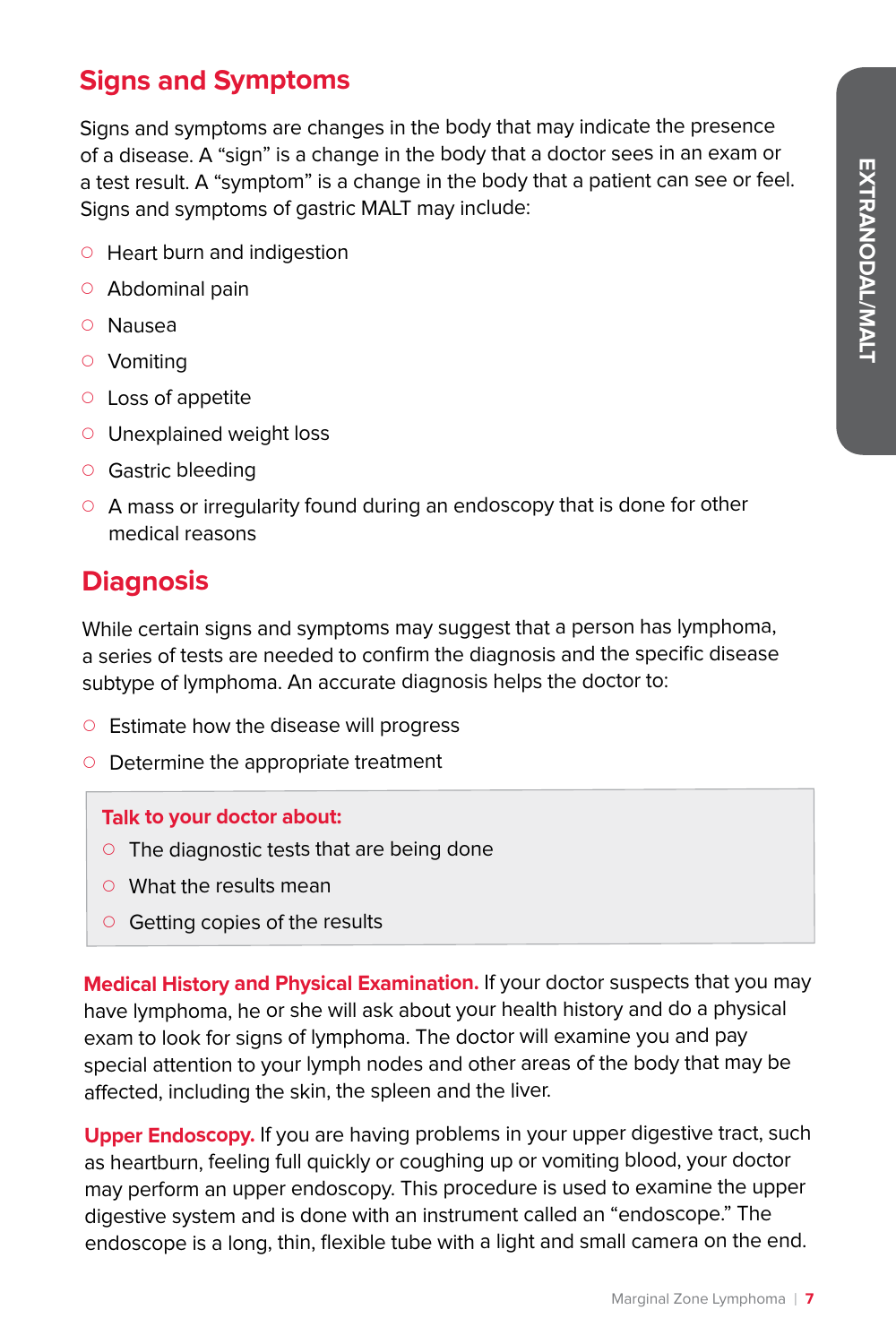The tube is put in through the mouth and then down the throat to examine the esophagus, stomach and small intestine. It allows the doctor to look at the wall of the digestive tract. If there are any suspicious areas that may be cancer, the doctor will perform a biopsy and remove samples of tissue so the cells can be examined.

**Cell Assessment.** A hematopathologist examines the biopsy samples under a microscope to view the size, shape and type of cells. A hematopathologist is a doctor who has special training in identifying blood diseases. This specialist may also perform other tests with the sample, including:

- { Testing for *H. pylori.* In this test, the tissue sample is examined under a microscope to look for H. pylori bacteria.
- $\circ$  Flow Cytometry. This lab test identifies the antigens, or proteins, on the surface and within cancer cells. Finding (or not finding) certain proteins can help the hematopathologist determine the type of lymphoma. The pattern of the surface proteins is called the "immunophenotype."

Marginal zone lymphoma has a common pattern or of proteins. The classical immunophenotype for marginal zone lymphoma is CD20+, CD5- and CD10-. This means that if a sample of lymphoma cells have the antigen CD20 but do not have CD5 or CD10 a person is diagnosed with marginal zone lymphoma. (CD is the abbreviation for "cluster of differentiation," the term for these cell surface markers.)

 $\circ$  **Molecular Testing.** These tests look closely at the chromosomes and DNA in the lymphoma cells for specific chromosomal abnormalities and genetic mutations. These tests may be done to help diagnose some types of cancer and to help plan treatment.

It is recommended that the biopsy sample from the upper endoscopy be evaluated for a translocation involving chromosomes 11 and 18, abbreviated as t(11;18). A translocation is a genetic change in which a piece of one chromosome breaks off and attaches to another chromosome. Approximately 15 to 40 percent of patients with gastric MALT lymphoma have t(11;18). People with this translocation are less likely to respond to antibiotic therapy.

## **Staging**

When a person is diagnosed with gastric MALT lymphoma, tests are done to determine the stage of the disease. Staging provides important information about how far the disease has spread in the body and helps in determining the best treatment.

Tests done to determine the stage of cancer may include:

**Blood Tests.** Blood tests can sometimes help determine how advanced the lymphoma is. These may include: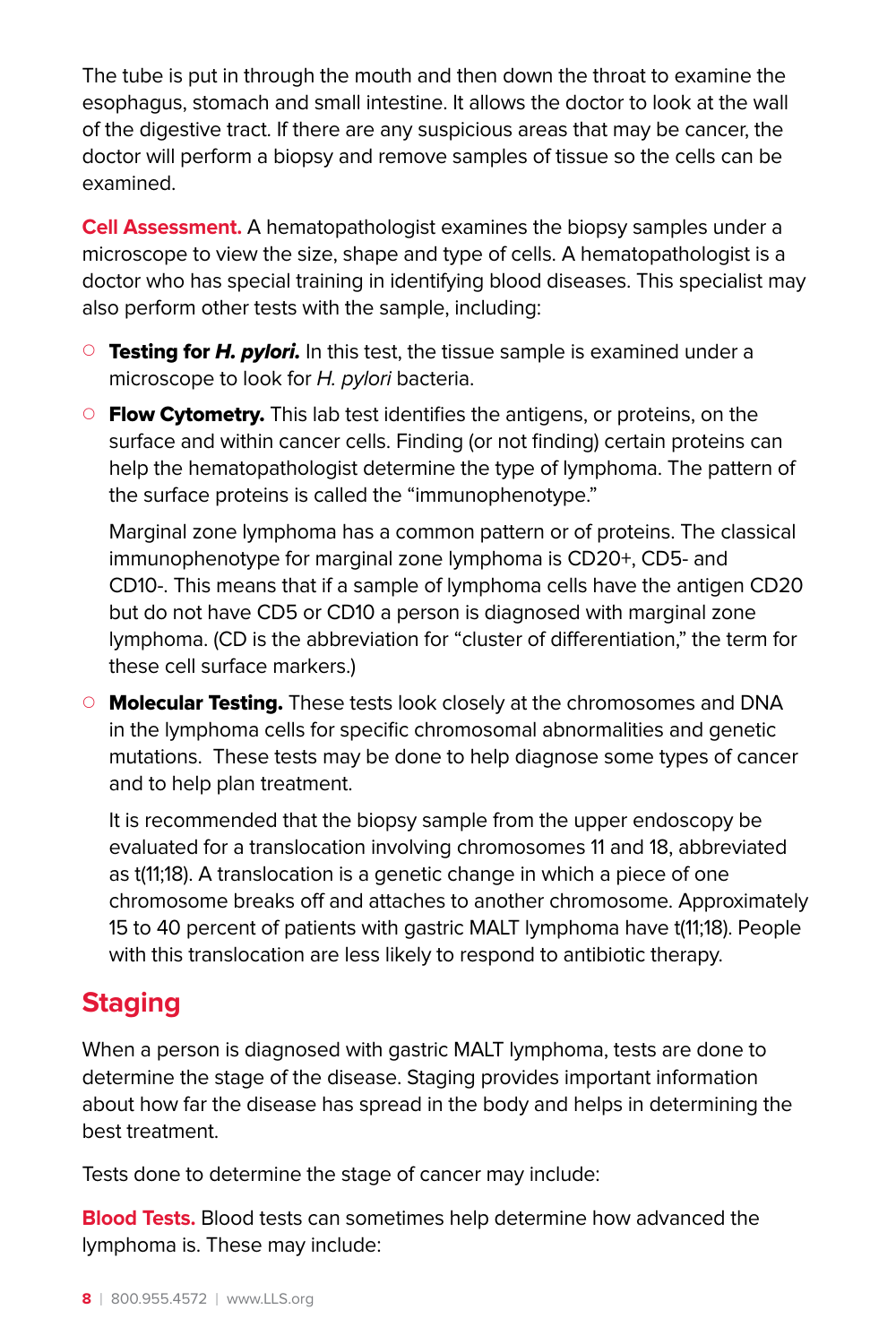- $\circ$  Complete Blood Count (CBC). This test measures the number of red blood cells, white blood cells and platelets in the blood. Low blood cell counts may mean that the lymphoma has spread to the bone marrow and is affecting new blood cell formation.
- { Comprehensive Metabolic Panel. This group of tests measures up to 14 chemicals in the blood. It gives important information about how well a person's kidneys, liver and other organs are working. Abnormal levels of these chemicals can be caused by cancer or other health problems.
- Lactate Dehydrogenase (LDH) Test. This test measures the level of LDH in the blood. LDH is a protein found in most cells. When a cell is damaged, LDH is released into the bloodstream. A high level of LDH in the blood can be caused by cancer and can be a sign that the cancer is widespread.
- $\circ$  Hepatitis Tests. Hepatitis is a disease of the liver. It can be caused by the hepatitis C and B viruses. All patients should be tested for hepatitis C because the virus has been associated with the development of marginal zone lymphoma. Hepatitis B testing should be performed on patients being considered for treatment with rituximab-containing regimens, because rituximab can cause hepatitis B to become active again.

**Bone Marrow Aspiration and Biopsy.** These two tests are used to collect and examine bone marrow, the spongy tissue found inside bones. They are generally done at the same visit, either at the doctor's office or in a hospital.

Bone marrow has both a solid and a liquid component. For a bone marrow aspiration, a special, hollow needle is inserted through the hip bone and into the bone marrow to aspirate (remove) a liquid sample of cells. For a bone marrow biopsy, a wider needle is used to remove a sample of solid bone that contains bone marrow. Both samples are sent to the lab where they are examined under a microscope.

Bone marrow aspiration and biopsy are done to show whether your bone marrow is healthy and making normal amounts of blood cells. But evaluation of the bone marrow may also be useful to see whether the lymphoma has spread to the bone marrow.

**Imaging Tests.** These tests create images (pictures) of the inside of the body. Various types of imaging tests such as computed tomography (CT) and positronemission tomography (PET) scans can show where the lymphoma is located in the body and provide information that helps the doctor to determine the stage of the lymphoma.

**Visit www.LLS.org/booklets to view the free LLS booklets Understanding Lab and Imaging Tests and Understanding Genetics.**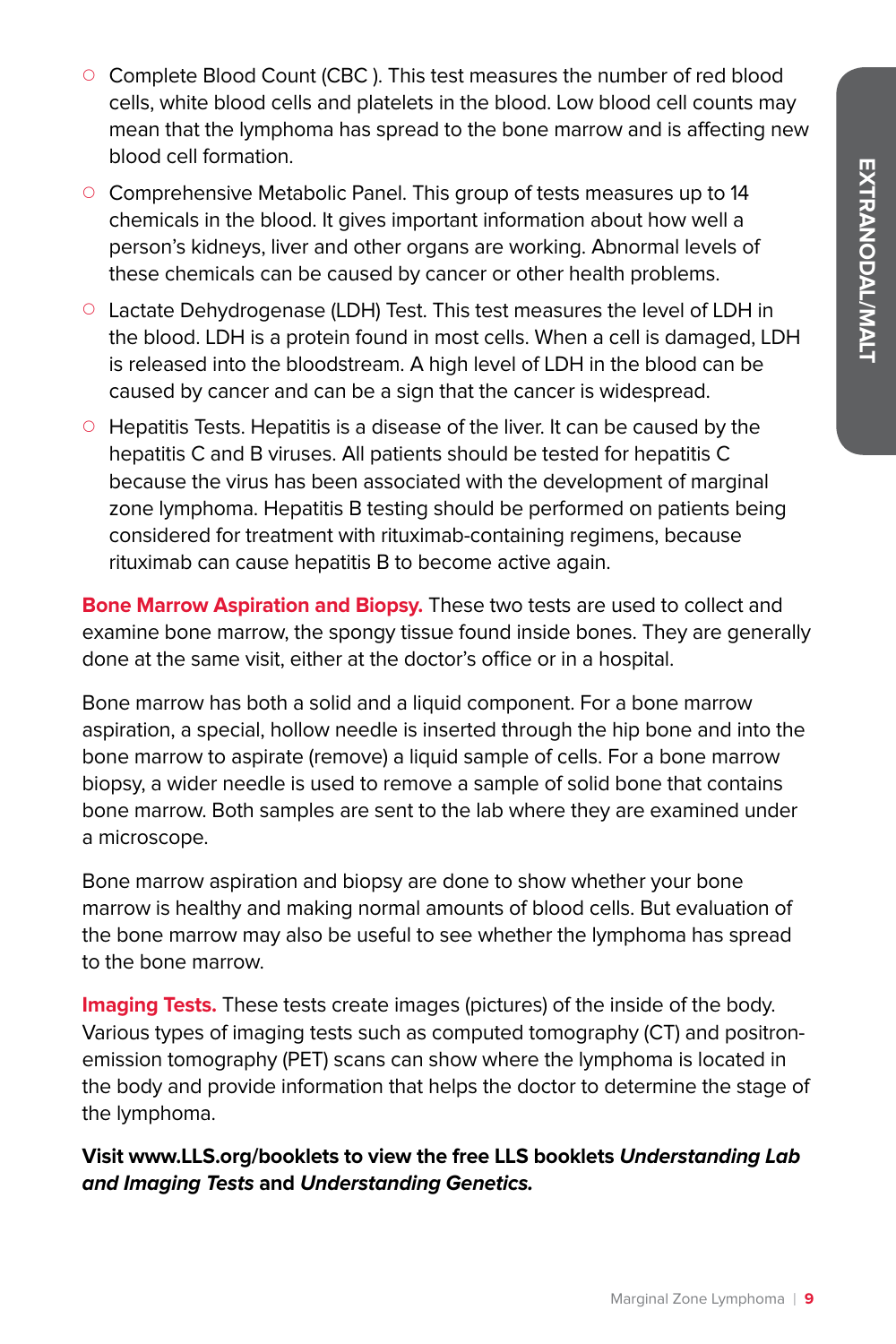**Staging System.** In cancer staging, the Roman numerals I through IV (1-4) are used to represent the extent of cancer in the body. Stage I cancers are less advanced and often have a better prognosis. Higher-stage cancers are generally more widespread in the body and may require different or more intense treatment. Doctors use the findings from laboratory and imaging tests to determine the stage.

The Lugano staging system for gastric lymphomas, which is a modification of the older Ann Arbor system, is one of the more widely-used staging systems for gastric MALT lymphoma. See **Table 1** below for a description of the stages.

#### **Table 1. Lugano Staging System for Gastric MALT Lymphomas**

**Stage I:** The tumor is confined to the gastrointestinal tract. It can be a single primary lesion or multiple, non-contiguous lesions.

**Stage II:** The tumor extends into the abdomen. This is further subdivided based upon the location of nodal involvement.

- $\circ$  Stage II<sub>1</sub>: Involvement of local nodes
- $\circ$  Stage II<sub>2</sub>: Involvement of distant nodes
- $\circ$  Stage II<sub>E</sub>: The tumor penetrates the serosa (outer lining of the abdomen and chest, including the stomach) to involve adjacent organs or tissues

**Stage III:** There is no stage III in this staging system.

**Stage IV:** There is extranodal involvement or accompanying supra-diaphragmatic (above the diaphragm) nodal involvement.

Rohatiner A, d'Amore F, Coiffier B, et al. Report on a workshop convened to discuss the pathological and staging classification of gastrointestinal tract lymphoma. Annals of Oncology. 1994;5(5):397-400.

### **Treatment**

New treatments may have been approved since this book was printed. Check www.LLS.org/DrugUpdates or call (800) 955-4572.

Before you begin treatment, you and your doctor will discuss your treatment options. One option may be a clinical trial. Like all treatment options, clinical trials have possible risks and benefits. By considering all your treatment options, including clinical trials, you will be taking an active role in a very important decision that affects you. See page 41 for more information on clinical trials.

The treatment approach for gastric MALT lymphoma depends on the stage of the disease and whether the patient is infected with H. pylori bacteria.

**H. pylori-positive Stage I or Stage II<sup>I</sup> Disease.** H. pylori eradication therapy, which includes antibiotics, is recommended for all patients with stage I or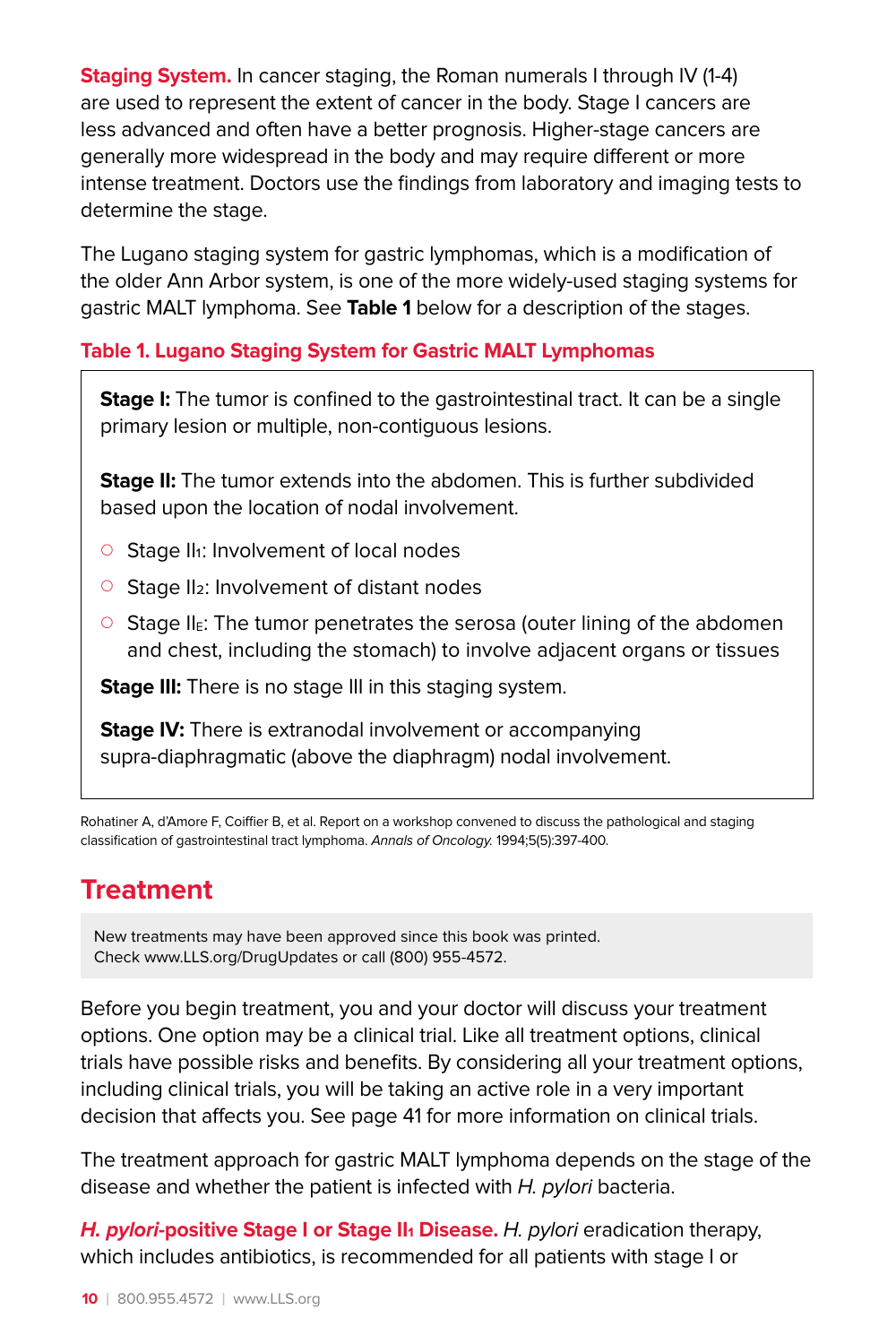stage II<sub>1</sub> disease who are infected with H. pylori. It is recommended whether or not their lymphoma cells have the chromosomal abnormality t(11;18), a mutation that makes it less likely for a patient to respond to antibiotic therapy. For more information about t(11;18), see page 8.

**H. pylori Eradication Therapy.** For patients with early-stage gastric MALT lymphoma who test positive for  $H$ . pylori, antibiotics can be an effective first-line therapy and provide an excellent long-term outcome. Some studies have shown that gastric MALT lymphoma can be cured with just antibiotics. H. pylori eradication therapy generally consists of a proton pump inhibitor, along with a combination of antibiotics including clarithromycin and amoxicillin (or metronidazole for patients allergic to amoxicillin), given for 10 to 14 days.

Patients treated with H. pylori eradication therapy are evaluated after the completion of treatment to determine whether the H. pylori infection was successfully eradicated and whether the tumor has responded to treatment.

- $\circ$  At least four weeks after the completion of H. pylori eradication therapy, testing should be performed to confirm eradication of the infection. Up to 20 percent of patients will require a second H. pylori eradication therapy regimen to eliminate the bacterial infection completely.
- $\circ$  After successful eradication of the H. pylori infection, patients should undergo periodic upper endoscopy to evaluate for tumor response and monitor for signs of relapse, since MALT gastric lymphoma can recur. The National Comprehensive Cancer Network (NCCN) Guidelines recommend follow-up every 3 to 6 months for 5 years and then yearly, or as clinically indicated.

Approximately 20 to 30 percent of patients do not respond to H. pylori eradication therapy or are found to be in relapse during follow-up exams. In these cases, the doctor will take biopsy samples to confirm whether the patient has gastric MALT lymphoma or a more aggressive form of lymphoma, such as diffuse large B-cell lymphoma.

For patients with the chromosomal abnormality t(11;18) and with persistent lymphoma after antibiotic therapy, other available treatments include those listed below:

**Radiation Therapy.** This treatment uses high-energy x-rays to kill cancer cells. Radiation therapy can be very effective if the lymphoma is only affecting a few areas of the body. It is a preferred treatment approach in cases of localized disease after failure of antibiotic therapy for H. pylori.

**Rituximab (Rituxan®).** Rituximab, a type of monoclonal antibody therapy, is an option when antibiotic therapy has failed and radiation therapy is not medically recommended. It binds to a protein called CD20 on the lymphoma cells, helping the immune system to find and destroy the lymphoma cells.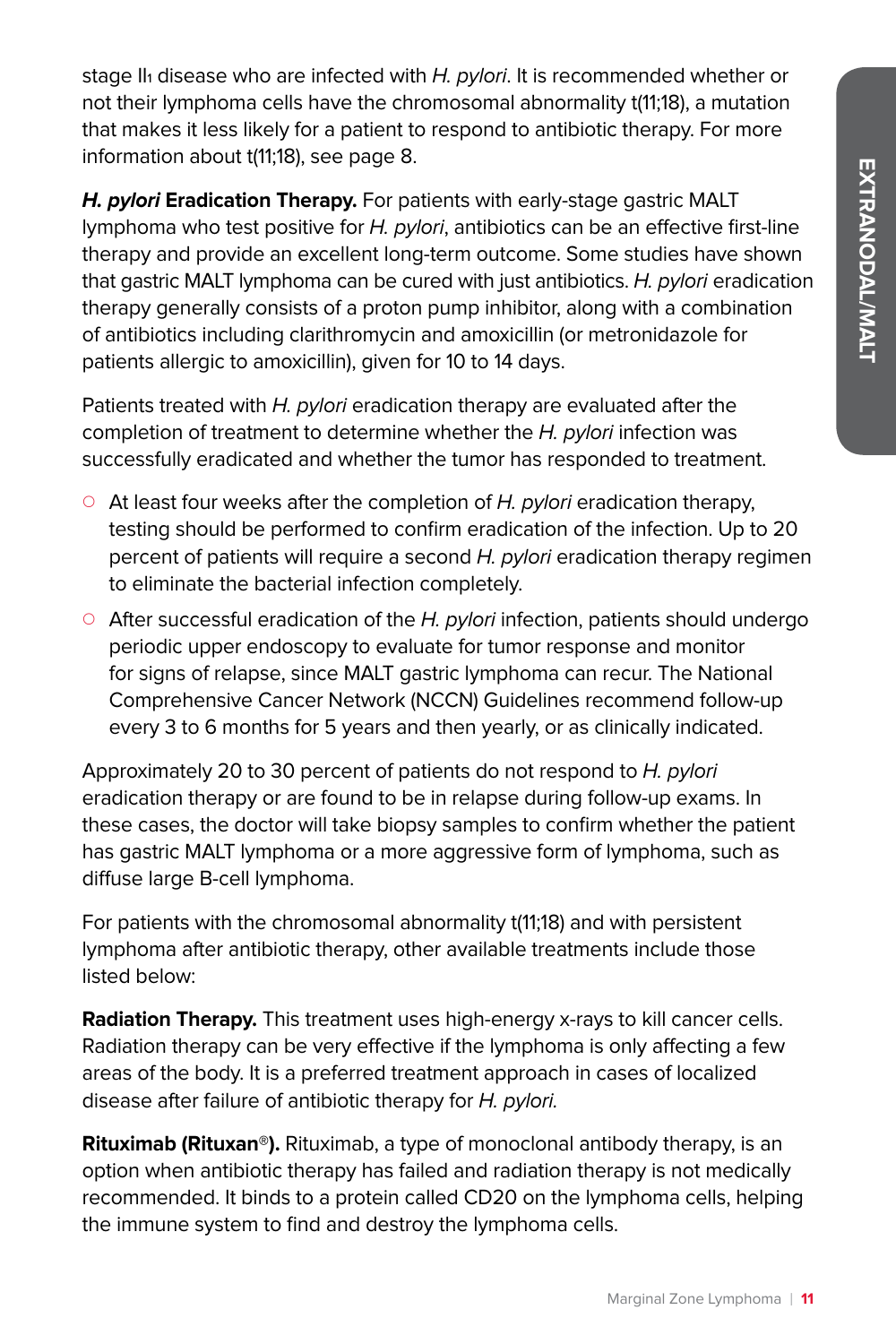After radiation therapy or rituximab, the NCCN Guidelines recommend follow-up care with upper endoscopy and biopsy every 3 to 6 months for 5 years and then yearly or as clinically indicated.

**H. Pylori-negative Stage I or Stage II<sup>1</sup> Disease.** For patients with stage I or stage II<sub>1</sub> disease who are not infected with H. pylori, treatments may include those listed below:

**Radiation Therapy.** This treatment uses high-energy x-rays to kill cancer cells. Radiation therapy can be very effective if the lymphoma is only affecting a few places in the body. Radiation therapy is a preferred technique in cases of localized disease.

**Rituximab (Rituxan®).** Rituximab is a type of monoclonal antibody therapy. It binds to a protein called CD20 on the lymphoma cells, helping the immune system to find and destroy them.

After radiation therapy or rituximab, the NCCN Guidelines recommend follow-up care with upper endoscopy and biopsy every 3 to 6 months for 5 years and then yearly or as clinically indicated.

**Stage IIE, II2 or IV Disease.** In patients with advanced disease who have an active H. pylori infection, treatment may begin with H. pylori eradiation therapy (see page 11). Generally, patients are then observed until they develop symptoms. For patients without an active  $H$ . pylori infection, treatment may also be postponed until after symptoms appear.

Many doctors consider observation (the "watch-and-wait" approach), involving careful monitoring and follow-up care, to be an active form of therapy. This approach allows patients to avoid the side effects of treatment for as long as possible. Patients need to discuss with their doctors the potential benefits of the watch-and-wait approach versus starting chemoimmunotherapy and/or other therapies right after diagnosis.

Treatment usually needs to start when lymphoma-related symptoms appear. Not everyone with gastric MALT receives the same type of treatment. Choosing which treatment you receive is a very important decision. You and your doctor will tailor your treatment based on a number of different factors, such as the stage of your cancer, your age and overall health, and your personal preferences.

Current treatments for advanced-stage gastric MALT lymphoma may include chemoimmunotherapy. This type of treatment combines chemotherapy with immunotherapy. Chemotherapy uses various drugs to kill or slow the growth of cancer cells. Immunotherapy uses the body's own immune system to find and kill cancer cells. Immunotherapy for marginal zone lymphoma often uses a monoclonal antibody drug called rituximab (Rituxan®). See **Table 2** on page 13 for a list of suggested first-line therapies for advanced-stage gastric MALT lymphoma, adapted from the NCCN Guidelines.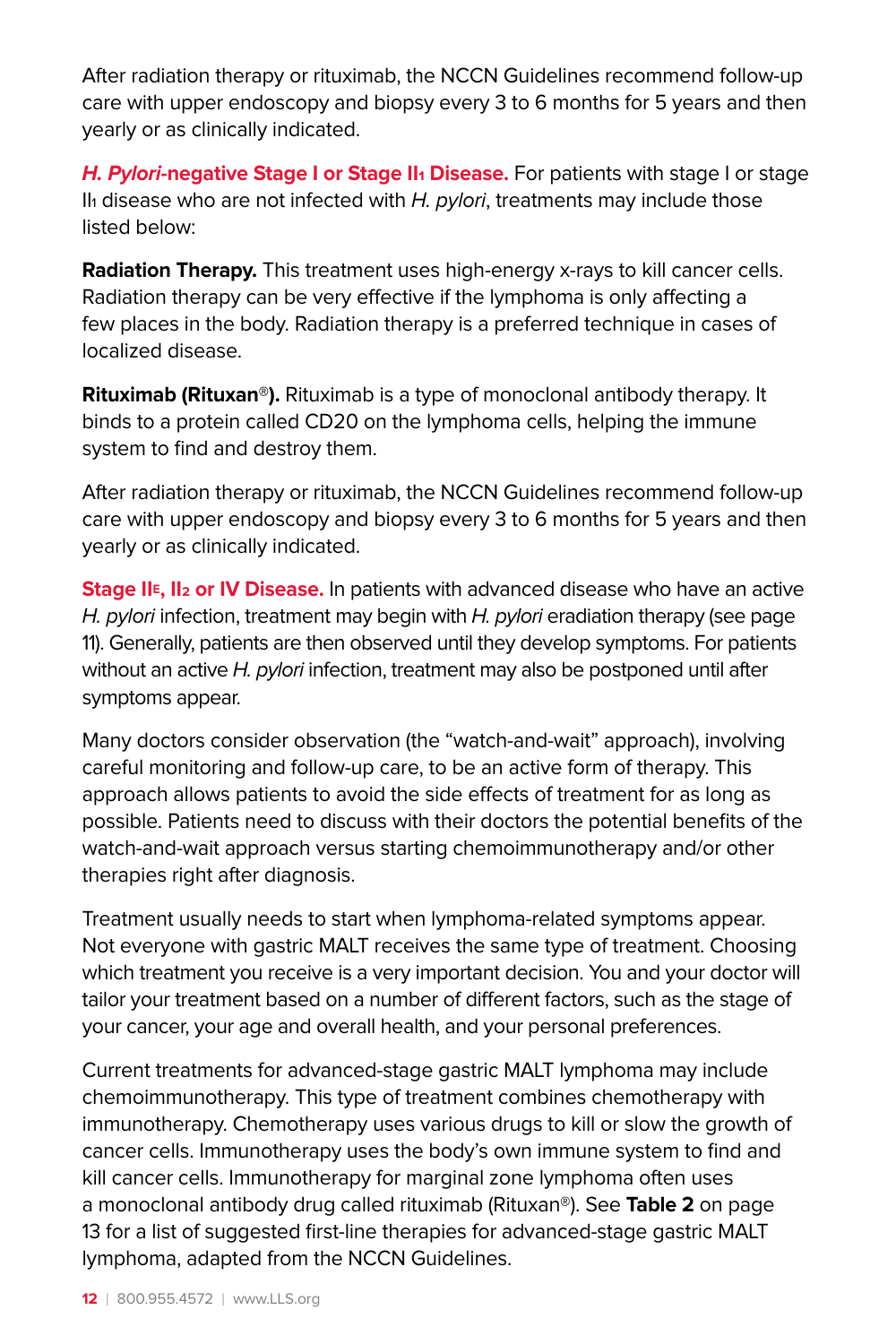#### **Table 2. Suggested First-Line Treatment Regimens**

| First-Line Therapy*                                                    | <b>First-Line Therapy</b><br>for Elderly or Infirm (Frail)*                   |
|------------------------------------------------------------------------|-------------------------------------------------------------------------------|
| <b>Preferred Regimens</b>                                              | (if doctor believes patient cannot tolerate)<br>any therapies listed on left) |
| Bendamustine + rituximab<br>O                                          | Preferred Regimen                                                             |
| CHOP (cyclophosphamide,<br>doxorubicin, vincristine,                   | Rituximab<br>∩                                                                |
| prednisone) + rituximab                                                | <b>Other Recommended Regimens</b>                                             |
| CVP (cyclophosphamide,<br>O<br>vincristine, prednisone) +<br>rituximab | Chlorambucil ± rituximab<br>∩                                                 |
|                                                                        | Cyclophosphamide $\pm$ rituximab<br>$\circ$                                   |
| Other Recommended Regimens                                             |                                                                               |
| Lenalidomide + rituximab<br>Ο                                          |                                                                               |
| Rituximab<br>O                                                         |                                                                               |
|                                                                        |                                                                               |

\*Preferred and Other Recommended Regimens are listed in alphabetical order.

Abbreviation: ±, plus or minus (meaning with or without).

National Comprehensive Cancer Network (NCCN) Clinical Practice Guidelines in Oncology. B-Cell Lymphomas. 2022.

#### **See pages 44-47, for information on the drug classifications and approved indications for these therapies.**

After completion of treatment, the NCCN Guidelines recommend follow-up care with upper endoscopy and biopsy every 3 to 6 months for 5 years and then yearly or as clinically indicated.

## **Treatment Options for Relapsed and Refractory Cases**

Some patients with gastric MALT lymphoma do not respond to initial therapy. When this occurs, it is referred to as "refractory" disease. In other patients, the lymphoma comes back after it has been in remission. In these cases it is referred to as "relapsed" disease.

Many patients with relapsed or refractory gastric MALT lymphoma can obtain another period of remission with additional treatment. This approach can often control the lymphoma for many years. See **Table 3** on page 14 for a list of suggested treatments, adapted from the NCCN Guidelines, for relapsed and refractory cases of gastric MALT lymphoma.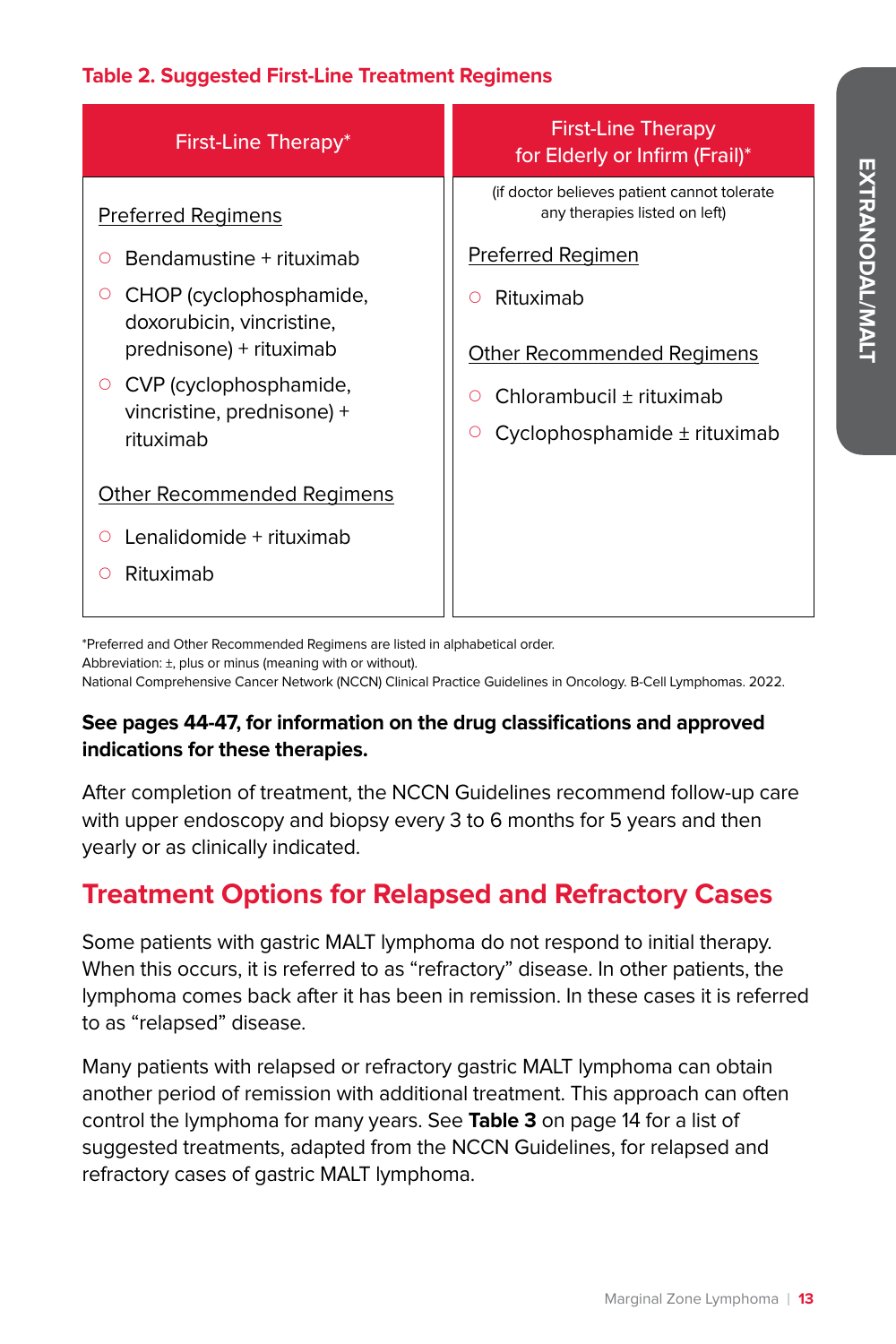### **Table 3. Suggested Treatment Regimens for Relapsed/Refractory Disease**

| Second-Line and                                                                                                                                                                                                                                                                                                                                                                                                                                                                                          | Second-Line Therapy                                                                                                                                                                                                                                                                                                                                                                                                  |
|----------------------------------------------------------------------------------------------------------------------------------------------------------------------------------------------------------------------------------------------------------------------------------------------------------------------------------------------------------------------------------------------------------------------------------------------------------------------------------------------------------|----------------------------------------------------------------------------------------------------------------------------------------------------------------------------------------------------------------------------------------------------------------------------------------------------------------------------------------------------------------------------------------------------------------------|
| <b>Subsequent Therapy*</b>                                                                                                                                                                                                                                                                                                                                                                                                                                                                               | for Elderly or Infirm (Frail)*                                                                                                                                                                                                                                                                                                                                                                                       |
| <b>Preferred Regimens</b>                                                                                                                                                                                                                                                                                                                                                                                                                                                                                | (if doctor believes patient cannot tolerate<br>any therapies listed on left)                                                                                                                                                                                                                                                                                                                                         |
| Bendamustine + obinutuzumab                                                                                                                                                                                                                                                                                                                                                                                                                                                                              | <b>Preferred Regimens</b>                                                                                                                                                                                                                                                                                                                                                                                            |
| O                                                                                                                                                                                                                                                                                                                                                                                                                                                                                                        | <b>Ibrutinib</b>                                                                                                                                                                                                                                                                                                                                                                                                     |
| (not recommended if treated with                                                                                                                                                                                                                                                                                                                                                                                                                                                                         | $\circ$                                                                                                                                                                                                                                                                                                                                                                                                              |
| prior bendamustine)                                                                                                                                                                                                                                                                                                                                                                                                                                                                                      | Lenalidomide + rituximab                                                                                                                                                                                                                                                                                                                                                                                             |
| $\circ$ Bendamustine + rituximab (not                                                                                                                                                                                                                                                                                                                                                                                                                                                                    | O                                                                                                                                                                                                                                                                                                                                                                                                                    |
| recommended if treated with                                                                                                                                                                                                                                                                                                                                                                                                                                                                              | Rituximab                                                                                                                                                                                                                                                                                                                                                                                                            |
| prior bendamustine)                                                                                                                                                                                                                                                                                                                                                                                                                                                                                      | $\circ$                                                                                                                                                                                                                                                                                                                                                                                                              |
| ○ CHOP (cyclophosphamide,                                                                                                                                                                                                                                                                                                                                                                                                                                                                                | Zanubrutinib (relapsed/refractory                                                                                                                                                                                                                                                                                                                                                                                    |
| doxorubicin, vincristine,                                                                                                                                                                                                                                                                                                                                                                                                                                                                                | O                                                                                                                                                                                                                                                                                                                                                                                                                    |
| prednisone) + rituximab                                                                                                                                                                                                                                                                                                                                                                                                                                                                                  | after at least one prior anti-CD20                                                                                                                                                                                                                                                                                                                                                                                   |
| CVP (cyclophosphamide,                                                                                                                                                                                                                                                                                                                                                                                                                                                                                   | mAB-based regimen)                                                                                                                                                                                                                                                                                                                                                                                                   |
| $\circ$                                                                                                                                                                                                                                                                                                                                                                                                                                                                                                  | <b>Other Recommended Regimens</b>                                                                                                                                                                                                                                                                                                                                                                                    |
| vincristine, prednisone) +                                                                                                                                                                                                                                                                                                                                                                                                                                                                               | Chlorambucil ± rituximab                                                                                                                                                                                                                                                                                                                                                                                             |
| rituximab                                                                                                                                                                                                                                                                                                                                                                                                                                                                                                | Ο                                                                                                                                                                                                                                                                                                                                                                                                                    |
| Ibrutinib                                                                                                                                                                                                                                                                                                                                                                                                                                                                                                | Cyclophosphamide ± rituximab                                                                                                                                                                                                                                                                                                                                                                                         |
| $\circ$                                                                                                                                                                                                                                                                                                                                                                                                                                                                                                  | Ο                                                                                                                                                                                                                                                                                                                                                                                                                    |
| Lenalidomide + rituximab<br>O<br>○ Zanubrutinib (relapsed/refractory<br>after at least one prior anti-CD20-<br>mAB-based regimen)<br><b>Other Recommended Regimens</b><br>CHOP (cyclophosphamide,<br>O<br>doxorubicin, vincristine,<br>prednisone) + obinutuzumab<br>Copanlisib (relapsed/refractory<br>$\circ$<br>after 2 prior therapies)<br>○ CVP (cyclophosphamide,<br>vincristine, prednisone) +<br>obinutuzumab<br>Ibritumomab tiuxetan<br>Ο<br>Lenalidomide + obinutuzumab<br>O<br>Rituximab<br>O | *Preferred and Other Recommended Regimens are<br>listed in alphabetical order.<br>Abbreviations: mAB, monoclonal antibody; ±, plus or<br>minus (with or without).<br>NCCN (National Comprehensive Cancer Network)<br>Clinical Practice Guidelines in Oncology. B-Cell<br>Lymphomas. 2022.<br>See pages 44-47, for information<br>on the drug classifications and<br>the approved indications for these<br>therapies. |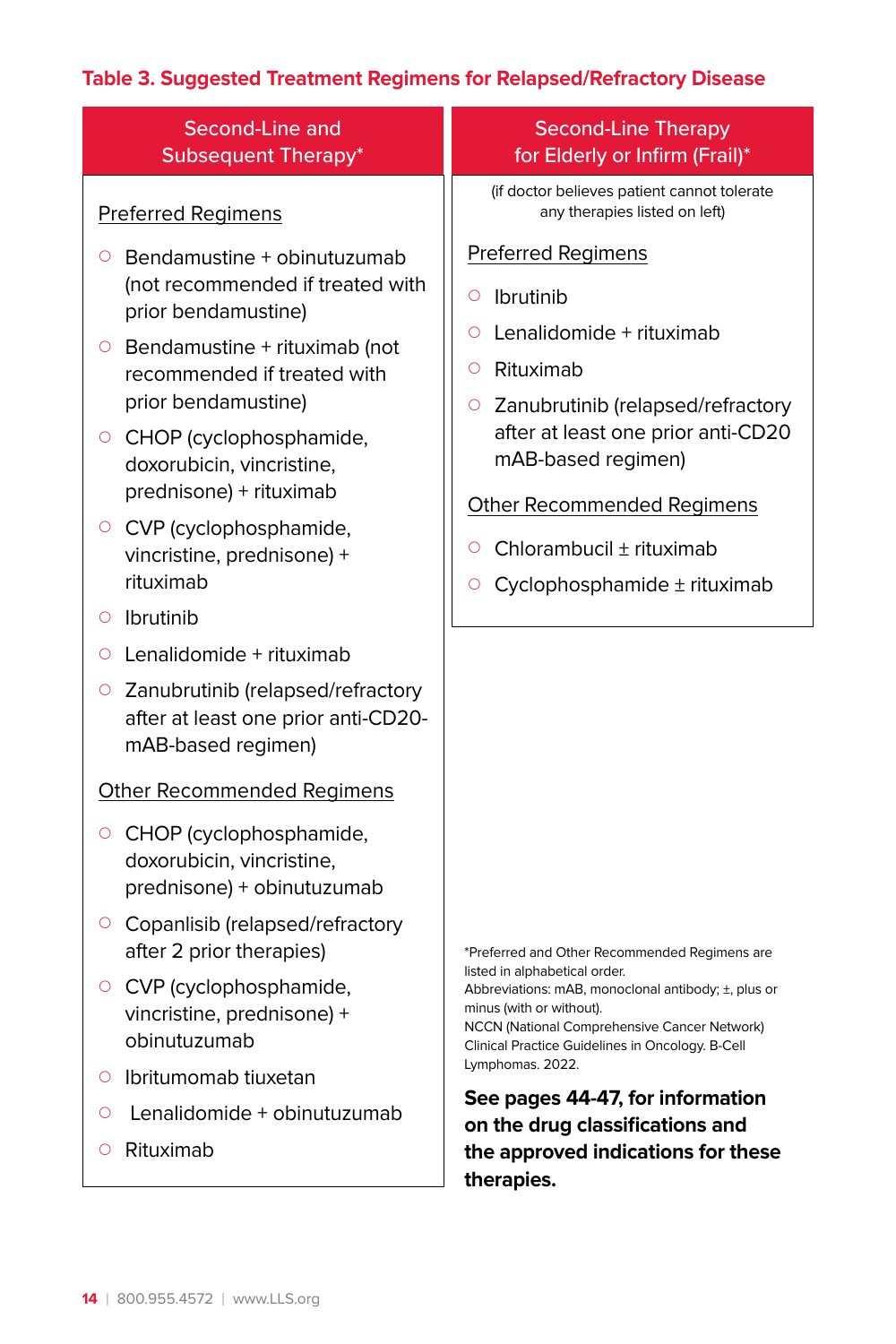## **Treatment Outcomes**

Some patients with gastric MALT lymphoma can be cured with H. pylori eradiation therapy. Other patients achieve a remission but then relapse, sometimes several times over many years. But often, these relapses can be treated, and patients with MALT lymphomas have a relatively good prognosis, with a median survival of more than 10 years. Treatment outcomes can vary widely, however, so it is important to speak with your doctor about potential outcomes in your specific case.

It is also important to remember that survival statistics are only estimates and are based on patients diagnosed with gastric MALT lymphoma some time ago. Since the statistics were collected, new treatments have been approved and others are being studied in clinical trials. As a result, the outlook may be better for people diagnosed with this disease today.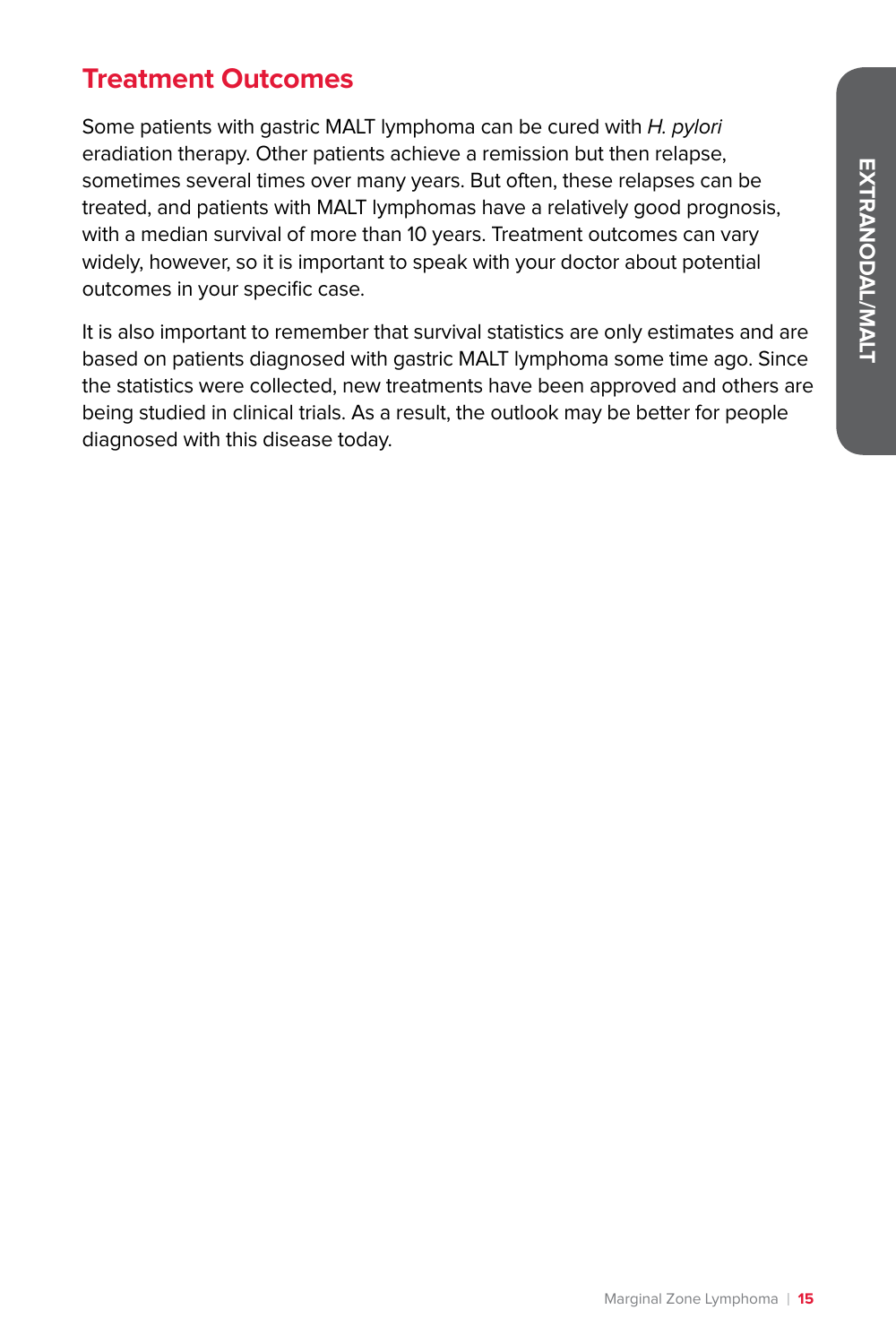## **Non-Gastric MALT Lymphoma**

Non-gastric MALT lymphoma can develop in a variety of areas throughout the body. It can occur in the marginal zone of MALT tissue in the lungs, salivary glands, breast, thyroid, skin, liver, and tissue around the eye.

### **Signs and Symptoms**

Signs and symptoms are changes in the body that may indicate the presence of a disease. A "sign" is a change in the body that doctors see in an exam or a test result. A "symptom" is a change in the body that patients can see or feel.

Because MALT lymphomas are often slow-growing, patients may not have any symptoms at the time of diagnosis. The lymphoma may be discovered during medical tests for an unrelated issue.

In patients with symptoms, the symptoms occur in the part of the body where the lymphoma develops. For example:

- $\circ$  MALT lymphoma affecting the tear ducts or tissues around the eye may cause symptoms such as redness of the eye, swelling around the eye, eye irritation, double vision and/or a droopy eyelid.
- $\circ$  MALT lymphoma affecting the lungs may cause a cough, shortness of breath, coughing up blood or chest pain.
- $\circ$  MALT lymphoma affecting the salivary glands may cause swelling of the salivary glands in front of the ears, under the chin and/or in the mouth.
- $\circ$  MALT lymphoma affecting the skin may cause pink, red or purple lesions or lumps on the skin.
- $\circ$  MALT lymphoma affecting the thyroid gland may cause a lump at the front of the neck and/or symptoms of hypothyroidism (a deficiency of thyroid hormones that may cause fatigue, cold sensitivity, dry skin and unexplained weight gain).

## **Diagnosis**

While certain signs and symptoms may suggest that a person has lymphoma, a series of tests are needed to confirm the diagnosis and the specific disease subtype. An accurate diagnosis helps the doctor to:

- $\circ$  Estimate how the disease will progress
- $\circ$  Determine the appropriate treatment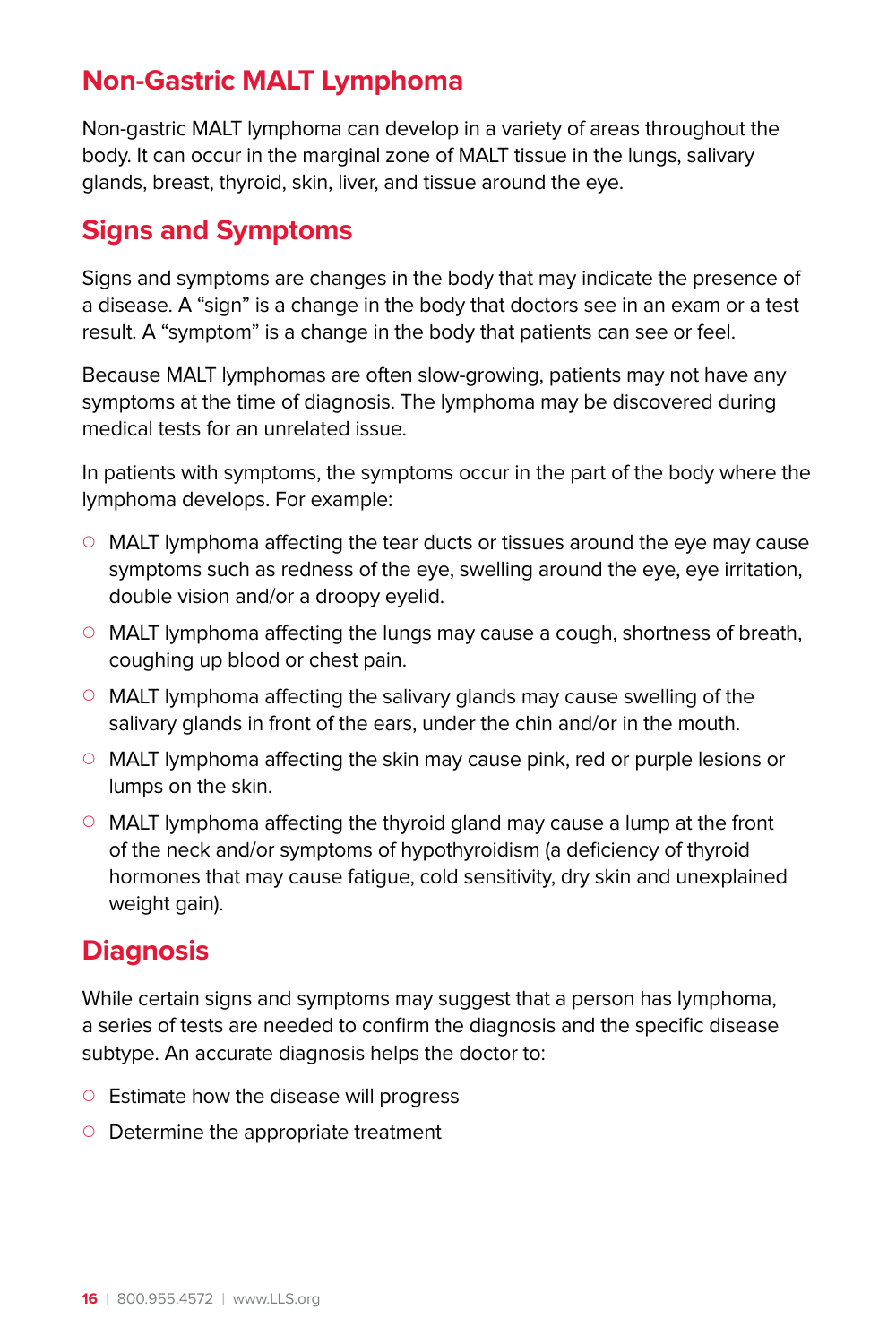#### **Talk to your doctor about:**

- $\circ$  The diagnostic tests that are being done
- $\circ$  What the results mean
- $\circ$  Getting copies of the results

**Medical History and Physical Examination.** If your doctor suspects that you may have lymphoma, he or she will ask about your health history and do a physical exam to look for signs of lymphoma. The doctor will examine you, paying special attention to your lymph nodes and other areas of the body that may be affected, including the skin, the spleen and the liver.

**Biopsy.** MALT lymphoma is typically diagnosed by a biopsy, a procedure to remove and examine a sample of tissue or cells. In cases of non-gastric MALT lymphoma, the sample is removed from the area in the body affected by the disease.

**Cell Assessment.** A hematopathologist examines the biopsy sample under a microscope to view the size, shape and type of cells. A hematopathologist is a doctor who has special training in identifying blood diseases. This specialist may also perform other tests on the sample including those listed below.

{ **Flow Cytometry.** This lab test identifies the antigens, or proteins, on the surface and within cancer cells. Finding (or not finding) certain proteins can help the hematopathologist determine the type of lymphoma. The pattern of the surface proteins is called the "immunophenotype."

Marginal zone lymphoma has a common pattern or of proteins. The classical immunophenotype for marginal zone lymphoma is CD20+, CD5- and CD10-. This means that if a sample of lymphoma cells have the antigen CD20 but do not have CD5 or CD10 a person is diagnosed with marginal zone lymphoma. (CD is the abbreviation for "cluster of differentiation," the term for these cell surface markers.)

### **Staging**

When a person is diagnosed with MALT lymphoma, tests are done to determine the stage of the disease. Staging provides important information about how far the disease has spread in the body and helps determine the best treatment. These tests may include:

**Blood Tests.** Blood tests are helpful in treatment planning. They may include:

 $\circ$  Complete Blood Count (CBC). This test measures the number of red blood cells, white blood cells and platelets in the blood. Low blood cell counts may indicate that the lymphoma has spread to the bone marrow and is affecting new blood cell formation.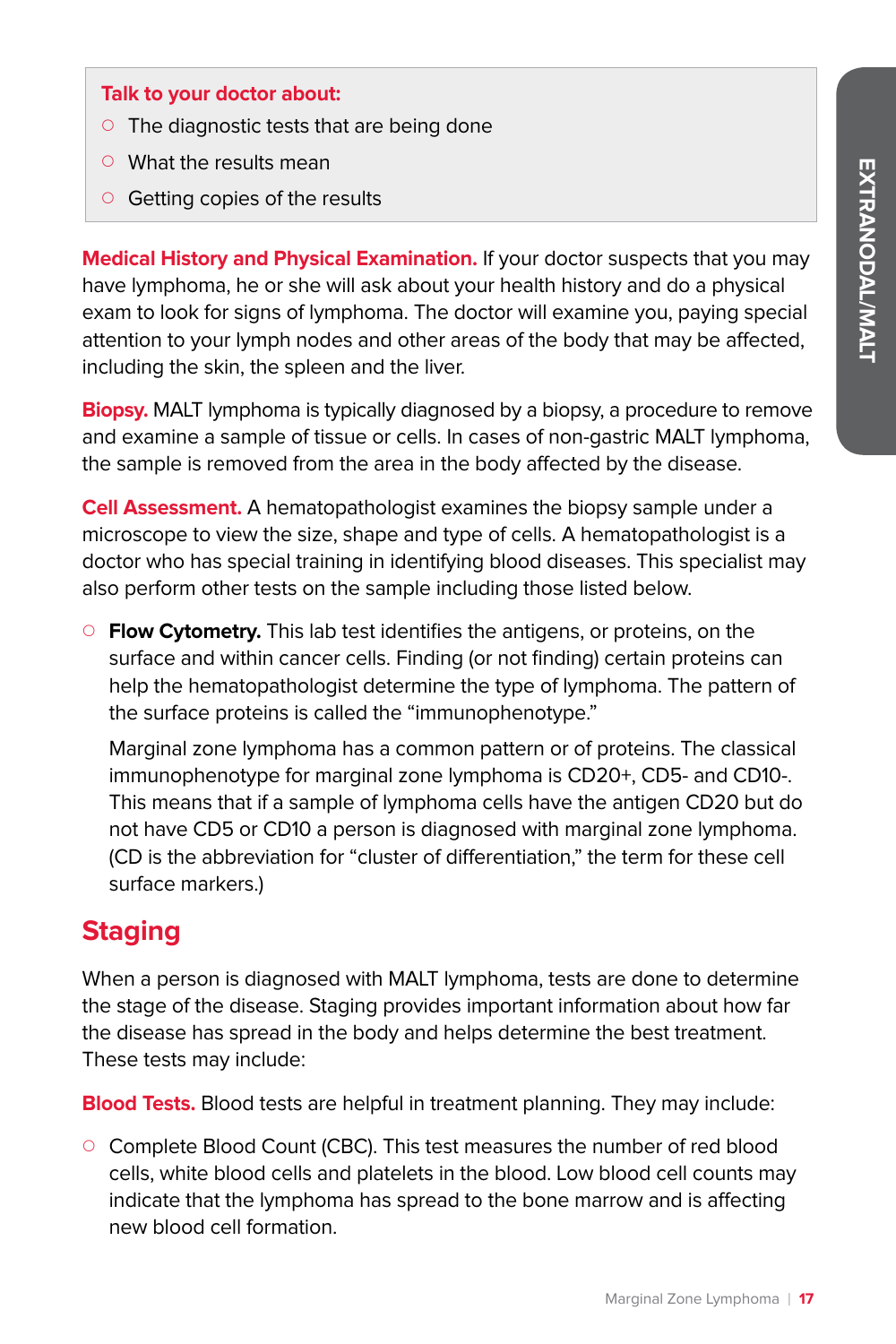- $\circ$  Comprehensive Metabolic Panel. This is a group of tests that measure up to 14 chemicals in the blood. It gives important information about how well a person's kidneys, liver, and other organs are working. Abnormal levels of these chemicals can be caused by cancer or other health problems.
- $\circ$  Lactate Dehydrogenase (LDH) Test. This test measures the level of LDH in the blood. LDH is a protein found in most cells. When a cell is damaged, LDH is released in the bloodstream. A high level of LDH in the blood can be caused by cancer, and can also be a sign that the cancer is widespread.
- $\circ$  Hepatitis Tests. Hepatitis is a disease of the liver. It can be caused by the hepatitis C and B viruses. All patients should be tested for hepatitis C because the virus has been associated with the development of marginal zone lymphoma. Hepatitis B testing should be performed on patients being considered for treatment with rituximab-containing regimens, because if a patient has had hepatitis B, rituximab can cause hepatitis B to become active again.

**Bone Marrow Aspiration and Biopsy.** These two tests are used to collect and examine bone marrow, the spongy tissue found inside bones. They are generally done at the same visit, either at the doctor's office or in a hospital.

Bone marrow has both a solid and a liquid component. For a bone marrow aspiration, a special, hollow needle is inserted through the hip bone and into the bone marrow to aspirate (remove) a liquid sample of cells. For a bone marrow biopsy, a wider needle is used to remove a sample of solid bone that contains bone marrow. Both samples are sent to the lab where they are examined under a microscope.

In certain circumstances, evaluation of the bone marrow may be useful to see whether the lymphoma has spread to the bone marrow. This information helps the doctor evaluate the potential benefit of specific therapies.

**Imaging Tests.** These tests create images (pictures) of the inside of the body. Various types of imaging tests such as computed tomography (CT) and positronemission tomography (PET) scans can show where the lymphoma is located in the body and provide information that helps the doctor determine the stage of the lymphoma.

#### **Visit www.LLS.org/booklets to view the free LLS booklets Understanding Lab and Imaging Tests and Understanding Genetics.**

**Staging System.** In cancer staging, the Roman numerals I through IV (1-4) are used to represent the extent of cancer in the body. Stage I cancers are less advanced and often have a better prognosis (projected outcome). Higher-stage cancers are generally more widespread in the body and may require different or more intense treatment. Doctors use the findings from laboratory and imaging tests to determine the stage.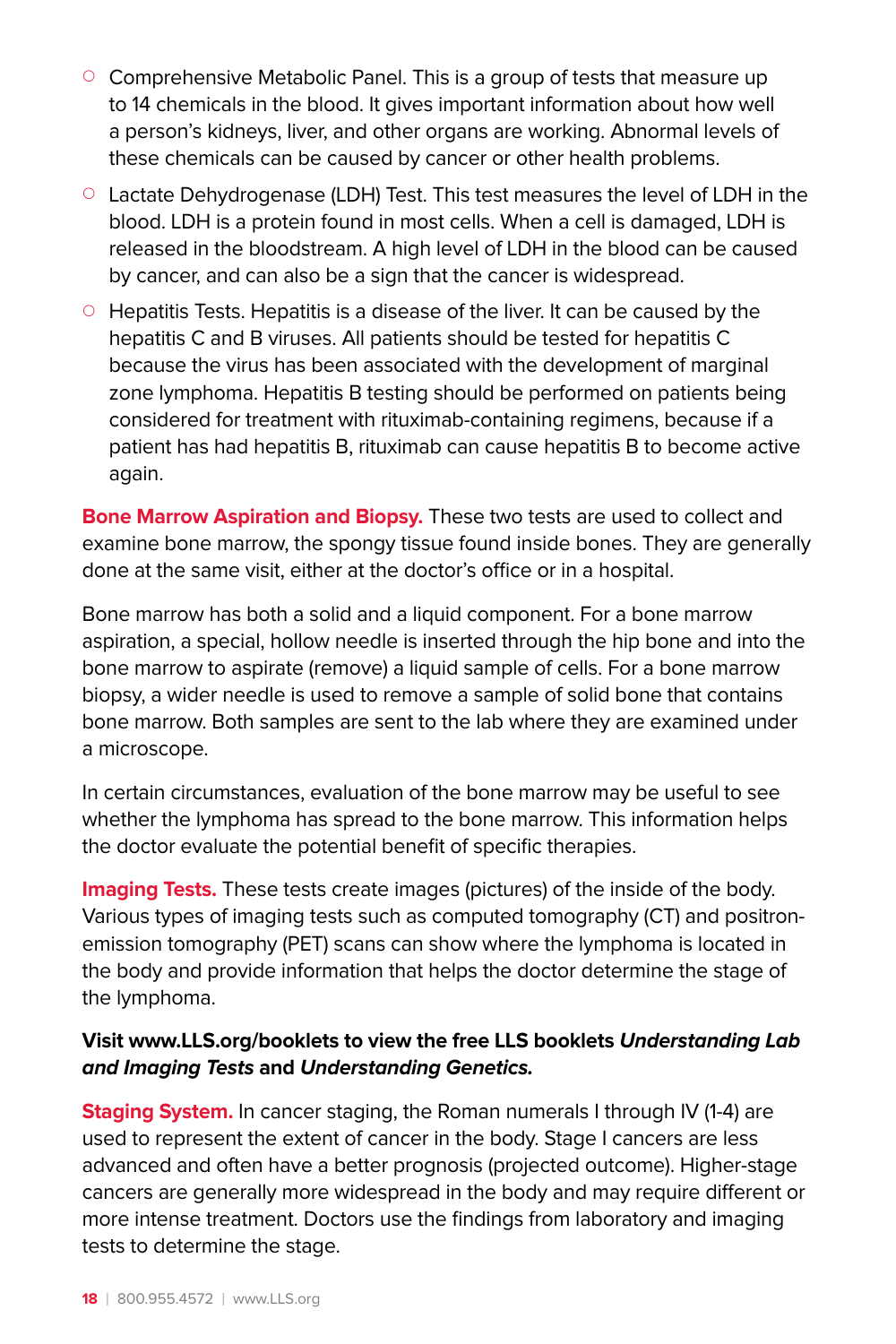**EXTRANODAL/MALI EXTRANODAL/MALT**

The Lugano system, a modification of the older Ann Arbor system, is one of the more widely-used staging systems for non-Hodgkin lymphoma. See **Figure 1** below for a description of the stages.



#### **Figure 1. Non-Hodgkin Lymphoma (NHL) Stages**

This illustration shows an example of the location of non-Hodgkin lymphoma in the body for each stage.

## **Treatment**

New treatments may have been approved since this book was printed. Check www.LLS.org/DrugUpdates or call (800) 955-4572.

the diaphragm

Before you begin treatment, you and your doctor will discuss your treatment options. One option may be a clinical trial. Like all treatment options, clinical trials have possible risks and benefits. By considering all of your treatment options, including clinical trials, you will be taking an active role in a very important decision that affects you. See page 41 for more information on clinical trials.

The treatment approach for non-gastric MALT lymphoma depends on the stage of the disease.

**Stage I or Stage II Disease.** Current treatments for stage I and stage II disease may include the treatments listed below.

**Radiation Therapy.** This treatment uses high-energy x-rays to kill cancer cells. Radiation therapy can be very effective if the lymphoma is only affecting a few areas of the body. It is a preferred treatment approach in cases of localized disease.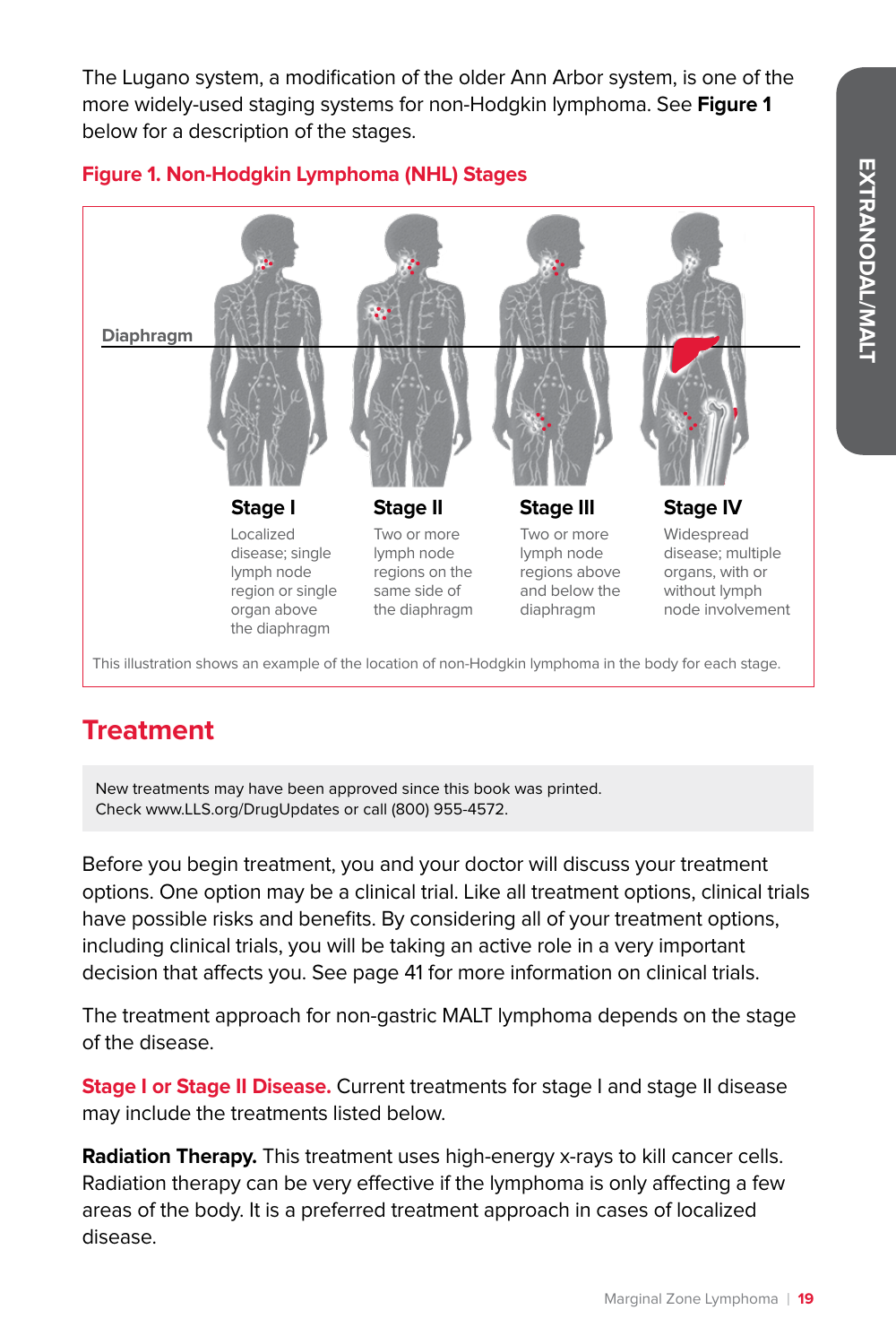**Rituximab (Rituxan®).** Rituximab, a type of monoclonal antibody therapy, is an option for select patients with stage I-II disease. It binds to a protein called CD20 on the lymphoma cells, helping the immune system find and destroy them.

**Surgery.** In patients with stage I-II disease, surgical removal of the lymphoma mass may be appropriate for certain extranodal sights of involvement, such as the lung, thyroid, colon, breast and small intestine. Observation is then recommended if there are no signs of residual disease following surgery.

**Follow-up Care.** The NCCN Guidelines recommend clinical follow-up including lab and imaging tests every 3 to 6 months for 5 years and then annually thereafter (or as clinically indicated). Localized disease recurrence may be treated with radiation therapy (if not previously received by the patient) or managed according to recommendations for advanced-stage disease (see Stage III or IV Disease, below).

**Stage III or IV Disease.** Current treatments for advanced-stage non-gastric MALT lymphoma may include chemoimmunotherapy. This type of treatment combines chemotherapy with immunotherapy. Chemotherapy uses various drugs to kill or slow the growth of cancer cells. Immunotherapy uses the body's own immune system to find and kill cancer cells. Immunotherapy for marginal zone lymphoma often uses a monoclonal antibody drug called rituximab (Rituxan®). See **Table 4**  on page 21 for a list of suggested first-line therapies for advanced-stage nongastric MALT lymphoma, adapted from the NCCN Guidelines.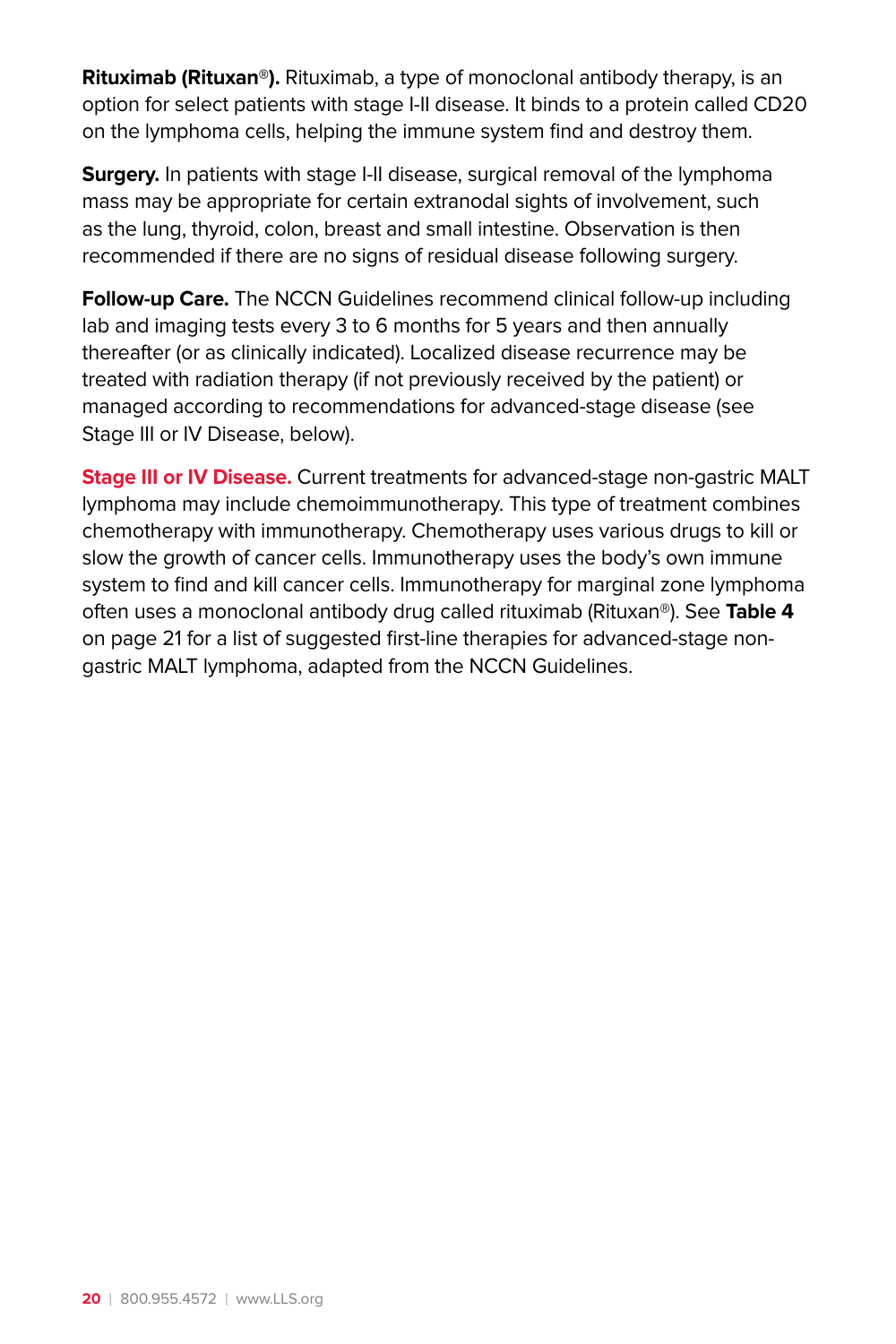#### **Table 4. Suggested First-Line Treatment Regimens**

| First-Line Therapy*                                                    | <b>First-Line Therapy</b><br>for Elderly or Infirm (Frail)*                   |
|------------------------------------------------------------------------|-------------------------------------------------------------------------------|
| Preferred Regimens                                                     | (if doctor believes patient cannot tolerate)<br>any therapies listed on left) |
| Bendamustine + rituximab                                               | Preferred Regimen                                                             |
| CHOP (cyclophosphamide,<br>doxorubicin, vincristine,                   | Rituximab<br>O                                                                |
| prednisone) + rituximab                                                | <b>Other Recommended Regimens</b>                                             |
| CVP (cyclophosphamide,<br>Ő<br>vincristine, prednisone) +<br>rituximab | Chlorambucil ± rituximab<br>∩                                                 |
|                                                                        | Cyclophosphamide ± rituximab<br>O                                             |
| Other Recommended Regimens                                             |                                                                               |
| Lenalidomide + rituximab                                               |                                                                               |
| Rituximab                                                              |                                                                               |
|                                                                        |                                                                               |

\*Preferred and Other Recommended Regimens are listed in alphabetical order.

Abbreviations: mAB, monoclonal antibody; ±, plus or minus (with or without). NCCN (National Comprehensive Cancer Network) Clinical Practice Guidelines in Oncology. B-Cell Lymphomas. 2022

#### **See pages 44-47, for information on the drug classifications and approved indications for these therapies.**

## **Treatment Options for Relapsed and Refractory Cases**

Some patients with non-gastric MALT lymphoma do not respond to initial therapy. When this occurs, it is referred to as "refractory" disease. In other patients, the lymphoma comes back after a remission. In these cases it is referred to as "relapsed" disease.

Many patients with relapsed or refractory non-gastric MALT lymphoma can obtain another period of remission with additional treatment. This approach can often control the lymphoma for many years. See **Table 5** on page 22 for a list of the suggested treatments for relapsed and refractory disease for non-gastric MALT lymphoma, adapted from the NCCN Guidelines.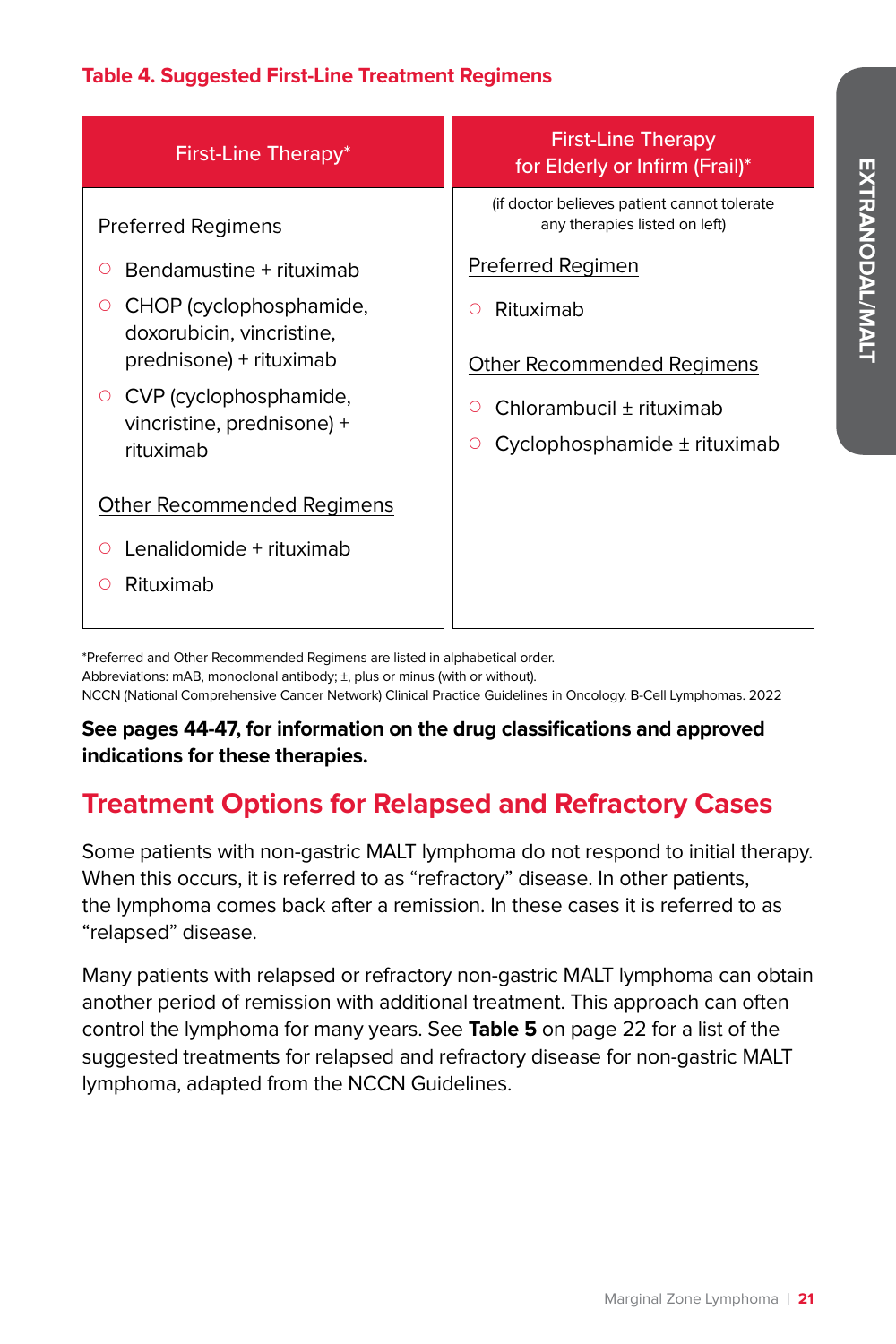### **Table 5. Suggested Treatment Regimens for Relapsed/Refractory Disease**

| Second-Line and<br><b>Subsequent Therapy*</b>                                                                                                                                                                                                                                                                                                                         | <b>Second-Line Therapy</b><br>for Elderly or Infirm (Frail)*                                                                                                                                                                                                                                                    |
|-----------------------------------------------------------------------------------------------------------------------------------------------------------------------------------------------------------------------------------------------------------------------------------------------------------------------------------------------------------------------|-----------------------------------------------------------------------------------------------------------------------------------------------------------------------------------------------------------------------------------------------------------------------------------------------------------------|
| <b>Preferred Regimens</b>                                                                                                                                                                                                                                                                                                                                             | (if doctor believes patient cannot tolerate<br>any therapies listed on left)                                                                                                                                                                                                                                    |
| Bendamustine + obinutuzumab<br>$\circ$<br>(not recommended if treated with<br>prior bendamustine)<br>$\circ$ Bendamustine + rituximab (not<br>recommended if treated with<br>prior bendamustine)<br>CHOP (cyclophosphamide,<br>$\circ$<br>doxorubicin, vincristine,<br>prednisone) + rituximab<br>○ CVP (cyclophosphamide,<br>vincristine, prednisone) +<br>rituximab | <b>Preferred Regimens</b><br>Ibrutinib<br>O<br>Lenalidomide + rituximab<br>Ο<br>Rituximab<br>Ο<br>Zanubrutinib (relapsed/refractory<br>O<br>after at least one prior anti-CD20<br>mAB-based regimen)<br><b>Other Recommended Regimens</b><br>Chlorambucil ± rituximab<br>O<br>Cyclophosphamide ± rituximab<br>O |
| Ibrutinib<br>$\circ$<br>Lenalidomide + rituximab<br>$\circ$<br>Zanubrutinib (relapsed/refractory<br>O<br>after at least one prior anti-CD20-<br>mAB-based regimen)                                                                                                                                                                                                    |                                                                                                                                                                                                                                                                                                                 |
| <b>Other Recommended Regimens</b><br>CHOP (cyclophosphamide,<br>O<br>doxorubicin, vincristine,<br>prednisone) + obinutuzumab<br>Copanlisib (relapsed/refractory<br>$\circ$<br>after 2 prior therapies)                                                                                                                                                                | *Preferred and Other Recommended Regimens are<br>listed in alphabetical order.                                                                                                                                                                                                                                  |
| ○ CVP (cyclophosphamide,<br>vincristine, prednisone) +<br>obinutuzumab<br>Ibritumomab tiuxetan<br>$\circ$<br>Lenalidomide + obinutuzumab<br>$\circ$                                                                                                                                                                                                                   | Abbreviations: mAB, monoclonal antibody; ±, plus or<br>minus (with or without).<br>NCCN (National Comprehensive Cancer Network)<br>Clinical Practice Guidelines in Oncology. B-Cell<br>Lymphomas. 2022.<br>See pages 44-47, for information<br>on the drug classifications and                                  |
| Rituximab<br>O                                                                                                                                                                                                                                                                                                                                                        | the approved indications for these<br>therapies.                                                                                                                                                                                                                                                                |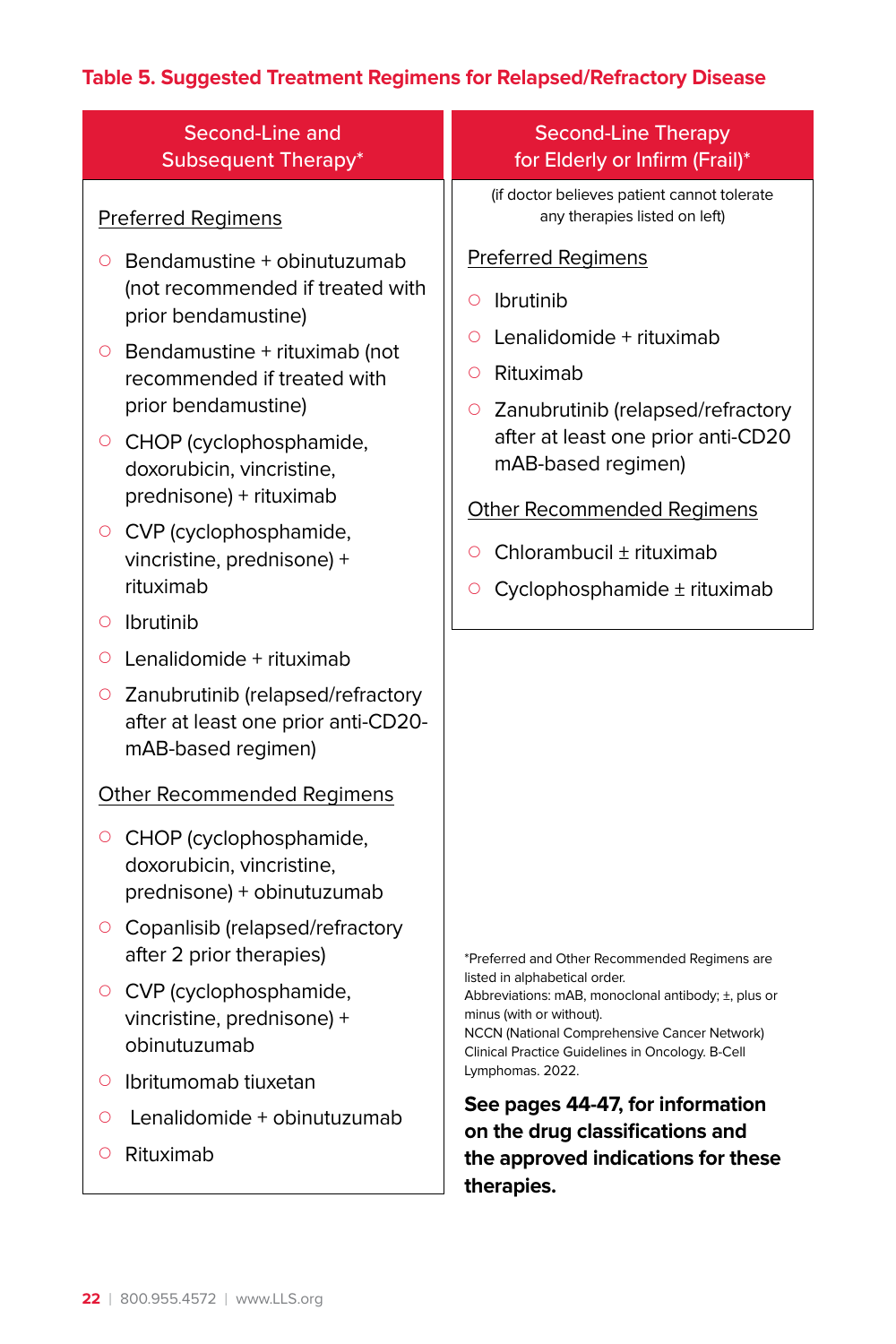## **Treatment Outcomes**

Relapse is common in patients with non-gastric MALT lymphoma, sometimes occurring several times over many years, though these relapses can often be successfully treated. In general, patients with MALT lymphomas have a relatively good prognosis, with a median survival of more than 10 years. Treatment outcomes can vary widely, however, so it is important to speak with your doctor about the potential outcomes in your specific case.

It is also important to remember that survival statistics are only estimates and are based on patients diagnosed with non-gastric MALT some time ago. Since the statistics were collected, new treatments have been approved and more are being studied in clinical trials. As a result, the outlook may be better for people diagnosed with this disease today.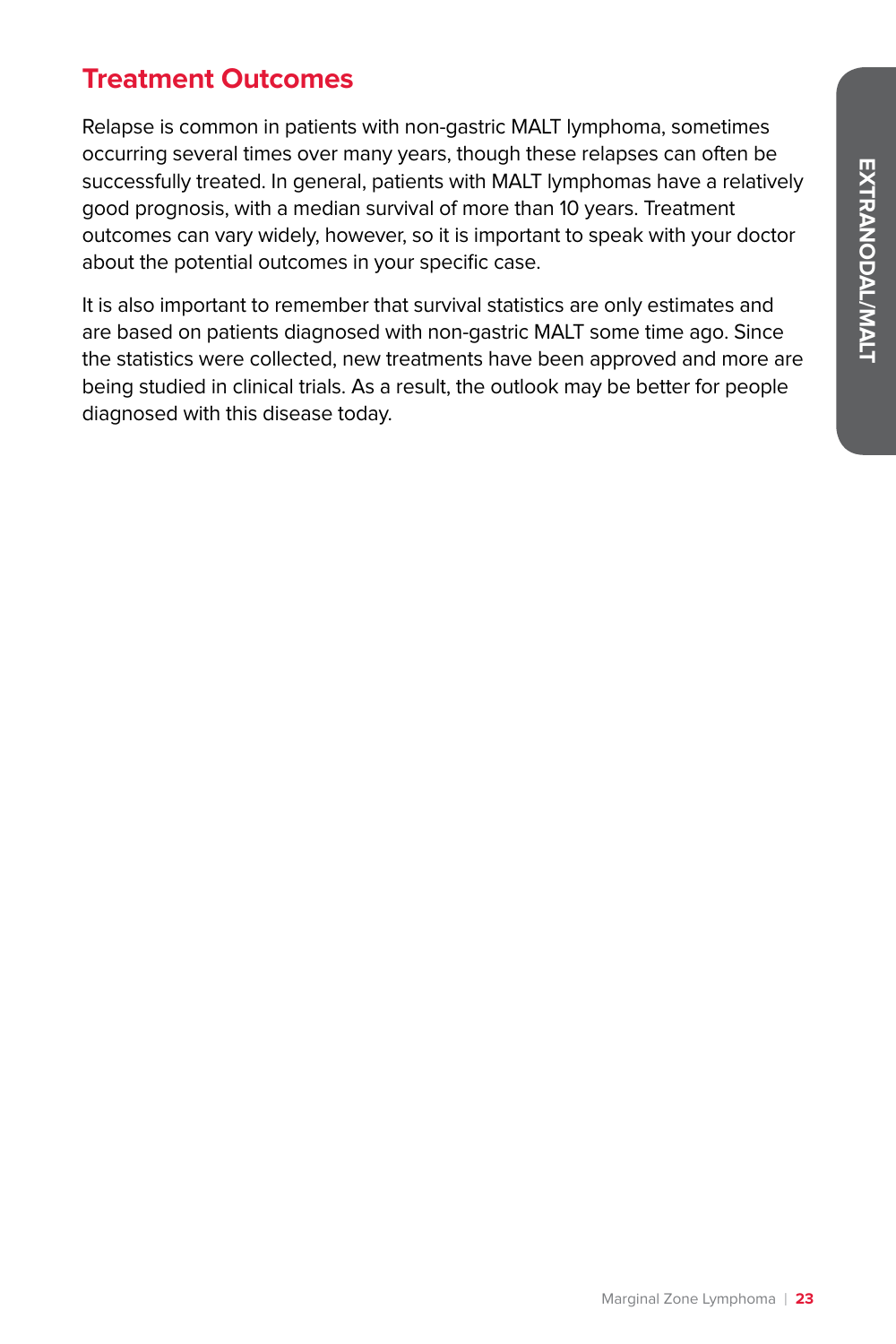## **Nodal Marginal Zone Lymphoma**

Nodal marginal zone lymphoma is a rare, slow-growing type of marginal zone lymphoma. It accounts for approximately 30 percent of all marginal zone lymphoma cases. It develops in B cells in the lymph nodes.

## **Signs and Symptoms**

Signs and symptoms are changes in the body that may indicate the presence of disease. A "sign" is a change in the body that the doctor sees in an exam or a test result. A "symptom" is a change in the body that the patient can see or feel. Most patients with nodal marginal zone lymphoma have no symptoms at diagnosis. The disease is often found during a routine exam or lab test.

Signs and symptoms of nodal marginal zone lymphoma may include:

- $\circ$  Swelling in one or more lymph nodes. The patient or doctor may be able to feel the swollen lymph node, or it may be discovered during tests done for another reason (for example, a routine mammogram or another test ordered for unrelated symptoms).
- $\circ$  Some people with nodal marginal zone lymphoma have what are known as "B symptoms." These include:
	- ${\circ}$  Fever
	- $\circ$  Heavy night sweats
	- $\circ$  Unexplained weight loss

## **Diagnosis**

While certain signs and symptoms may suggest that a person has lymphoma, a series of tests are needed to confirm the diagnosis and the specific subtype of lymphoma. An accurate diagnosis helps the doctor:

- $\circ$  Estimate how the disease will progress
- $\circ$  Determine when to begin treatment, and the appropriate treatment

#### **Talk to your doctor about:**

- $\circ$  The diagnostic tests that are being done
- $\circ$  What the results mean
- $\circ$  Getting copies of the results

Nodal marginal zone lymphoma is rare, and it can be difficult to differentiate it from advanced cases of MALT lymphoma or splenic lymphoma. So biopsy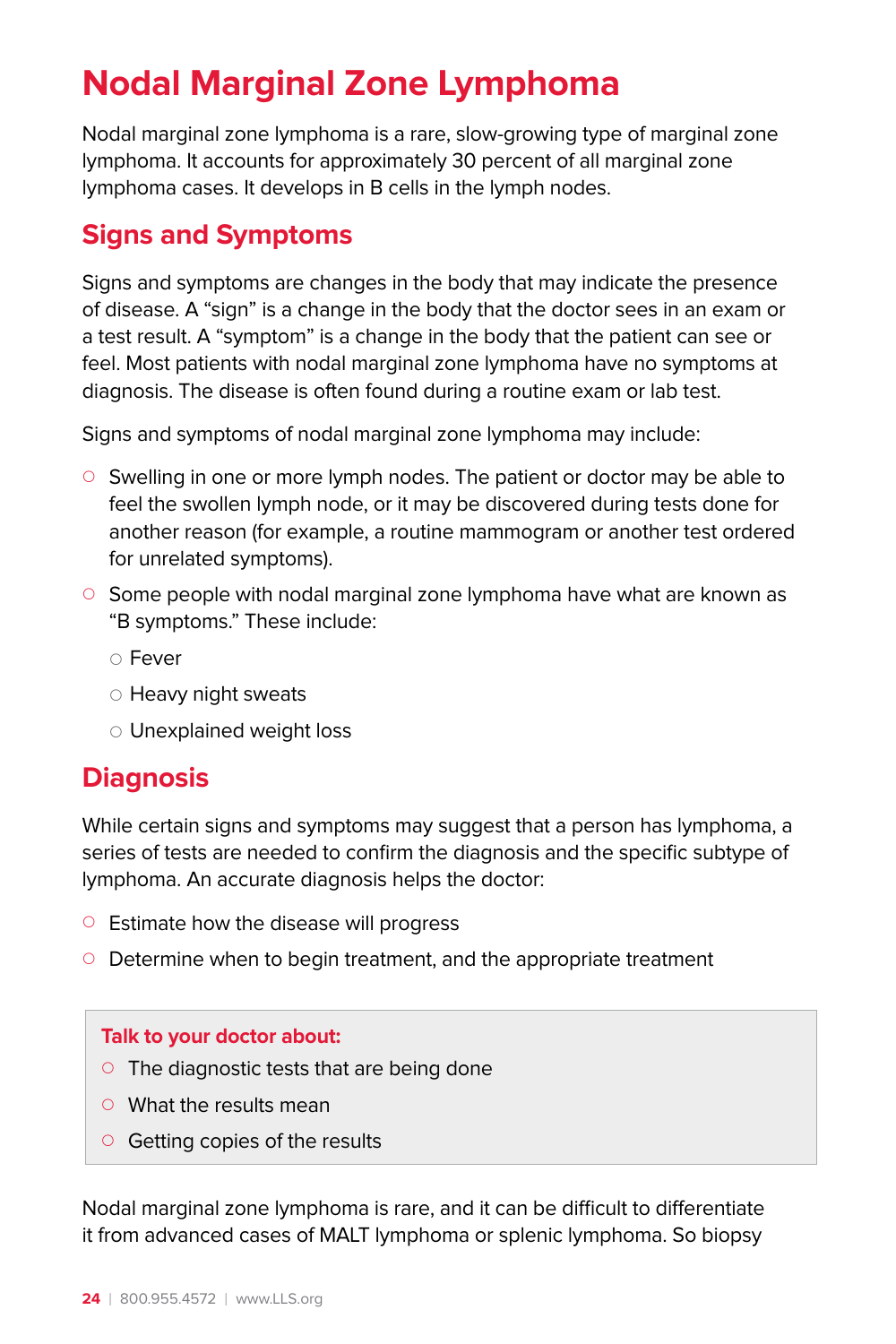samples should be examined by a "hematopathologist," a doctor who has special training in identifying blood diseases by studying cells under a microscope and performing other specialized tests.

**Medical History and Physical Examination.** If your doctor suspects that you may have lymphoma, he or she will ask about your health history and do a physical exam to look for signs of lymphoma. The doctor will examine you, paying special attention to your lymph nodes and other areas of the body that may be affected, including the skin, the spleen and the liver.

**Complete Blood Count (CBC).** This test measures the number of red blood cells, white blood cells and platelets in the blood. Low blood cell counts may mean that the lymphoma has spread to the bone marrow and is affecting new blood cell formation. Patients with nodal marginal zone lymphoma may have low red blood cell and platelet counts.

**Biopsy.** You may need to undergo a biopsy to determine whether your signs and symptoms are due to lymphoma or another condition. A biopsy is a procedure to remove a sample of tissue or cells from the body so that it can be examined under a microscope. Nodal marginal zone lymphoma is diagnosed by removing either all or part of an involved lymph node and examining the tissue under a microscope to look for cancer cells.

To ensure that there is enough tissue to make an accurate diagnosis, the preferred method for the lymph node biopsy is usually excisional or incisional. In an excisional biopsy, the whole lymph node is removed. In an incisional biopsy, only part of the lymph node is removed. If the lymph node is just under the skin, the biopsy procedure is usually simple and can sometimes be done with a numbing medication (local anesthetic). If the lymph node is deep inside the chest or abdomen (stomach area), you may be sedated or receive general anesthesia.

A core needle biopsy may be necessary in certain situations, if the lymph node is too difficult to reach. In this method, a wide needle is used to remove a column of tissue from the lymph node. It is done with local anesthesia to numb the area. Another type of needle biopsy, called fine-needle aspiration, is generally not suitable for diagnosing lymphoma. This is because the long, thin needle that is used to draw out fluid and cells often does not collect enough cells to make an accurate diagnosis.

**Cell Assessment.** A hematopathologist examines the biopsy sample under a microscope to view the size, shape and type of cells. The hematopathologist may also perform other tests on the sample, including flow cytometry.

{ **Flow Cytometry.** This lab test identifies the antigens, or proteins, on the surface and within cancer cells. Finding (or not finding) certain proteins can help the hematopathologist determine the type of lymphoma. The pattern of the surface proteins is called the "immunophenotype."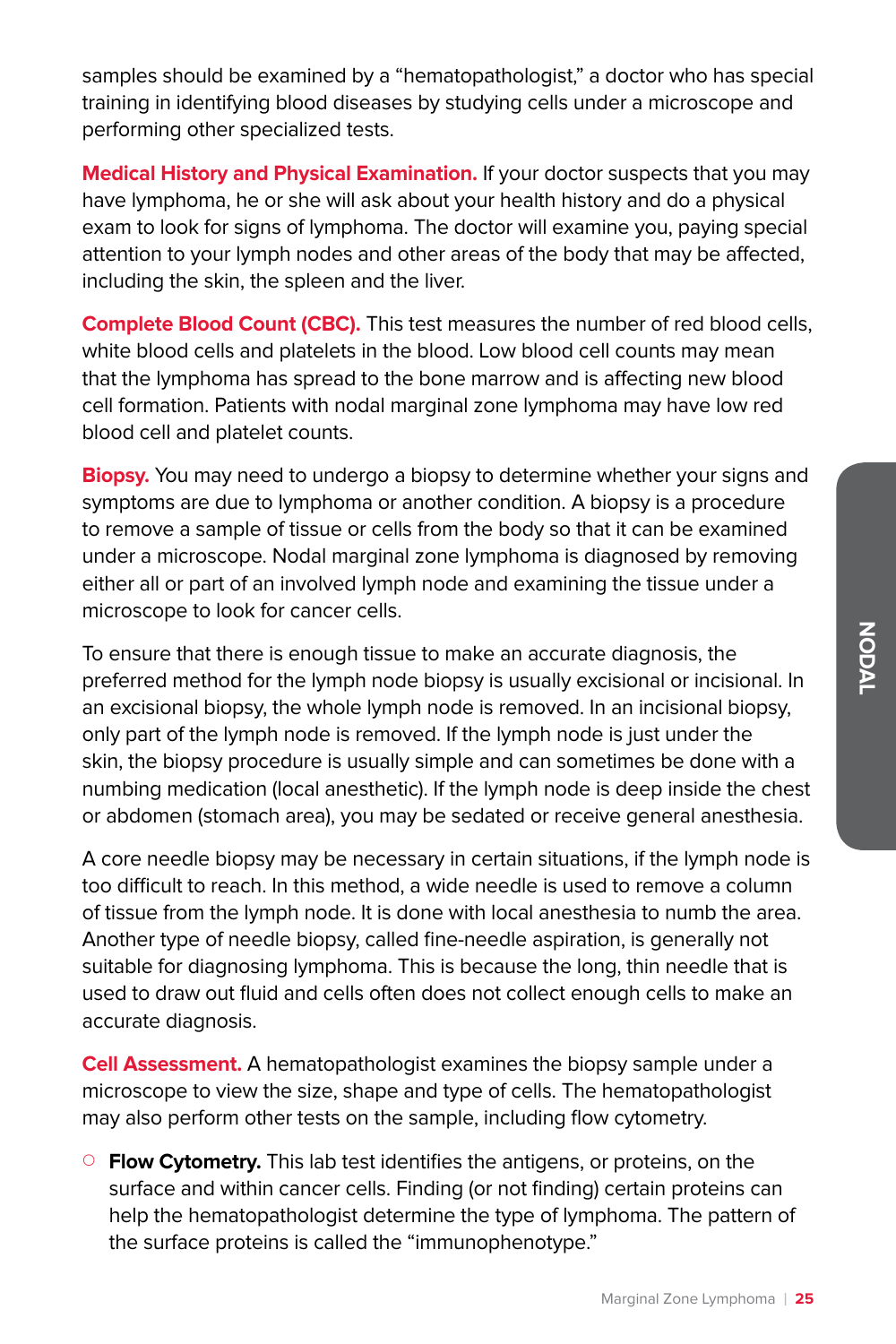Marginal zone lymphoma has a common pattern or of proteins. The classical immunophenotype for marginal zone lymphoma is CD20+, CD5- and CD10-. This means that if a sample of lymphoma cells have the antigen CD20 but do not have CD5 or CD10 a person is diagnosed with marginal zone lymphoma. (CD is the abbreviation for "cluster of differentiation," the term for these cell surface markers.)

**Visit www.LLS.org/booklets to view the free LLS booklets Understanding Lab and Imaging Tests and Understanding Genetics.**

## **Staging**

After a cancer diagnosis of lymphoma, tests are done to determine the stage of the disease. Staging provides important information about the extent of cancer in the body and how the patient will respond to treatment.

**Staging Tests.** Tests used to gather information for staging include:

**Blood Tests.** Blood tests can sometimes help determine how advanced the lymphoma is. They may include:

- $\circ$  Comprehensive Metabolic Panel. This is a group of tests that measure up to 14 chemicals in the blood. It gives important information about how well a person's kidneys, liver and other organs are working. Abnormal levels of these chemicals can be caused by cancer or other health problems.
- $\circ$  Lactate Dehydrogenase (LDH) Test. This test measures the level of LDH in the blood. LDH is a protein found in most cells. When a cell is damaged, LDH is released in the bloodstream. A high level of LDH in the blood can be caused by cancer and can be a sign that the cancer is widespread.
- $\circ$  Hepatitis Tests. Hepatitis Tests. Hepatitis is a disease of the liver. It can be caused by the hepatitis C and B viruses. All patients should be tested for hepatitis C because the virus has been associated with the development of marginal zone lymphoma. Hepatitis B testing should be performed on patients being considered for treatment with rituximab-containing regimens, because rituximab can cause hepatitis B to become active again.

**Imaging Tests.** These tests create images (pictures) of the inside of the body. Various types of imaging tests such as computed tomography (CT) and positronemission tomography (PET) scans can show where the lymphoma is located in the body and provide information that helps the doctor determine the stage of the lymphoma.

**Visit www.LLS.org/booklets to view the free LLS booklets Understanding Lab and Imaging Tests and Understanding Genetics.**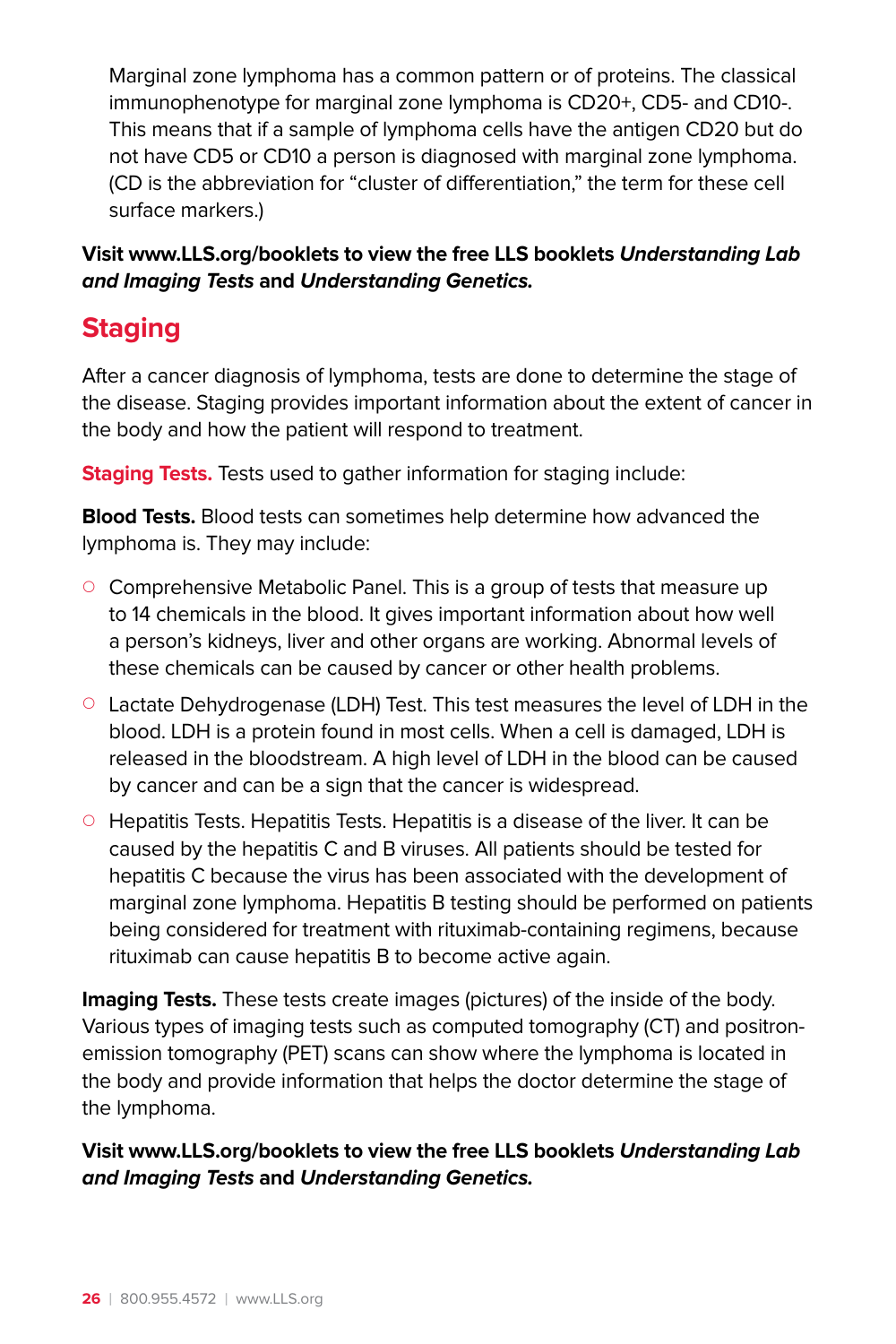**Staging System.** In cancer staging, the Roman numerals I through IV (1-4) are used to represent the extent of cancer in the body. Stage I cancers are less advanced and often have a better prognosis. Higher-stage cancers are generally more widespread in the body and may require different or more intense treatment.

The Lugano system, a modification of the older Ann Arbor system, is one of the more widely-used staging systems for non-Hodgkin lymphoma. See **Figure 2**  below for description of the stages.



#### **Figure 2. Non-Hodgkin Lymphoma (NHL) Stages**

## **Treatment**

New treatments may have been approved since this book was printed. Check www.LLS.org/DrugUpdates or call (800) 955-4572.

Before you begin treatment, you and your doctor will discuss your treatment options. One option may be a clinical trial. Like all treatment options, clinical trials have possible risks and benefits. By considering all of your treatment options, including clinical trials, you will be taking an active role in a very important decision that affects you. See page 41 for more information on clinical trials.

The treatment approach for nodal marginal zone lymphoma depends on the stage of the disease.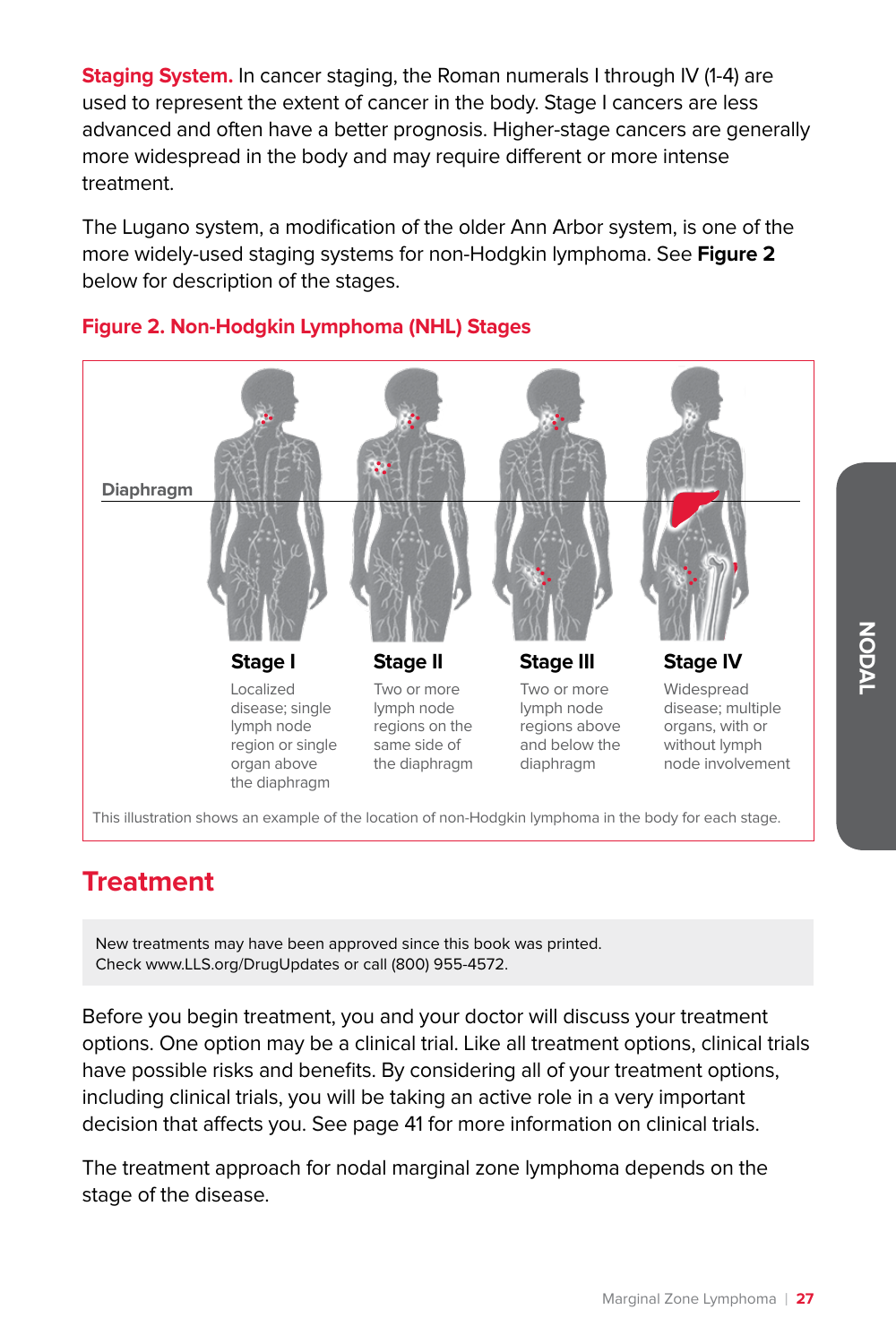**Stage I or Stage II Disease.** Treatment options in stage I or II include:

**Watch-and-Wait Approach.** For patients who have no symptoms, the doctor may recommend a period of observation, called "watch and wait." Many doctors consider observation, involving careful monitoring and follow-up care, to be an active form of therapy. This approach allows the patient to avoid the side effects of treatment for as long as possible. Patients need to discuss with their doctors the potential benefits of the watch-and-wait approach versus other treatment options. Treatment should start once patient begins to exhibit lymphoma-related symptoms or there are signs of disease progression based on lab tests.

**Radiation Therapy.** This treatment uses high-energy x-rays to kill cancer cells. Radiation therapy can be very effective if the lymphoma is only affecting a few areas of the body. For patients with nodal marginal zone lymphoma that is limited to a single lymph node region, radiation therapy has the potential to cure the lymphoma.

**Rituximab (Rituxan®).** Rituximab, with or without chemotherapy, may be recommended. Rituximab is a type of monoclonal antibody therapy. It binds to a protein called CD20 on the lymphoma cells, helping the immune system find and destroy them.

**Follow-Up Care.** The NCCN Guidelines recommend clinical follow-up including lab and imaging tests every 3 to 6 months for the first 5 years after the completion of therapy, and then annually thereafter (or as clinically indicated). Patients with disease not responding to radiation therapy or rituximab should be treated with regimens for stage III or IV disease (see below).

**Stage III or Stage IV Disease.** Standard treatments usually do not cure patients with stage III or IV nodal marginal zone lymphoma. While most patients can achieve a remission, repeated relapses are common. Treatment for these patients focuses on alleviating symptoms and improving quality of life.

Treatment options in stage III or IV include the methods listed below.

**Watch-and-Wait Approach.** For patients who have no symptoms, the doctor may recommend a period of observation, called "watch and wait." Many doctors consider observation, involving careful monitoring and follow-up care, to be an active form of therapy. This approach allows the patient to avoid the side effects of treatment for as long as possible. Patients need to discuss with their doctors the potential benefits of the watch-and-wait approach versus other treatment options. Treatment should start once patient begins to exhibit lymphoma-related symptoms or there are signs of disease progression based on lab tests.

**Chemoimmunotherapy.** Current treatments for advanced-stage nodal marginal zone lymphoma may include chemoimmunotherapy. This type of treatment combines chemotherapy with immunotherapy. Chemotherapy uses various drugs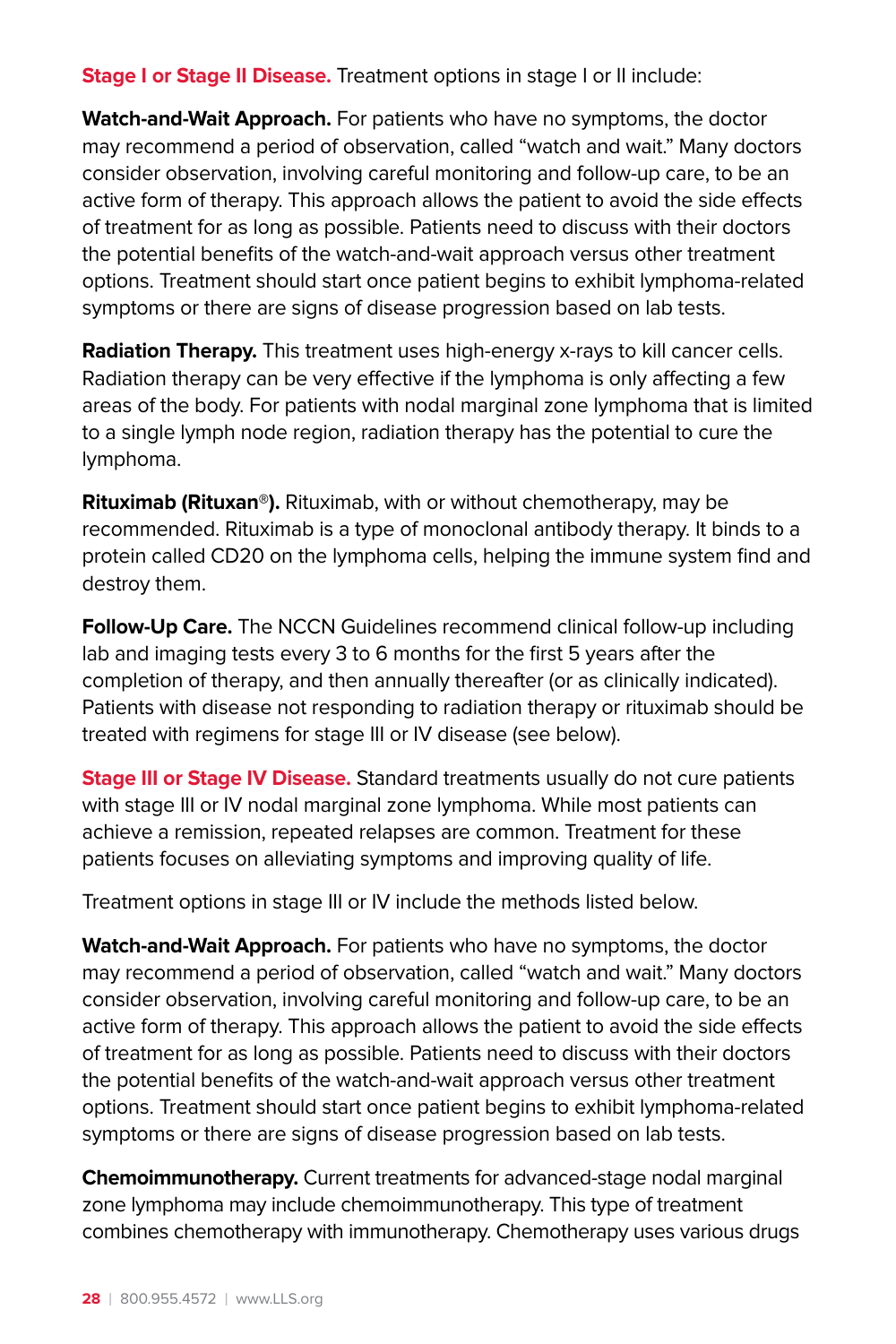to kill or slow the growth of cancer cells. Immunotherapy uses the body's own immune system to find and kill cancer cells. Immunotherapy for marginal zone lymphoma often uses a monoclonal antibody drug called rituximab (Rituxan®). See **Table 6** below for a list of suggested first-line therapies for advanced-stage nodal marginal zone lymphoma, adapted from the NCCN Guidelines.

#### **Table 6. Suggested First-Line Treatment Regimens**

| First-Line Therapy*                                                                                                                                                                                                                              | <b>First-Line Therapy</b><br>for Elderly or Infirm (Frail)*                                                                                                                                                                           |
|--------------------------------------------------------------------------------------------------------------------------------------------------------------------------------------------------------------------------------------------------|---------------------------------------------------------------------------------------------------------------------------------------------------------------------------------------------------------------------------------------|
| <b>Preferred Regimens</b><br>Bendamustine + rituximab<br>CHOP (cyclophosphamide,<br>O<br>doxorubicin, vincristine,<br>prednisone) + rituximab<br>CVP (cyclophosphamide,<br>vincristine, prednisone) +<br>rituximab<br>Other Recommended Regimens | (if doctor believes patient cannot tolerate)<br>any therapies listed on left)<br>Preferred Regimen<br>Rituximab<br>Ο<br><b>Other Recommended Regimens</b><br>Chlorambucil ± rituximab<br>Ο<br>Cyclophosphamide ± rituximab<br>$\circ$ |
| Lenalidomide + rituximab<br>Ο<br>Rituximab<br>∩                                                                                                                                                                                                  |                                                                                                                                                                                                                                       |

\*Preferred and Other Recommended Regimens are listed in alphabetical order.

Abbreviations: mAB, monoclonal antibody; ±, plus or minus (with or without).

NCCN (National Comprehensive Cancer Network) Clinical Practice Guidelines in Oncology. B-Cell Lymphomas. 2022

#### **See pages 44-47, for information on the drug classifications and approved indications for these therapies.**

## **Treatment Options for Relapsed and Refractory Cases**

Some patients with lymphoma do not respond to initial therapy. When this occurs, it is referred to as "refractory" disease. In other patients, the lymphoma comes back after a remission. In these cases, it is referred to as "relapsed" disease.

Many patients with relapsed or refractory nodal marginal zone lymphoma can obtain another period of remission with additional treatment. See **Table 7** on page 30 for a list of suggested treatments for relapsed and refractory cases of nodal marginal zone lymphoma, adapted from the NCCN Guidelines.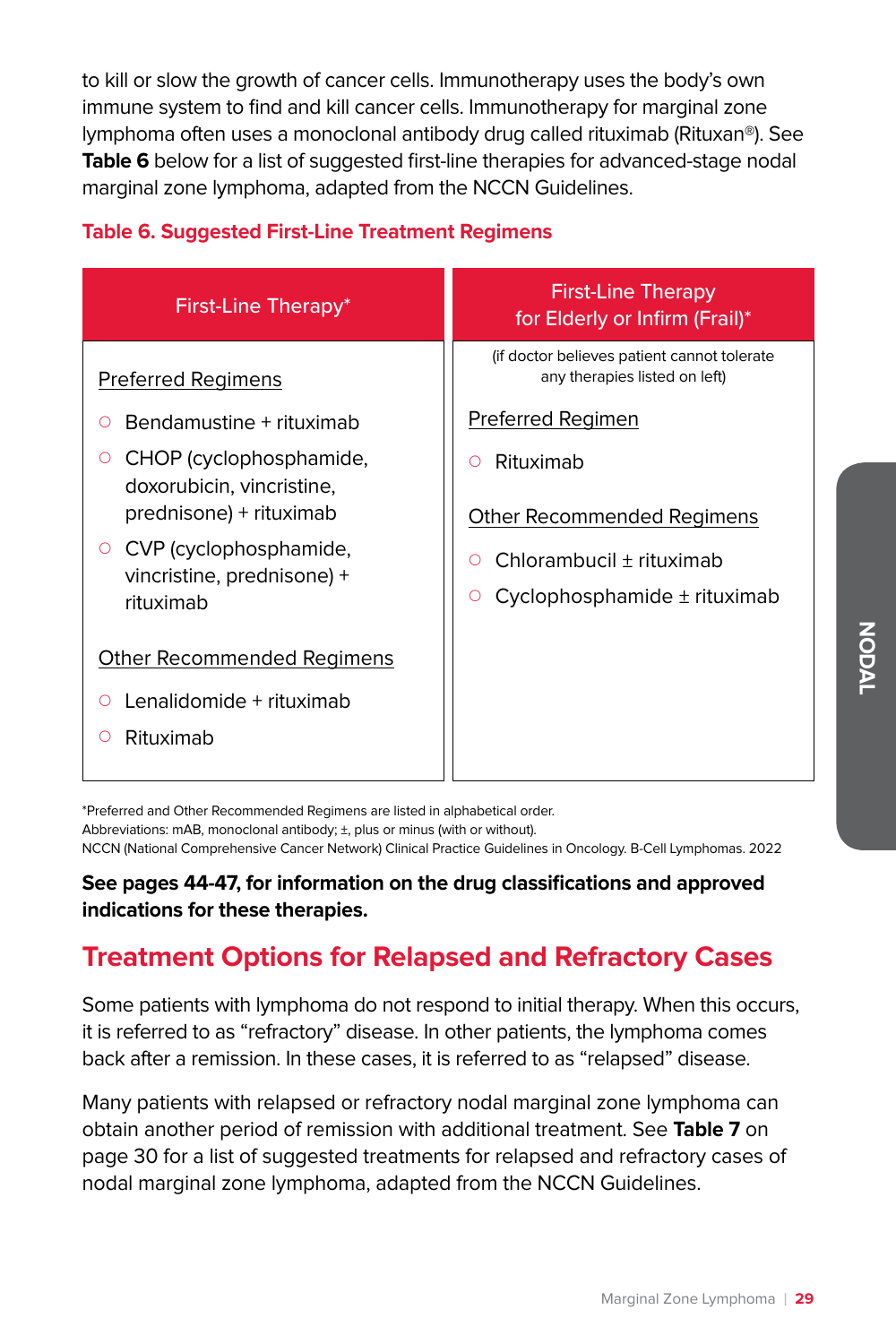### **Table 7. Suggested Treatment Regimens for Relapsed/Refractory Disease**

| Second-Line and<br><b>Subsequent Therapy*</b>                                                                                                                                                                                                                                                                                                                                     | <b>Second-Line Therapy</b><br>for Elderly or Infirm (Frail)*                                                                                                                                                                                                                                                                |
|-----------------------------------------------------------------------------------------------------------------------------------------------------------------------------------------------------------------------------------------------------------------------------------------------------------------------------------------------------------------------------------|-----------------------------------------------------------------------------------------------------------------------------------------------------------------------------------------------------------------------------------------------------------------------------------------------------------------------------|
| <b>Preferred Regimens</b>                                                                                                                                                                                                                                                                                                                                                         | (if doctor believes patient cannot tolerate<br>any therapies listed on left)                                                                                                                                                                                                                                                |
| Bendamustine + obinutuzumab<br>O<br>(not recommended if treated with<br>prior bendamustine)<br>Bendamustine + rituximab (not<br>O<br>recommended if treated with<br>prior bendamustine)<br>CHOP (cyclophosphamide,<br>O<br>doxorubicin, vincristine,<br>prednisone) + rituximab<br>CVP (cyclophosphamide,<br>O<br>vincristine, prednisone) +<br>rituximab<br>Ibrutinib<br>$\circ$ | <b>Preferred Regimens</b><br>Ibrutinib<br>Ο<br>Lenalidomide + rituximab<br>Ο<br>Rituximab<br>$\circ$<br>Zanubrutinib (relapsed/refractory<br>$\circ$<br>after at least one prior anti-CD20<br>mAB-based regimen)<br><b>Other Recommended Regimens</b><br>Chlorambucil ± rituximab<br>O<br>Cyclophosphamide ± rituximab<br>O |
| Lenalidomide + rituximab<br>O                                                                                                                                                                                                                                                                                                                                                     |                                                                                                                                                                                                                                                                                                                             |
| Zanubrutinib (relapsed/refractory<br>O<br>after at least one prior anti-CD20-<br>mAB-based regimen)                                                                                                                                                                                                                                                                               |                                                                                                                                                                                                                                                                                                                             |
| <b>Other Recommended Regimens</b>                                                                                                                                                                                                                                                                                                                                                 |                                                                                                                                                                                                                                                                                                                             |
| CHOP (cyclophosphamide,<br>O<br>doxorubicin, vincristine,<br>prednisone) + obinutuzumab                                                                                                                                                                                                                                                                                           |                                                                                                                                                                                                                                                                                                                             |
| Copanlisib (relapsed/refractory<br>O<br>after 2 prior therapies)                                                                                                                                                                                                                                                                                                                  | *Preferred and Other Recommended Regimens are                                                                                                                                                                                                                                                                               |
| CVP (cyclophosphamide,<br>O<br>vincristine, prednisone) +<br>obinutuzumab                                                                                                                                                                                                                                                                                                         | listed in alphabetical order.<br>Abbreviations: mAB, monoclonal antibody; ±, plus or<br>minus (with or without).<br>NCCN (National Comprehensive Cancer Network)<br>Clinical Practice Guidelines in Oncology. B-Cell                                                                                                        |
| Ibritumomab tiuxetan<br>$\circ$                                                                                                                                                                                                                                                                                                                                                   | Lymphomas. 2022.                                                                                                                                                                                                                                                                                                            |
| Lenalidomide + obinutuzumab<br>O                                                                                                                                                                                                                                                                                                                                                  | See pages 44-47, for information<br>on the drug classifications and                                                                                                                                                                                                                                                         |
| Rituximab<br>O                                                                                                                                                                                                                                                                                                                                                                    | the approved indications for these<br>therapies.                                                                                                                                                                                                                                                                            |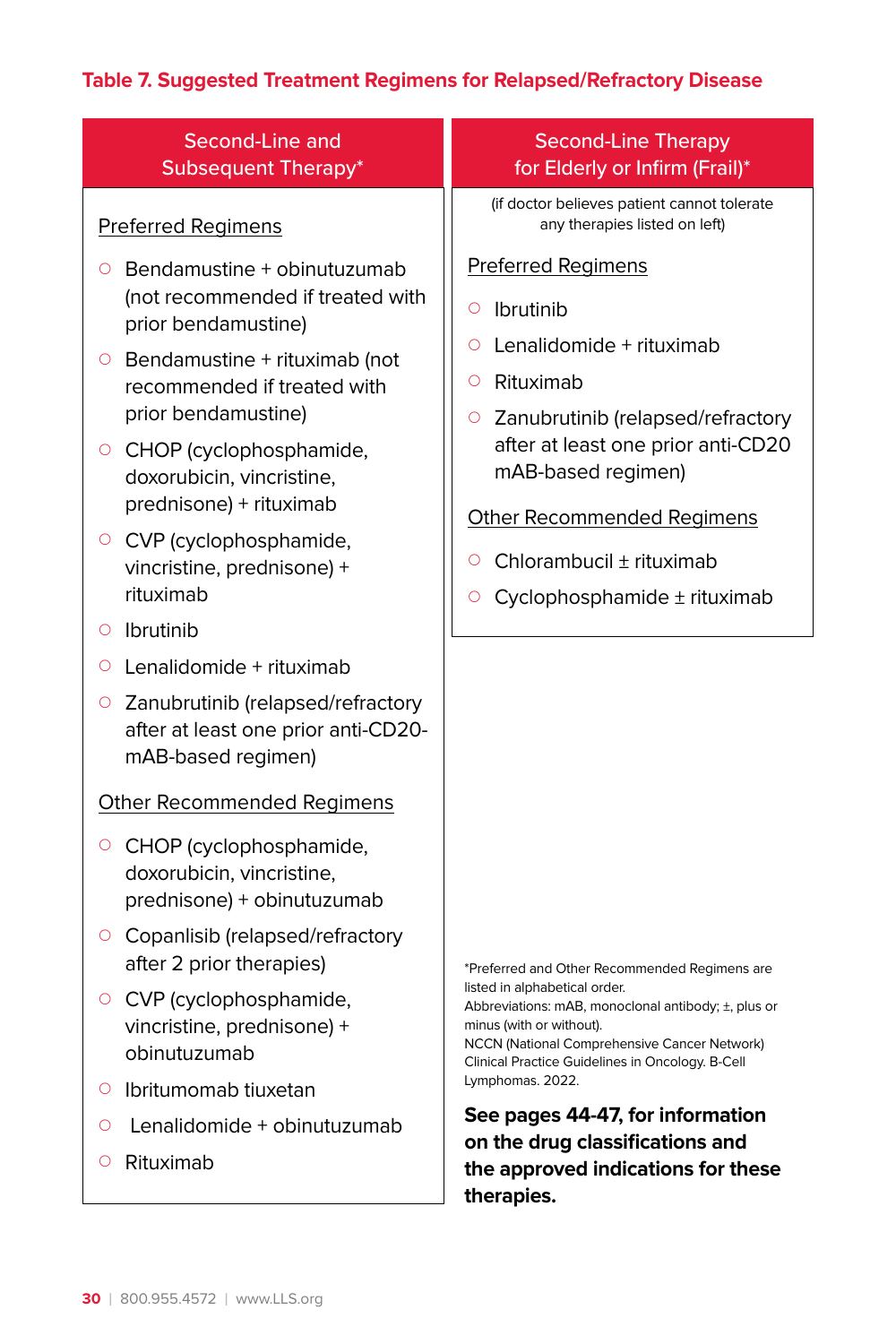**Stem Cell Transplantation.** Stem cell transplantation may be considered as a treatment option for select patients with refractory or relapsed nodal marginal zone lymphoma.

The goal of stem cell transplantation is to cure the patient's cancer with very high doses of chemotherapy. Although administering such high doses of chemotherapy drugs can kill more lymphoma cells, it can also severely damage the stem cells in the bone marrow and cause dangerously low blood cell counts. This may result in anemia, serious infections and uncontrolled bleeding. Stem cell transplantation allows doctors to give higher doses of chemotherapy than can typically be given. This is because, after the intensive therapy, the patient receives an infusion of stem cells to replace those destroyed by the chemotherapy.

The main types of stem cell transplantation are:

- $\circ$  Autologous, in which a patient's own stem cells are collected before chemotherapy, stored, and then returned to the patient's body after completing chemotherapy.
- $\circ$  Allogeneic, in which a patient receives stem cells from a matched or partially matched donor, either related or unrelated to the patient.

For indolent lymphomas, including some types of marginal zone lymphomas, autologous stem cell transplantation is primarily used to treat patients who have relapsed. Allogeneic transplantation may be considered in some cases, particularly for younger patients whose cancer is more aggressive or has high-risk features.

Stem cell transplantation can cause serious side effects that can be lifethreatening. So, it may not be a treatment option for most patients with nodal marginal zone lymphoma. The risks and benefits of transplantation must always be considered, and the decision to undergo a transplant should be discussed with the doctor. The doctor will consider many factors, including the patient's age, general health, certain prognostic factors, previous treatments, and whether the patient has a well-matched donor.

#### **For more information on stem cell transplantation, see the free LLS booklet Blood and Marrow Stem Cell Transplantation.**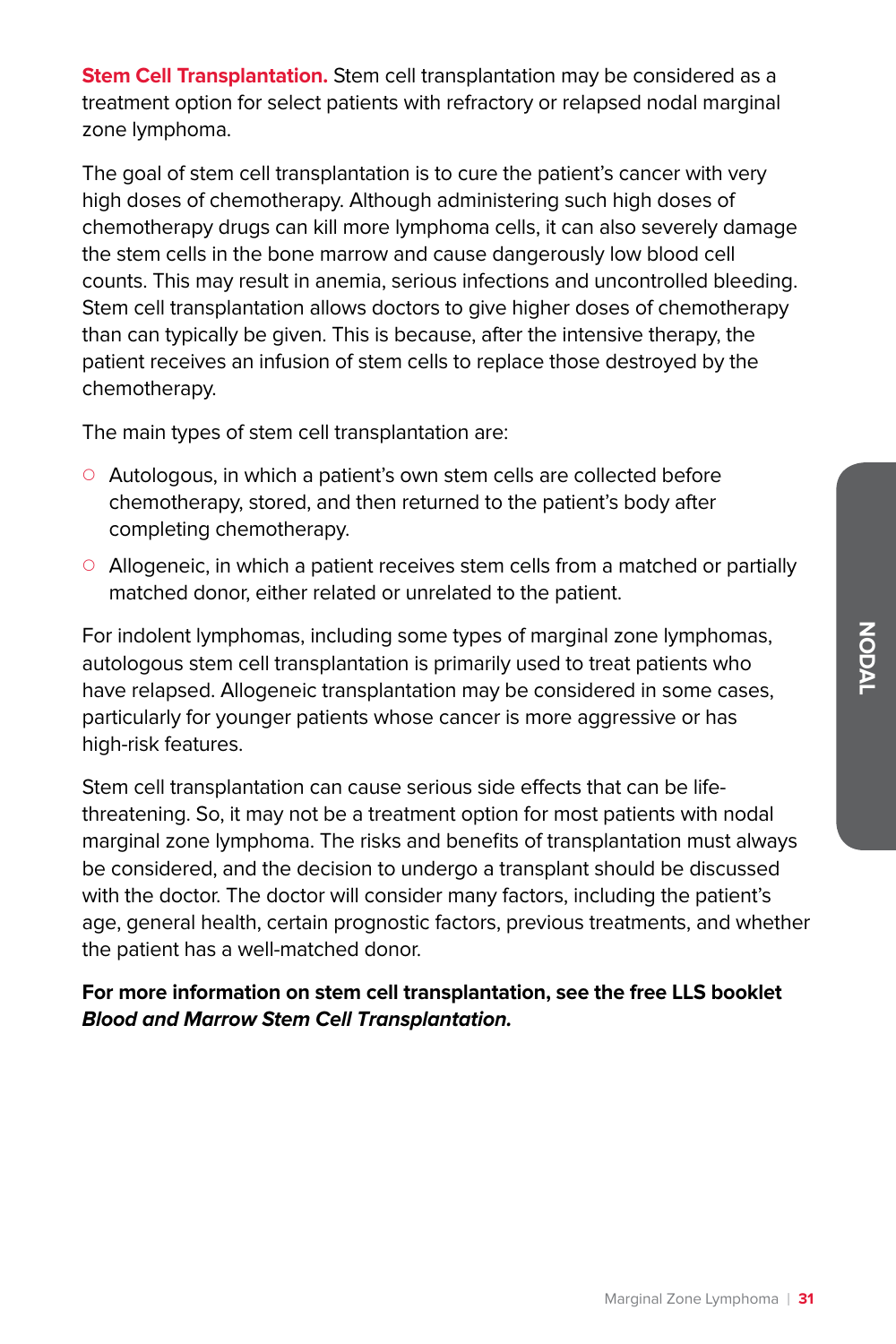## **Treatment Outcomes**

Standard treatments usually do not cure patients with nodal marginal zone lymphoma. While remissions can be achieved, relapses are common, sometimes occurring several times over many years. However, these relapses can often be successfully treated. Overall survival, at five years after diagnosis, ranges from 55 percent to 80 percent. Treatment outcomes can vary widely, however, so it is important to discuss with your doctor the potential outcomes in your specific case.

It is also important to remember that survival statistics are only estimates and are based on patients diagnosed with nodal marginal zone lymphoma some time ago. Since the statistics were collected, new treatments have been approved and more are being studied in clinical trials. As a result, the outlook may be better for people diagnosed with this disease today.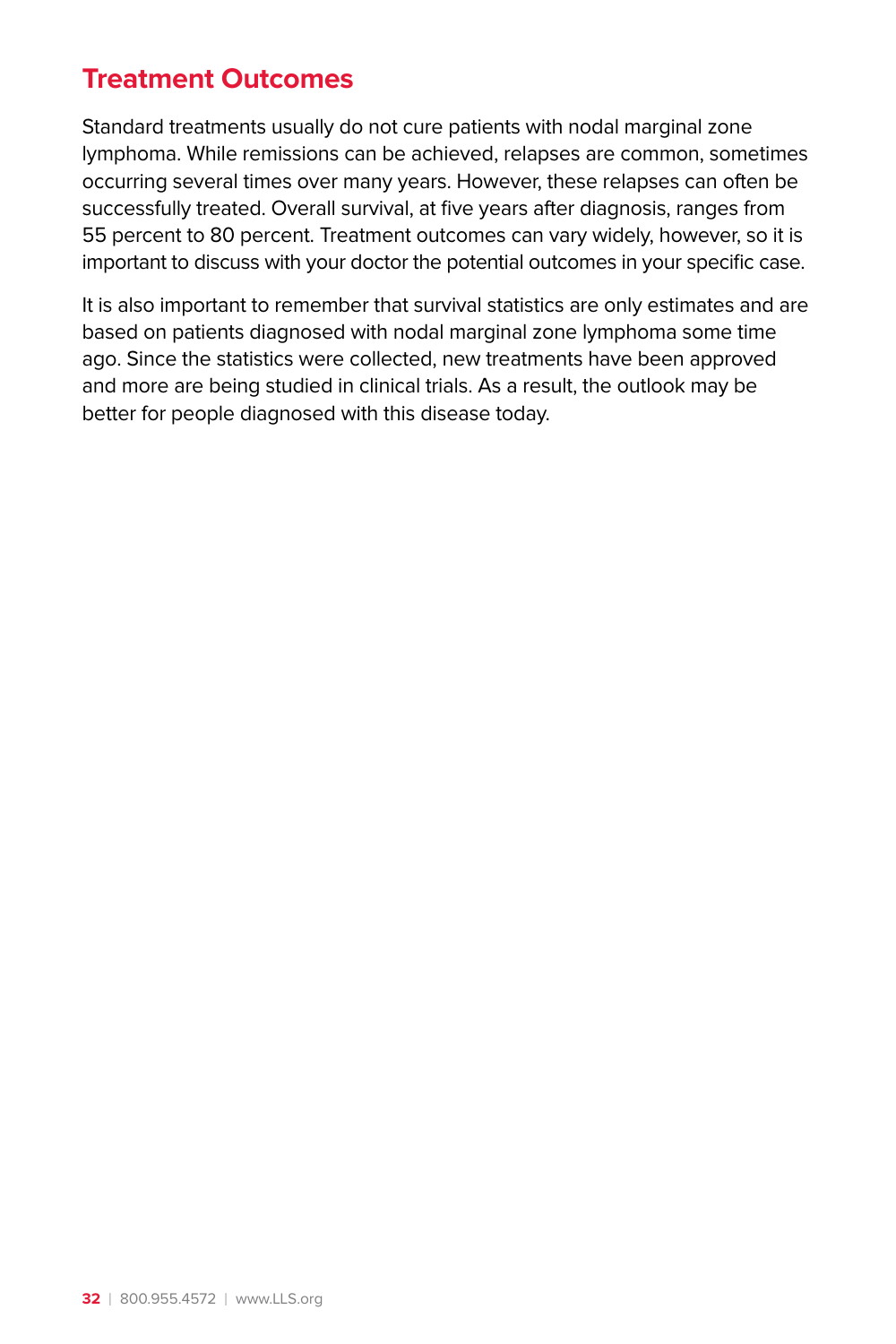## **Splenic Marginal Zone Lymphoma**

Splenic marginal zone lymphoma is a rare, slow-growing type of non-Hodgkin lymphoma that occurs most often in the spleen and bone marrow, and sometimes the blood. It accounts for about 9 percent of all marginal zone lymphoma cases diagnosed each year in the United States. Splenic marginal zone lymphoma is uncommon before the age of 50. The median age at diagnosis is 65 to 70 years.

The spleen is a soft, spongy organ above the stomach and under the ribs on the left side, about the size of a fist. It is part of the lymphatic system, and it performs several critical functions including:

- Filtering out and destroying old, damaged blood cells
- $\circ$  Storing red blood cells and platelets
- { Producing lymphocytes (a type of white blood cell) that fight infection and disease

The cause of splenic marginal zone lymphoma in unknown in most cases. It is more common in people who have been infected with hepatitis C virus or who have an autoimmune condition.

## **Signs and Symptoms**

Signs and symptoms are changes in the body that may indicate the presence of disease. A "sign" is a change that doctors see during an exam or in a test result. A "symptom" is a change that patients can see or feel.

Splenic marginal zone lymphoma develops slowly and may not cause symptoms for many years. It may be discovered during a physical exam when the doctor notices that the spleen is larger than it should be, or during a blood test. Many patients have no symptoms at the time of diagnosis.

In most patients, splenic marginal zone lymphoma causes an enlarged spleen. This is called "splenomegaly." Symptoms of an enlarged spleen include:

- $\circ$  Pain in the left upper abdomen that may spread to the left shoulder
- $\circ$  Feeling full after eating only a small amount (from the enlarged spleen pressing on the stomach)
- $\circ$  Decreased appetite
- $\circ$  Unexplained weight loss

Splenic marginal zone lymphoma often spreads to the bone marrow, the soft tissue inside of certain bones. The bone marrow is where new blood cells are made. If cancer spreads to the bone marrow, cancer cells can crowd out the body's healthy blood cells, causing low red blood cell and platelet counts.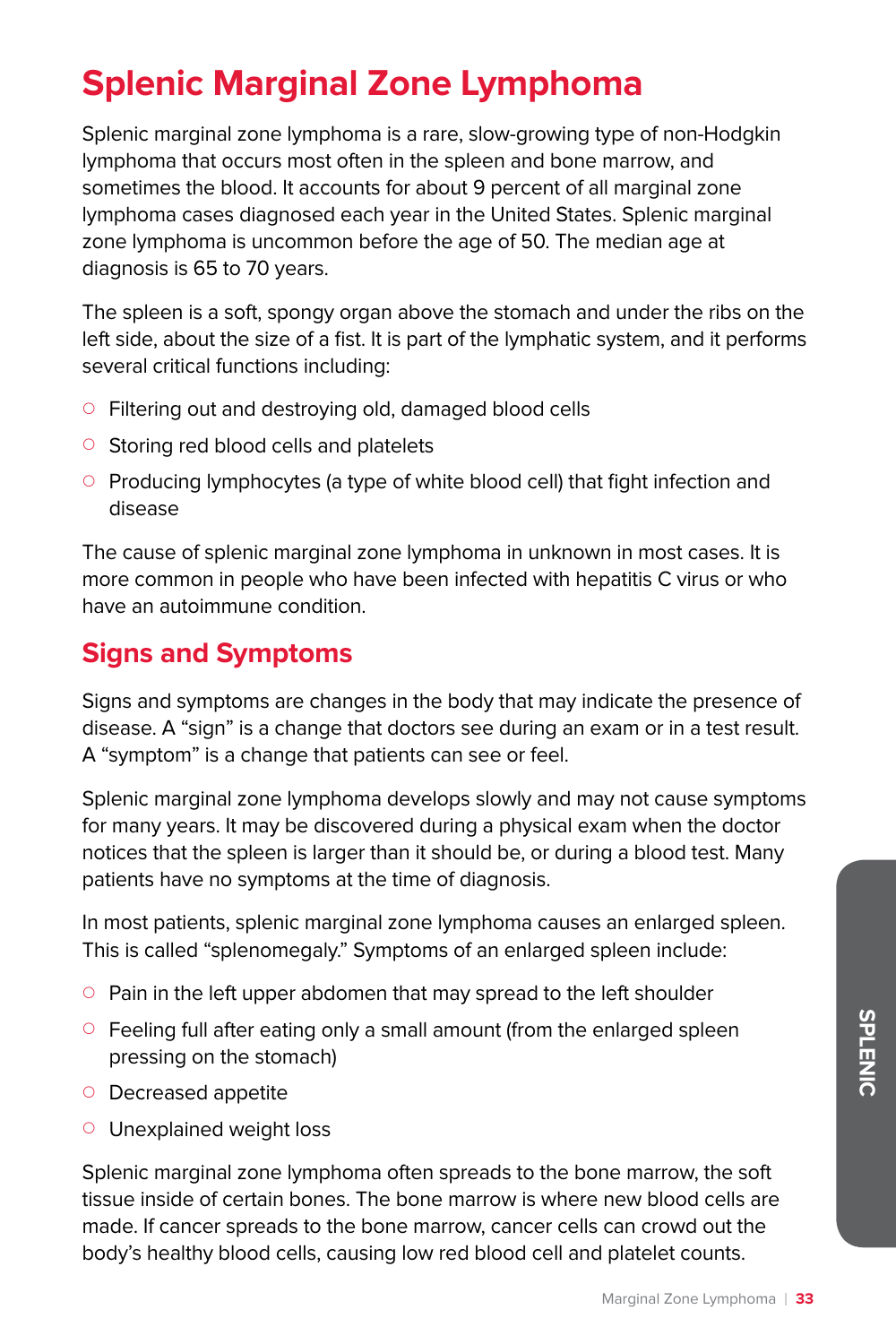As a result, patients may not have enough healthy blood cells and often have symptoms related to low blood cell counts.

Symptoms of anemia (low red blood cell count) include:

- ${\circ}$  Fatigue
- $\circ$  Shortness of breath during normal physical activities
- $\circ$  Dizziness, particularly upon standing quickly
- $\circ$  Pale complexion
- $\circ$  Palpitations (racing heart)

Symptoms of thrombocytopenia (low platelet count) include:

- $\circ$  Bruising easily
- $\circ$  Prolonged bleeding from minor cuts
- **Exercise 1 Frequent or severe nosebleeds**
- $\circ$  Bleeding gums

## **Diagnosis**

If patients have signs or symptoms of lymphoma, they may need to undergo a biopsy to determine whether the signs and symptoms are from lymphoma or another condition. A biopsy is a procedure to remove a sample of cells from the body so that it can be examined under a microscope. A definitive diagnosis of splenic marginal zone lymphoma would require a splenectomy (surgery to remove the spleen). This is rarely done though, due to the health risks of removing the spleen. Most cases of splenic marginal zone lymphoma are diagnosed with blood and bone marrow tests.

**Complete Blood Count (CBC).** This test measures the number of red blood cells, white blood cells and platelets in the blood. Patients with splenic marginal zone lymphoma usually have lymphocytosis, a high white blood cell count, at the time of diagnosis. It often results from the immune system working to fight off an infection or other disease. Additionally, patients often have low red blood cell and platelet counts.

**Comprehensive Metabolic Panel.** This is a group of tests that measure up to 14 chemicals in the blood. It gives important information about how well a person's kidneys, liver and other organs are working. Abnormal levels of these chemicals can be caused by cancer or other health problems.

**Lactate Dehydrogenase (LDH) Test.** This test measures the level of LDH in the blood. LDH is a protein found in most cells. When a cell is damaged, LDH is released in the bloodstream. A high level of LDH in the blood can be caused by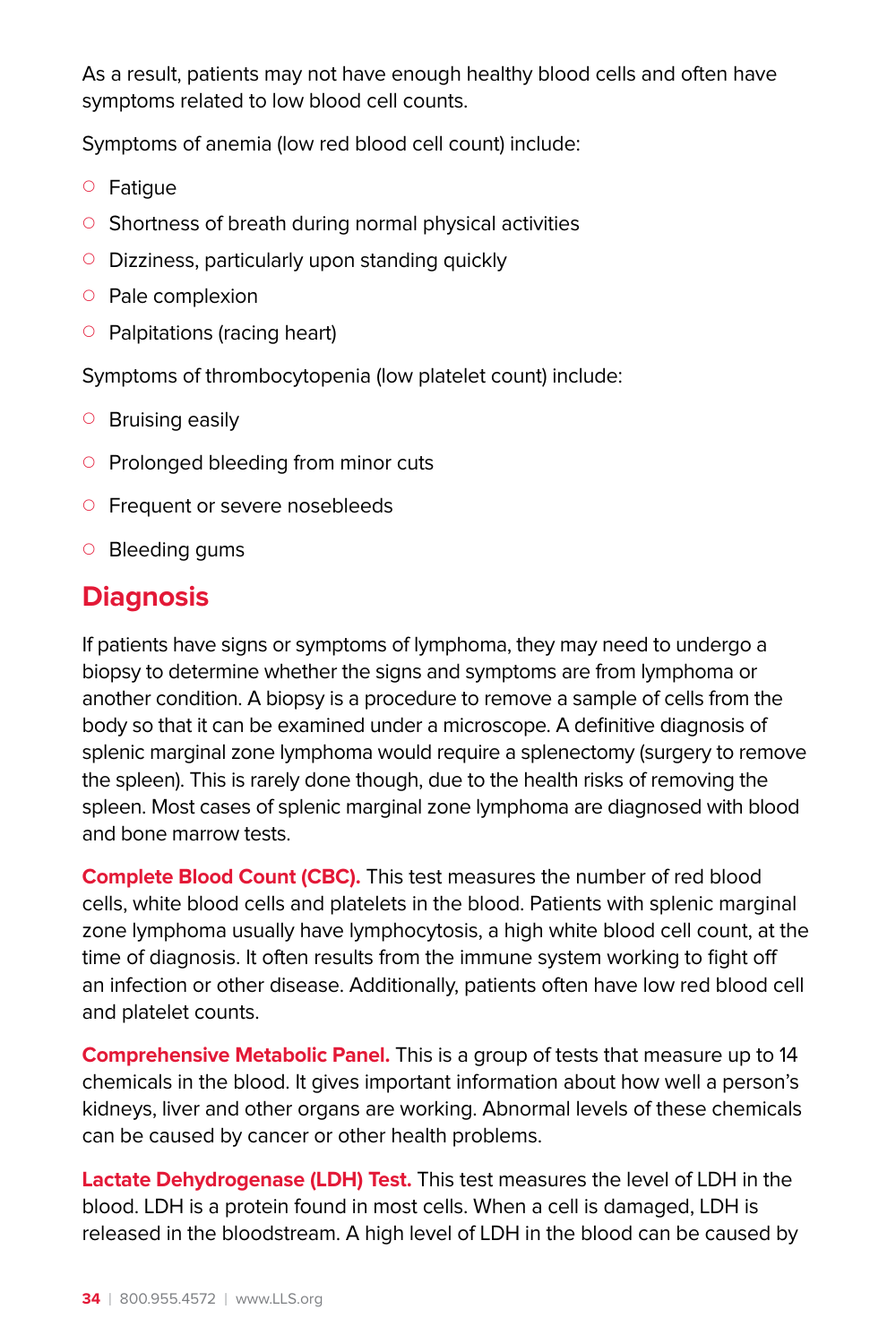cancer and also can be a sign that the cancer is widespread.

**Hepatitis Tests.** Hepatitis is a disease of the liver. It can be caused by the hepatitis C and B viruses. All patients should be tested for hepatitis C because the virus has been associated with the development of marginal zone lymphoma. Hepatitis B testing should be performed on patients being considered for treatment with rituximab-containing regimens, because rituximab can cause hepatitis B to become active again.

**Bone Marrow Aspiration and Biopsy.** These two tests are used to collect and examine bone marrow, the spongy tissue found inside bones to look for lymphoma cells in the bone marrow. These tests are generally done at the same visit, either at the doctor's office or in a hospital.

Bone marrow has both a solid and a liquid component. For a bone marrow aspiration, a special, hollow needle is inserted through the hip bone and into the bone marrow to aspirate (remove) a liquid sample of cells. For a bone marrow biopsy, a wider needle is used to remove a sample of solid bone that contains bone marrow. Both samples are sent to the lab where they are examined under a microscope.

In certain circumstances, evaluation of the bone marrow may be useful to see whether the lymphoma has spread to the bone marrow.

**Cell Assessment.** A hematopathologist examines the blood and bone samples under a microscope to view the size, shape and type of cells. A hematopathologist is a doctor who has special training in identifying blood diseases. This specialist may also perform other tests with the samples, including flow cytometry and cytogenetic analysis.

{ **Flow Cytometry.** This lab test identifies the antigens, or proteins, on the surface and within the cancer cells. Finding (or not finding) certain proteins can help the hematopathologist determine the type of lymphoma. The pattern of the surface proteins is called the "immunophenotype."

Marginal zone lymphoma has a common pattern or of proteins. The classical immunophenotype for marginal zone lymphoma is CD20+, CD5- and CD10-. This means that if a sample of lymphoma cells have the antigen CD20 but do not have CD5 or CD10 a person is diagnosed with marginal zone lymphoma. (CD is the abbreviation for "cluster of differentiation," the term for these cell surface markers.)

{ **Cytogenetic Analysis.** This is done to look for abnormal changes in the chromosomes of the lymphoma cells. Normal human cells contain 23 pairs of chromosomes, for a total of 46 chromosomes. Each pair of chromosomes is a certain size, shape and structure. In some cases of lymphoma, the chromosomes of the lymphoma cells have abnormal changes that can be seen under a microscope, such as an extra chromosome, a deletion or a translocation.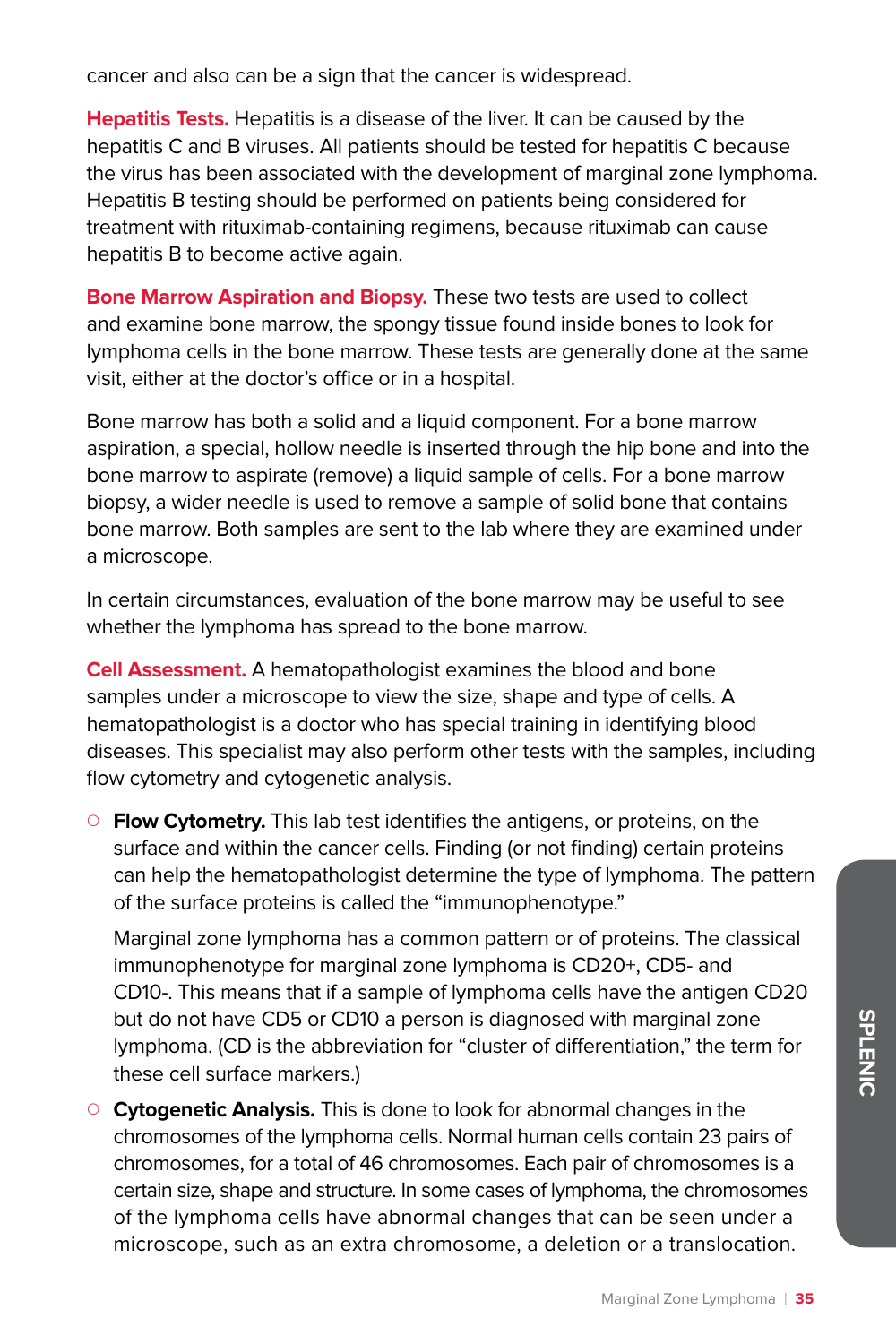The lymphoma cells in the sample are allowed to grow in the laboratory, and prior to examination, a special stain is applied. The sample is then examined under a microscope and photographed to show the arrangement of the chromosomes, called a "karyotype." The karyotype shows if there are any abnormal changes in the size, shape, structure or number of chromosomes in the lymphoma cells. Many patients with splenic marginal zone lymphoma have an abnormal karyotype, often with complex chromosomal changes. A "complex karyotype" is defined by the presence of three or more unrelated chromosomal abnormalities that occur in more than one cell.

**Imaging Tests.** These tests create images (pictures) of the inside of the body. Various types of imaging tests such as computed tomography (CT) and positronemission tomography (PET) scans can show where the lymphoma is in the body.

#### **Visit www.LLS.org/booklets to view the free LLS booklets Understanding Lab and Imaging Tests and Understanding Genetics.**

### **Treatment**

New treatments may have been approved since this book was printed. Check www.LLS.org/DrugUpdates or call (800) 955-4572.

Before you begin treatment, you and your doctor will discuss your treatment options. One option may be a clinical trial. Like all treatment options, clinical trials have possible risks and benefits. By considering all of your treatment options, including clinical trials, you will be taking an active role in a very important decision that affects you. See page 41 for more information on clinical trials.

Treatment options depend on whether or not the patient has lymphoma symptoms at the time of diagnosis.

**Asymptomatic Patients (Patients who have no symptoms of lymphoma).** Splenic marginal zone lymphoma is typically slow-growing. Not all newly diagnosed patients need immediate treatment. Patients may not need treatment for the lymphoma unless they begin to have symptoms.

**Treatment for Hepatitis C.** For patients infected with the hepatitis C virus, the doctor may recommend anti-viral treatment. Newer treatments for hepatitis C are less intensive and more effective than those used in the past. Treatment for hepatitis C may help decrease white blood cell counts and splenomegaly (enlarged spleen). Sometimes treating hepatitis C virus can also treat the lymphoma.

**Watch-and-Wait Approach.** For patients who have no symptoms, the doctor may recommend a period of observation, called "watch and wait." Many doctors consider observation, involving careful monitoring and follow-up care, to be an active form of therapy. This approach allows the patient to avoid the side effects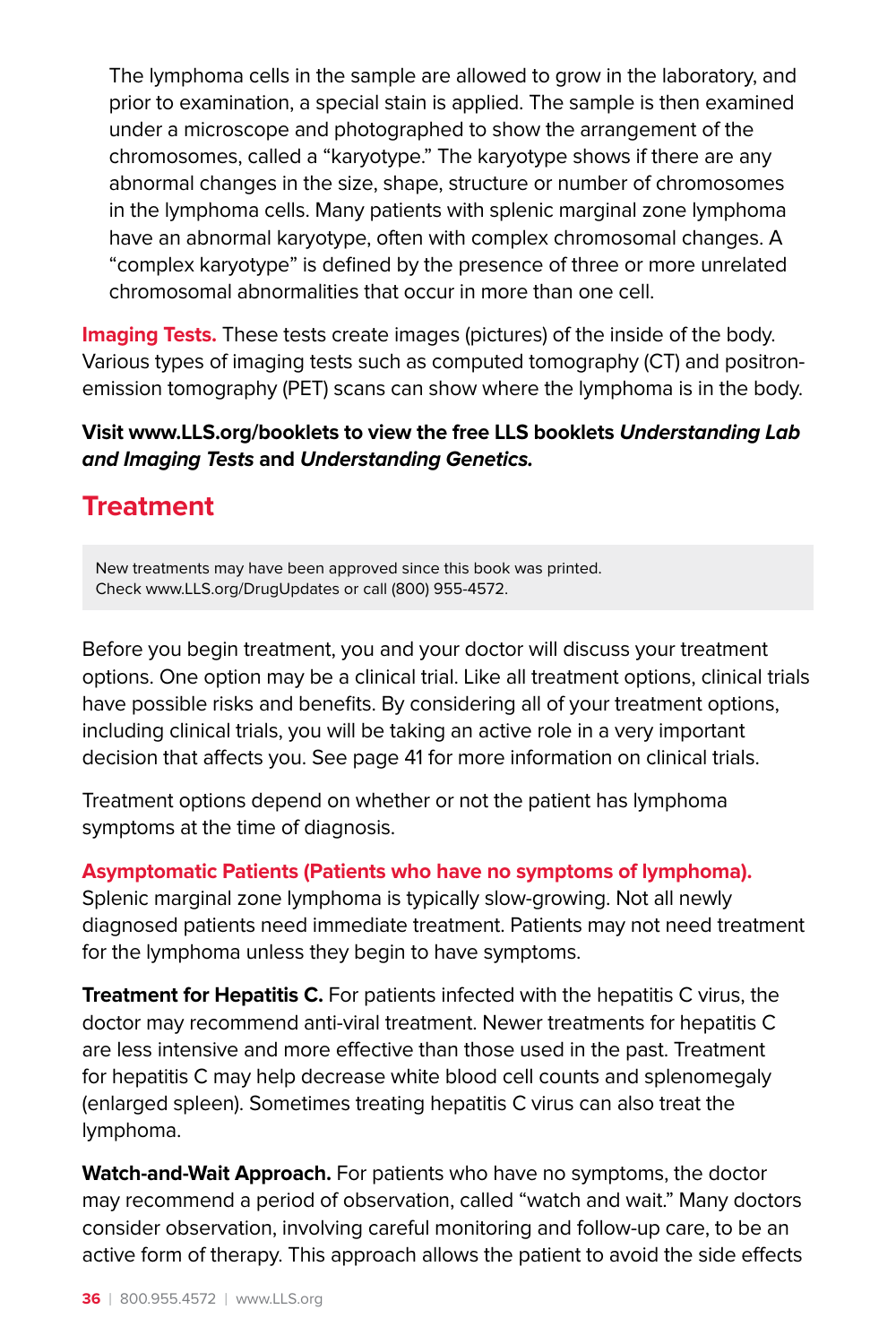of treatment for as long as possible. Patients need to speak with their doctors about the potential benefits of the watch-and-wait approach, versus other treatment options.

**Symptomatic Patients.** Treatment for lymphoma should start once patients begin to exhibit lymphoma-related symptoms or there are signs that the disease has progressed based on lab tests. Treatment should also start once patients have splenomegaly and one or more of the following signs or symptoms:

- $\circ$  Local symptoms related to splenomegaly, such as a sense of fulness or discomfort in the left upper abdomen, a feeling of pain in the left shoulder, or early satiety (feeling full after eating only a small amount of food)
- $\circ$  Low blood cell counts due to extensive infiltration of lymphoma cells in the bone marrow

**Rituximab (Rituxan®).** Single-agent rituximab therapy is recommended for patients with minimal or moderate symptoms (or symptoms of splenomegaly, weight loss, early satiety or abdominal pain). Rituximab is a type of monoclonal antibody therapy. It binds to a protein called CD20 on the lymphoma cells, helping the immune system to find and destroy them.

**Splenectomy.** The doctor may recommend a splenectomy, an operation to remove the spleen, if a patient has severe symptoms due to an enlarged spleen that do not respond to rituximab therapy. Symptoms of enlarged spleen including abdominal pain, early satiety with weight loss, and/or low blood cell counts due to splenic sequestration, can be relieved quickly by a splenectomy. (Splenic sequestration happens when a large volume of blood is trapped in the spleen.) Splenectomy is also indicated when splenic marginal cell lymphoma is suspected to have transformed into diffuse large B cell lymphoma, a faster-growing type of lymphoma, within the spleen.

After the spleen is removed, the body is less able to fight infection, so it is important to take precautions to reduce the risk of infection. This includes receiving pneumococcal and meningococcal vaccinations at least two weeks before the splenectomy. Vaccination against Haemophilus influenzae type b (HiB), should also be considered at that time. After the operation, longterm antibiotic therapy may also be recommended.

**Follow-up Care.** Patients should be monitored on a regular basis following treatment. The NCCN Guidelines recommend follow-up (including blood tests, bone marrow tests and imaging tests as clinically indicated) every 3 to 6 months for 5 years, and then every year or as clinically indicated thereafter.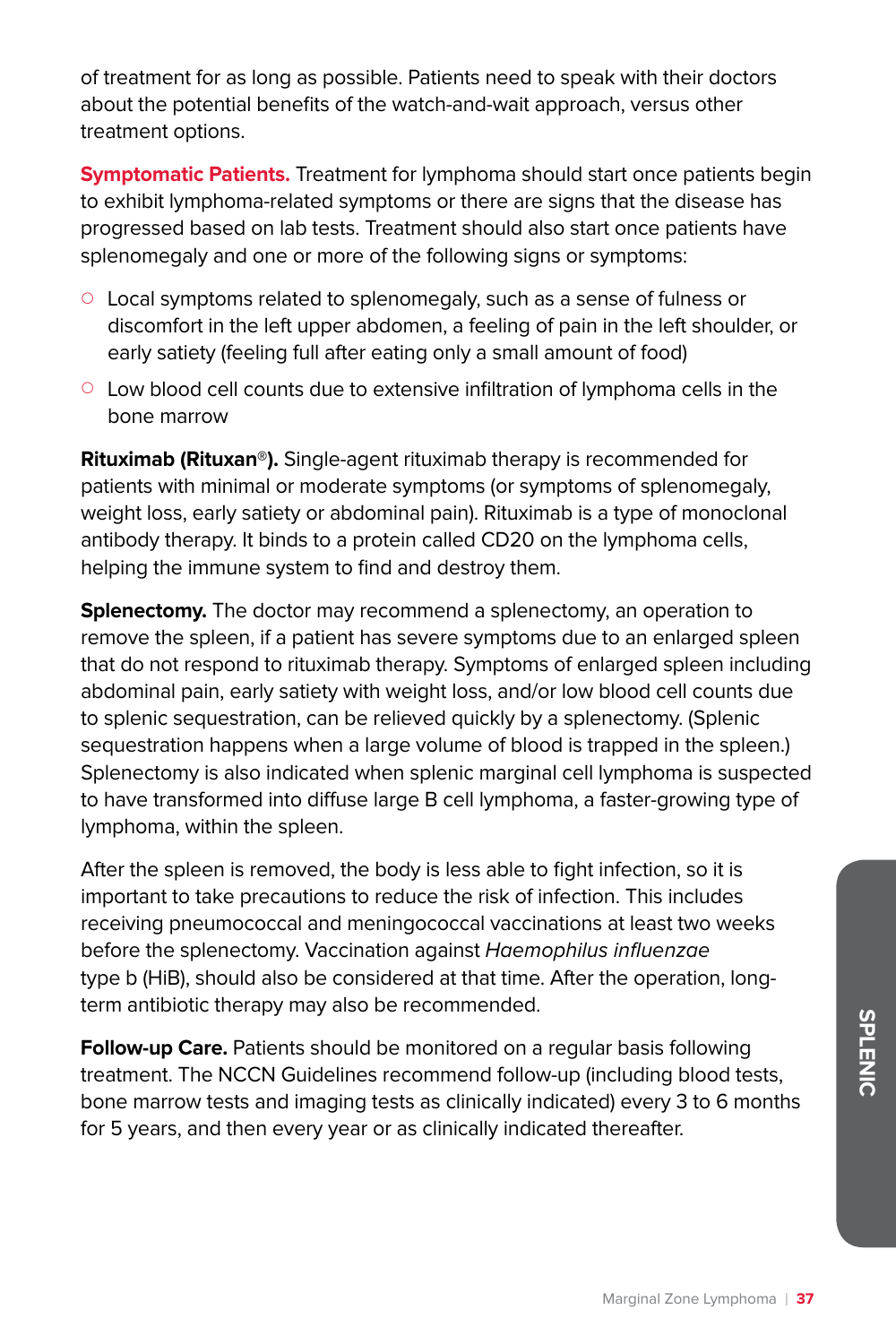## **Treatment Options for Relapsed and Refractory Disease**

Some patients with lymphoma do not respond to initial therapy. When this occurs, it is referred to as "refractory" disease. In other patients, the lymphoma comes back after a remission. In these cases, it is referred to as "relapsed" disease.

It is common for splenic marginal zone lymphoma to relapse after treatment. Patients can usually obtain another period of remission with additional treatment. This approach can often control the lymphoma for many years. See **Table 8** on page 39 for a list of suggested treatments for relapsed and refractory splenic marginal zone lymphoma, adapted from the NCCN Guidelines.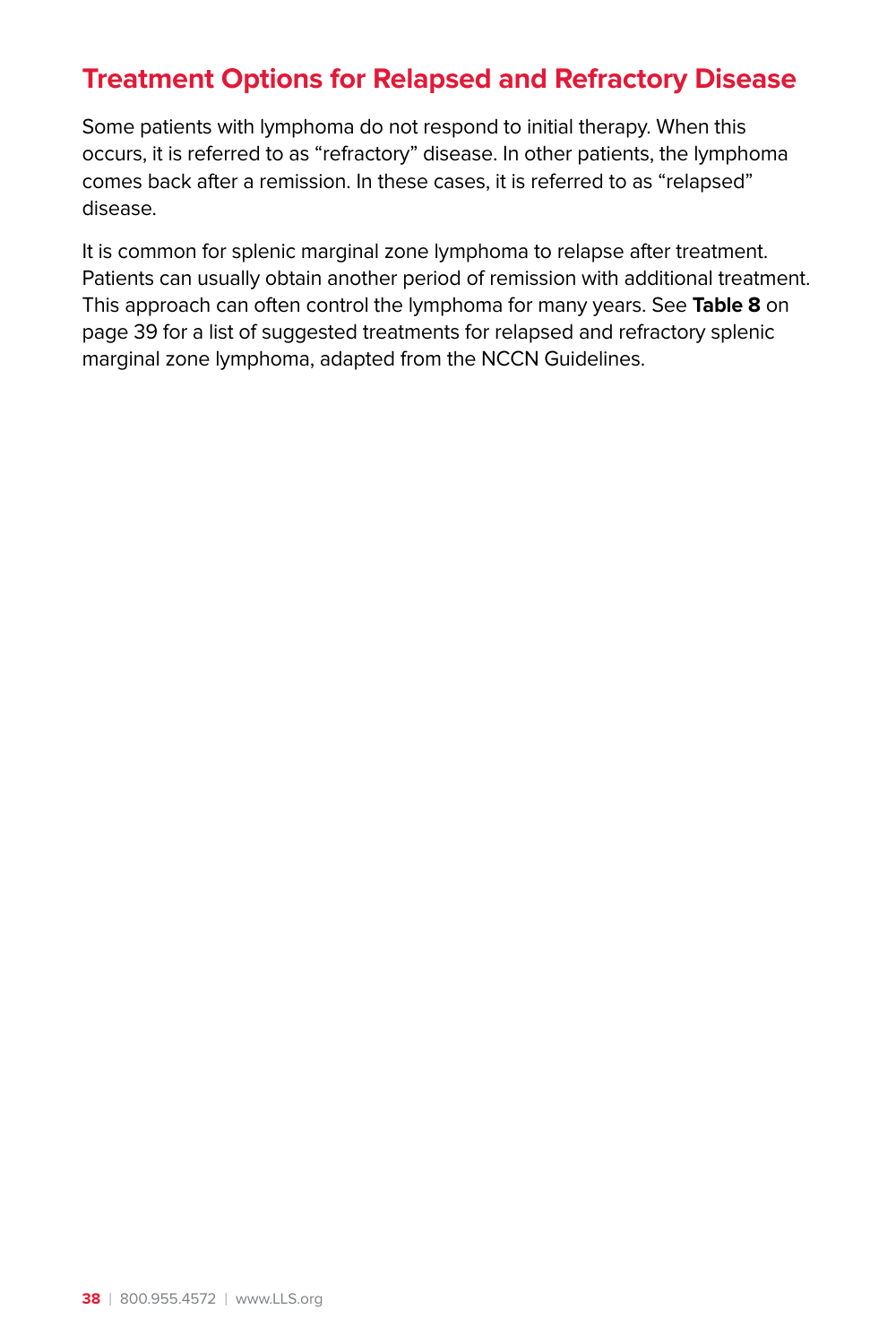### **Table 8. Suggested Treatment Regimens for Relapsed/Refractory Disease**

| Second-Line and<br>Subsequent Therapy*                                                                                                                                                                                                                                                                                                                 | <b>Second-Line Therapy</b><br>for Elderly or Infirm (Frail)*                                                                                                                                                                                                                                                                  |
|--------------------------------------------------------------------------------------------------------------------------------------------------------------------------------------------------------------------------------------------------------------------------------------------------------------------------------------------------------|-------------------------------------------------------------------------------------------------------------------------------------------------------------------------------------------------------------------------------------------------------------------------------------------------------------------------------|
| <b>Preferred Regimens</b>                                                                                                                                                                                                                                                                                                                              | (if doctor believes patient cannot tolerate<br>any therapies listed on left)                                                                                                                                                                                                                                                  |
| Bendamustine + obinutuzumab<br>Ο<br>(not recommended if treated with<br>prior bendamustine)<br>$\circ$ Bendamustine + rituximab (not<br>recommended if treated with<br>prior bendamustine)<br>○ CHOP (cyclophosphamide,<br>doxorubicin, vincristine,<br>prednisone) + rituximab<br>○ CVP (cyclophosphamide,<br>vincristine, prednisone) +<br>rituximab | <b>Preferred Regimens</b><br>Ibrutinib<br>O<br>Lenalidomide + rituximab<br>O<br>Rituximab<br>Ο<br>Zanubrutinib (relapsed/refractory<br>O<br>after at least one prior anti-CD20<br>mAB-based regimen)<br><b>Other Recommended Regimens</b><br>Chlorambucil ± rituximab<br>O<br>Cyclophosphamide ± rituximab<br>O               |
| Ibrutinib<br>$\circ$<br>Lenalidomide + rituximab<br>$\circ$<br>○ Zanubrutinib (relapsed/refractory<br>after at least one prior anti-CD20-<br>mAB-based regimen)                                                                                                                                                                                        |                                                                                                                                                                                                                                                                                                                               |
| Other Recommended Regimens<br>○ CHOP (cyclophosphamide,<br>doxorubicin, vincristine,<br>prednisone) + obinutuzumab<br>○ Copanlisib (relapsed/refractory<br>after 2 prior therapies)<br>○ CVP (cyclophosphamide,<br>vincristine, prednisone) +<br>obinutuzumab<br>Ibritumomab tiuxetan<br>O                                                             | *Preferred and Other Recommended Regimens are<br>listed in alphabetical order.<br>Abbreviations: mAB, monoclonal antibody; ±, plus or<br>minus (with or without).<br>NCCN (National Comprehensive Cancer Network)<br>Clinical Practice Guidelines in Oncology. B-Cell<br>Lymphomas. 2022.<br>See pages 44-47, for information |
| Lenalidomide + obinutuzumab<br>$\circ$<br>Rituximab<br>O                                                                                                                                                                                                                                                                                               | on the drug classifications and<br>the approved indications for these<br>therapies.                                                                                                                                                                                                                                           |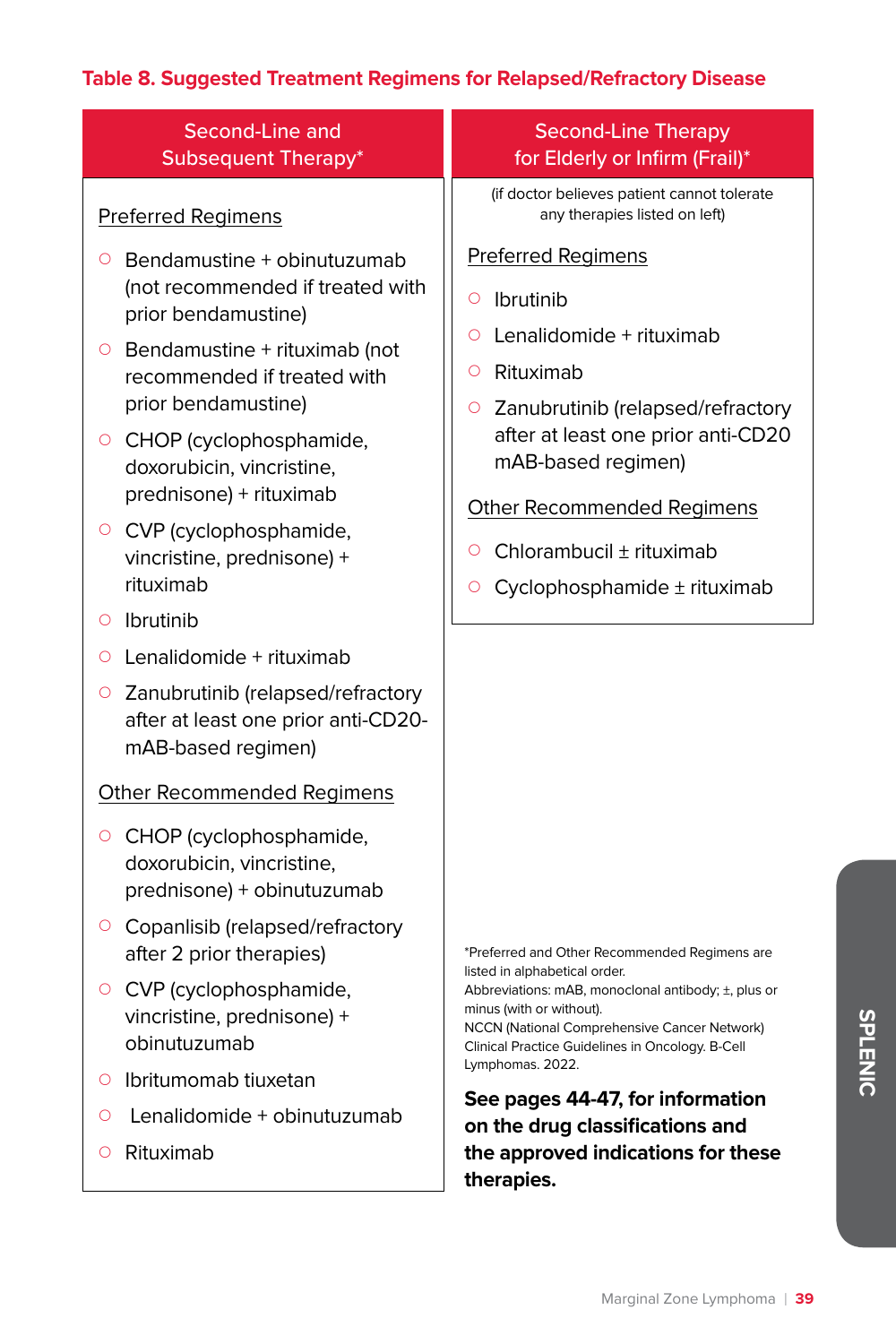## **Treatment Outcomes**

Splenic marginal zone lymphoma is generally indolent, meaning it is slow growing. Treatment is often successful, but relapses are common, and then more treatment is needed to keep it under control. Patients may have periods when they feel well and do not need treatment, followed by periods when their symptoms get worse and they require more treatment.

Most people with splenic marginal zone lymphoma live for many years, with a median overall survival of more than 10 years. In up to 5 to 10 percent of cases, the disease progresses to diffuse large B-cell lymphoma, which often decreases the survival time. Treatment outcomes can vary widely, however, so it is important to speak with your doctor about the potential outcomes in your specific case.

It is also important to remember that survival statistics are only estimates and are based on patients diagnosed with splenic marginal zone lymphoma some time ago. Since the statistics were collected, new treatments have been approved and more are being developed in clinical trials. As a result, the outlook may be better for people diagnosed with this disease today.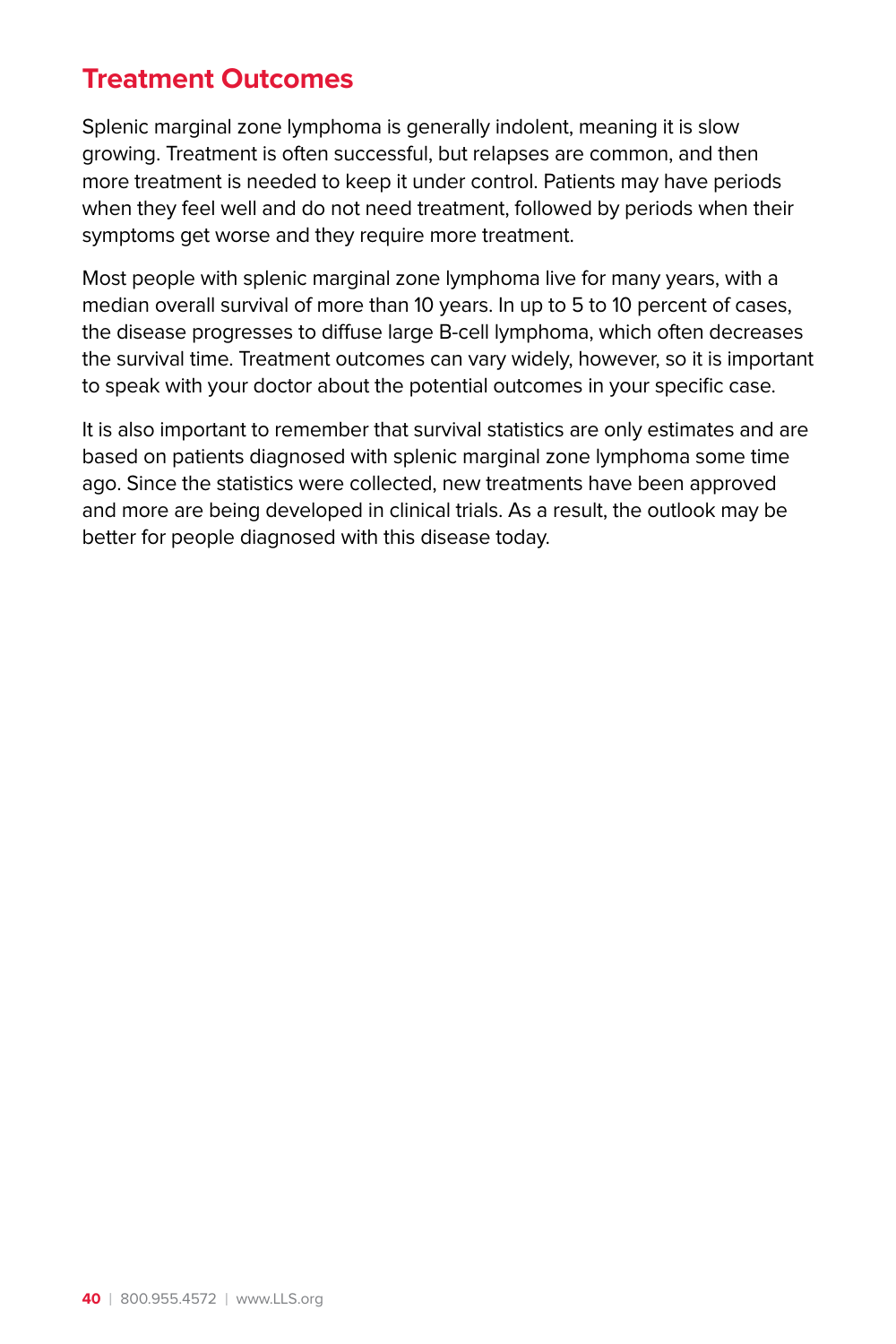## **Clinical Trials for Blood Cancers**

Every new cancer drug goes through a series of carefully controlled research studies before it can become part of standard cancer care. These research studies are called clinical trials and they are used to find better ways to care for and treat people with cancer.

In the United States, the FDA (Food and Drug Administration) requires that all new drugs and other treatments be tested in clinical trials before they can be approved. At any given time, there are thousands of cancer clinical trials taking place. Doctors and researchers are always looking for new and better ways to treat cancer.

Researchers use cancer clinical trials to study new ways to:

- $\circ$  Treat cancer using
	- $\circ$  A new drug
	- $\circ$  A drug that is already approved to treat a different kind of cancer
	- $\circ$  A new combination of drugs
	- $\circ$  A new way of giving a drug (orally, as a pill, intravenously [IV], etc)
- $\circ$  Manage cancer symptoms and ease treatment side effects
- $\circ$  Find and diagnose cancer
- $\circ$  Keep cancer from coming back after treatment
- $\circ$  Manage long-term side effects

By taking part in a clinical trial, patients can see doctors who are experts in their disease. They can gain access to new, cutting-edge therapies and provide helpful information for future patients. The treatments and information we have today are due in large part to patients who are willing to join clinical trials. Anyone interested in being part of a clinical trial should talk to their hematologistoncologist about whether a clinical trial might be right for them. During this conversation it may help to:

- $\circ$  Have a list of questions to ask about the risks and benefits of each trial (visit www.LLS.org/WhatToAsk for lists of suggested questions).
- $\circ$  Ask a family member or friend to go with you to your doctor visit—both for support and to take notes.

Clinical trials can be difficult to navigate and figure out, but The Leukemia & Lymphoma Society is here to help. Patients and caregivers can work with **Clinical Trial Nurse Navigators** who will help find potential clinical trials, overcome the barriers to enrollment and provide support throughout the entire clinical trial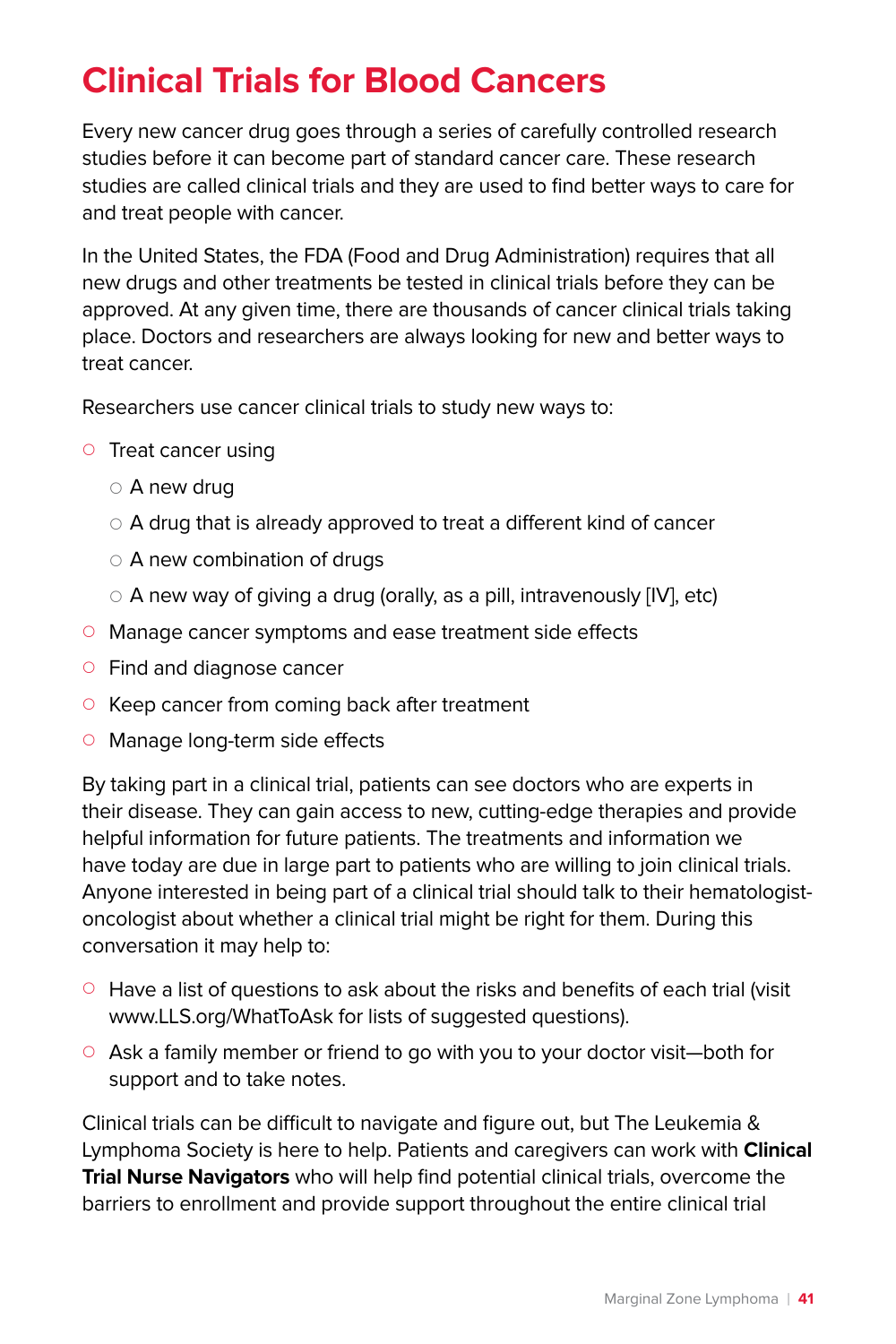process. Our Clinical Trial Nurse Navigators are registered nurses who are experts in blood cancers and clinical trials. Your Clinical Trial Nurse Navigator will:

- $\circ$  Talk with you about your treatment goals
- $\circ$  Help you to understand the clinical-trial process, including your rights as a patient
- $\circ$  Ask you for details about your diagnosis (such as past treatments, treatment responses, and your cancer genetic profile), your current health and your medical history, because these might impact whether you can take part in certain clinical trials
- $\circ$  Help you to understand how your finances, insurance coverage, support network, and ability and willingness to travel might impact your choice of clinical trials
- $\circ$  Guide you and help you in your efforts to find and enroll in a clinical trial, including connecting you with trial sites
- $\circ$  Help you deal with any problems you might have as you enroll in a trial
- $\circ$  Support you throughout the clinical trial process

**Please call an LLS Information Specialist at (800) 955-4572 or visit www.LLS.org/CTSC for more information about clinical trials and the Clinical Trial Support Center at LLS.** 

**Also, visit www.LLS.org/booklets to view Understanding Clinical Trials for Blood Cancers.**

## **Treatment Side Effects**

Cancer treatments can cause side effects. These are problems that occur when treatment affects healthy tissues or organs. People are affected by cancer treatments in different ways. Side effects depend on many factors, including the type and dosage of the treatment, as well as the patient's age and their other medical conditions.

Each treatment or drug has different possible side effects. Your healthcare team should give you information about the possible side effects of your treatments. Side-effect management is important. If you have any concerns about potential side effects, talk to the members of your treatment team to get help.

Most side effects can be managed without compromising the effectiveness of your treatment. In fact, aggressive management of side effects often leads to better treatment outcomes. Most side effects are temporary and go away when treatment is completed. However, some side effects are long-term and may appear years after the treatment has been completed. Late side effects may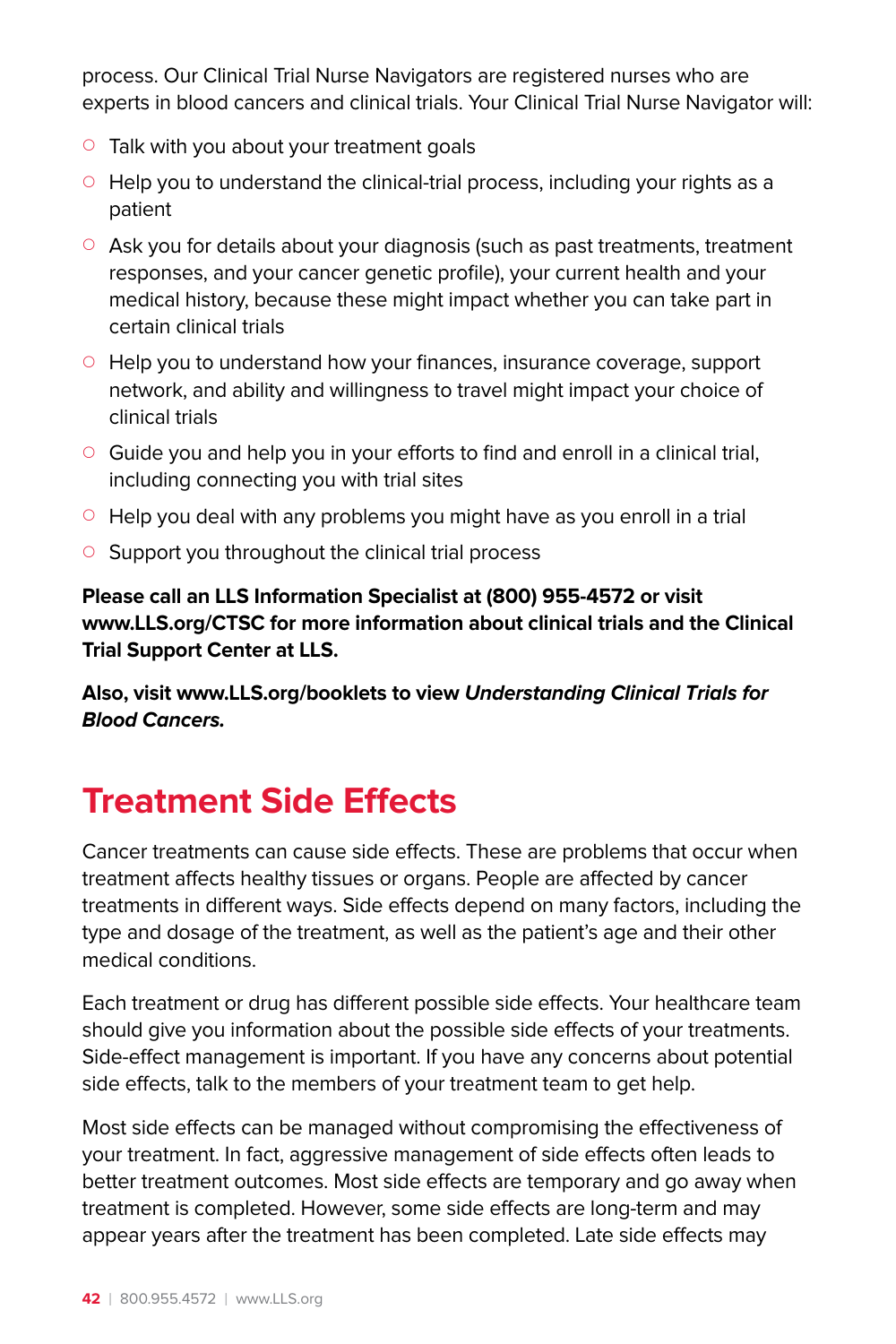include development of another type of cancer, heart disease and low levels of thyroid hormones (hypothyroidism).

**See the free LLS series Side Effects Management (filter for Side Effect Management) at www.LLS.org/booklets for more information.**

## **Follow-Up Care**

Your medical care does not stop once active treatment has finished. Your doctor will continue to make sure that your lymphoma has not returned, manage side effects and monitor you for late effects of treatment. This is called follow-up care.

**Monitoring for Recurrence.** After a patient completes treatment and is in remission, follow-up tests are done to check how well the treatment worked and to look for signs of relapse. Tests are also done to see how well the patient's organs are working.

Patients undergo frequent follow-up tests during the first 5 years after treatment. Testing and check-ups may be required less often as times goes on, but scheduled follow-up visits should continue indefinitely.

People who have been treated for marginal zone lymphoma are encouraged to:

- $\circ$  Maintain regular follow-up appointments with their hematologist-oncologists. Their doctors will monitor them for signs of relapse and will also be able to detect any treatment side effects or the onset of other medical problems.
- $\circ$  Keep a record of their cancer diagnosis, treatment and follow-up care needs. This record, often called a "survivorship care plan," should be provided to patients in writing so they can share it with any new healthcare providers they see. Ask the doctor for this information. The plan should include the following information:
	- $\circ$  List of all healthcare providers
	- $\circ$  Diagnosis summary with specifics such as subtype and/or genetic markers
	- $\circ$  Treatment summary with specifics such as the names, dates, and dosages of chemotherapy or other drugs, the area treated with radiation therapy, surgery and/or transplantation information, as well as treatment response and side effects
	- $\circ$  Maintenance treatment information, if applicable
	- $\circ$  List of possible late effects
	- $\circ$  Schedule for ongoing monitoring with recommended tests, frequency and coordinating provider
	- $\circ$  Health and wellness recommendations, such as nutrition, exercise and other disease screenings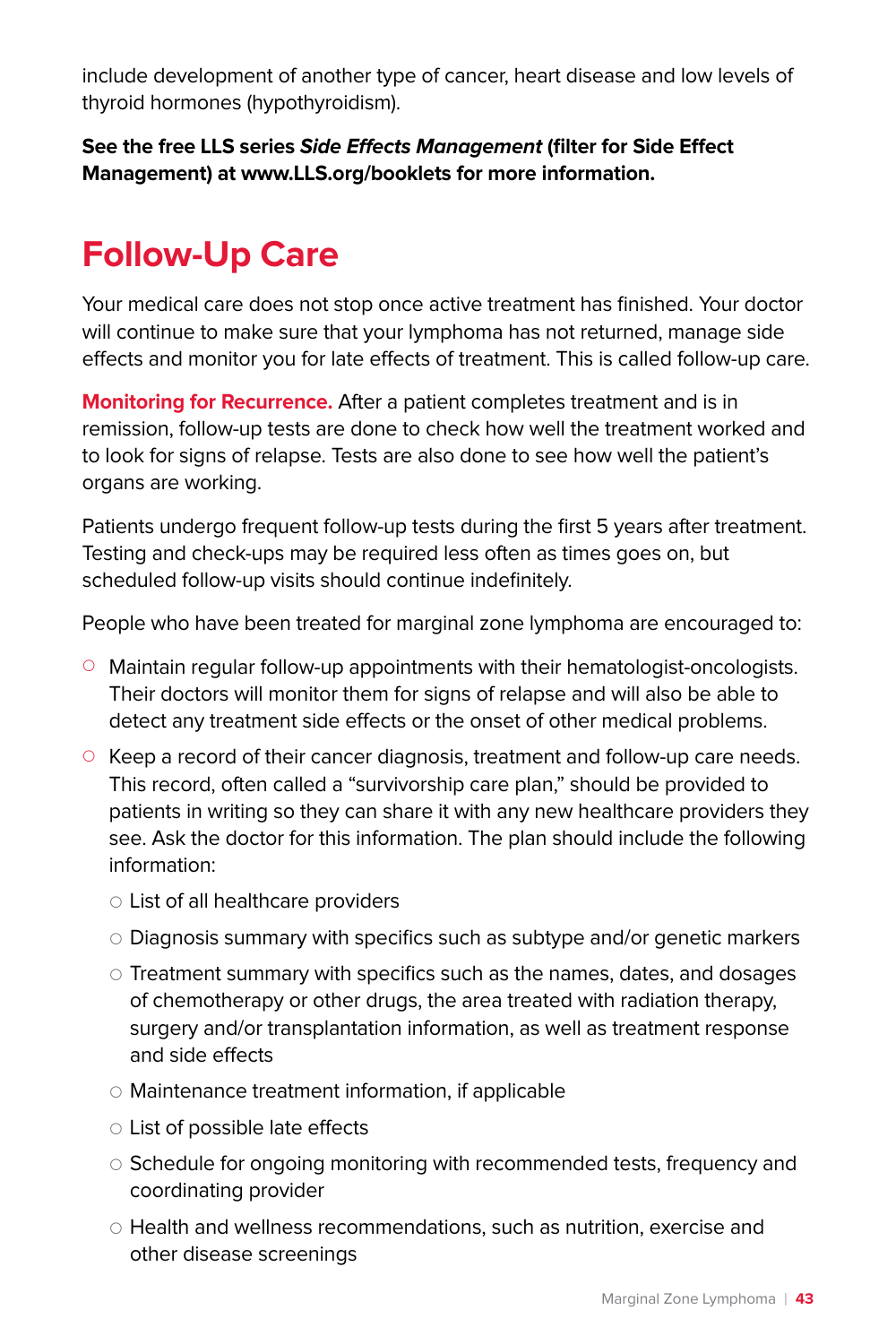- $\circ$  Receive periodic screening and monitoring for other types of cancer, including skin, gastrointestinal, kidney, blood, bladder, prostate, breast, lung, head and neck cancer, if they received treatments that increase the risk of developing a second cancer.
- Seek medical and psychosocial support for fatigue, depression and other long-term effects, if needed.
- $\circ$  Consider ways to reduce their risks for cancer, such as quitting smoking, protecting their skin from prolonged sun exposure, and exercising.

**Vaccines.** Patients with non-Hodgkin lymphoma are advised to receive certain vaccines, including those for pneumococcal pneumonia and influenza, once they have finished treatment. There are two types of pneumococcal vaccines available for adults: a pneumococcal polysaccharide vaccine (PPSV23) and a pneumococcal conjugate vaccine (PCV13). Patients should not be given vaccines that use live organisms or those with high viral loads, such as the herpes zoster (shingles) vaccine. However, they can receive Shingrix® because it uses an inactivated form of the virus.

Current COVID-19 vaccines are also recommended. Speak to your doctor for more information.

## **Drugs Used to Treat Marginal Zone Lymphoma**

Below are some drugs used in the treatment of marginal zone lymphoma.

**Monoclonal Antibody Therapy.** Antibodies are proteins made by the immune system to help fight infections. Monoclonal antibodies are proteins made in the laboratory and are designed to attack a specific target on cancer cells. For example, some monoclonal antibody therapies for marginal zone lymphoma target the antigen CD20 found on the surface of B cells, including lymphoma cells. Once they are attached to the CD20 antigen, the treatments work by helping the immune system identify and destroy the cancer cells.

{ **Rituximab (Rituxan®)** is a CD20-directed cytolytic antibody indicated for the treatment of adult patients with non-Hodgkin lymphoma. It is given as an infusion into a vein.

**Bruton Tyrosine Kinase (BTK) Inhibitors.** Human cells have many different kinases. Kinases are proteins in cells that normally relay signals that tell cells to grow, divide and survive. The BTK protein transmits important chemical signals that instruct B cells to mature and produce antibodies.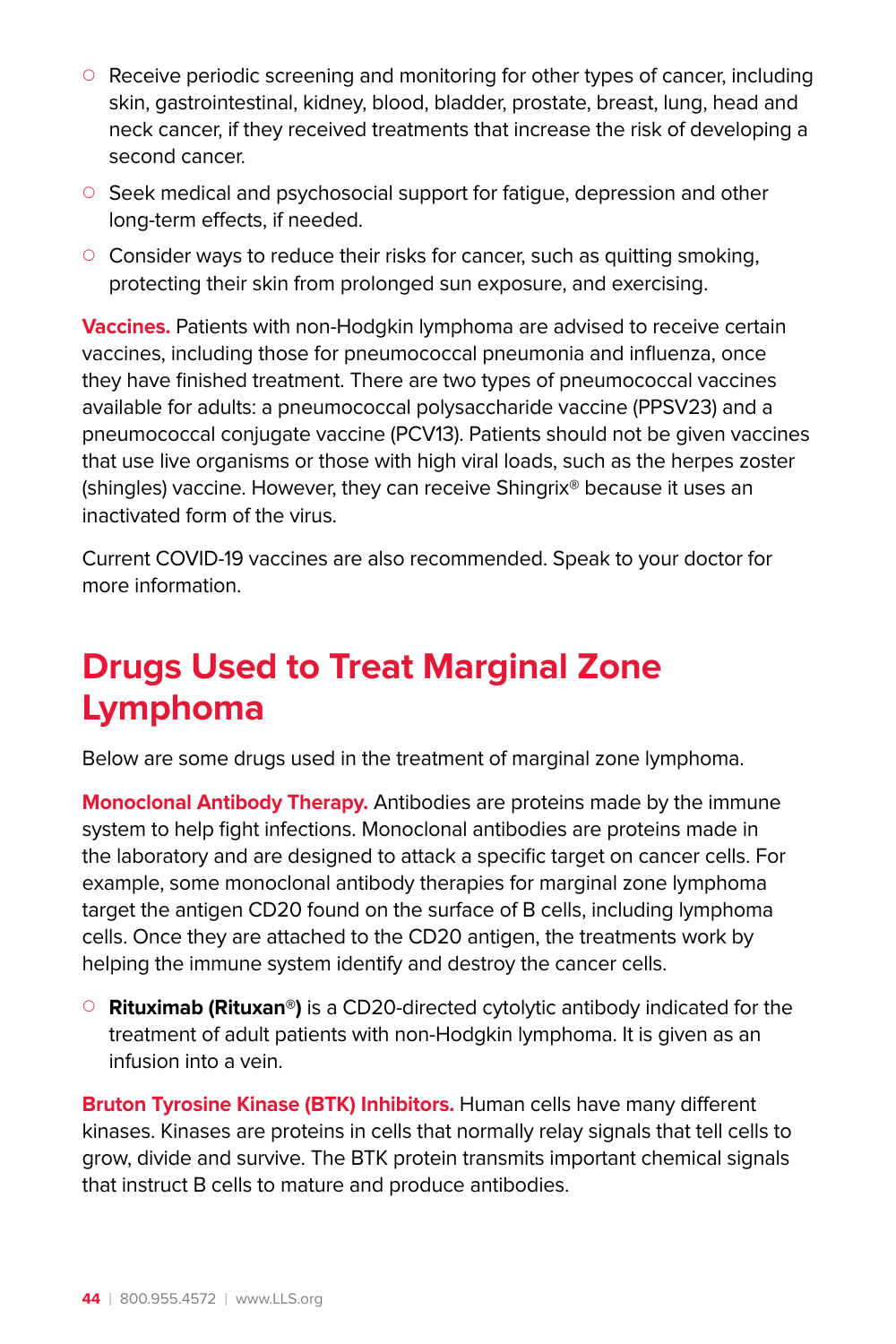BTK is central to B-cell receptor signaling. It is present in all B-cells, and lowlevel activation is necessary for normal B-cell growth and survival. Certain B-cell cancers, including marginal zone lymphoma, are dependent on BTK for survival. A mutation in the BTK gene causes the BTK pathway to become overactive, which results in the proliferation (multiplication or increase in number) of the cancer cells. Drugs that block this overactive pathway are called BTK inhibitors.

In addition, BTK inhibitors help release the lymphoma cells from the bone marrow, lymph nodes, spleen or other areas in which they are hidden in a protective microenvironment where they can hide from the immune system. Release from the protective microenvironment potentially helps the immune system find and destroy these lymphoma cells.

These drugs are long-term therapies which is a very different type of approach from chemotherapy.

- { **Ibrutinib (Imbruvica®)** is a BTK inhibitor indicated for the treatment of adult patients with marginal zone lymphoma who require systemic therapy and have received at least one prior anti-CD20-based therapy. It is taken by mouth.
- { **Zanubrutinib (Brukinsa®)** is a next-generation BTK inhibitor indicated for the treatment of adult patients with relapsed or refractory marginal zone lymphoma who have received at least one anti-CD20-based regimen. It is taken by mouth.

**PI3K Inhibitors.** Phosphoinositide 3-kinases (PI3Ks) are a group of proteins that are an important part of the B-cell receptor pathway. They transmit signals in cells that help control cell growth. Some lymphoma cells have higher-thannormal levels of PI3K, which causes them to multiply. PI3K inhibitors block the signaling pathways that cause the lymphoma cells to grow and divide.

{ **Copanlisib (Aliqopa®)** is indicated for the treatment of adult patients with relapsed follicular lymphoma. While this drug is not FDA-approved to treat marginal zone lymphoma, it is commonly used as an "off-label" treatment for patients with relapsed or refractory marginal zone lymphoma who have received at least two prior therapies. "Off-label" prescribing is when a doctor gives a drug that is FDA approved to treat one condition for another condition.

**Immunomodulatory Drugs.** Immunomodulatory drugs act in multiple ways to kill lymphoma cells. They also and affect other cells in the bone marrow, including immune cells. These drugs induce a cancer suppressor response directed by the immune system.

{ **Lenalidomide (Revlimid®)** is a thalidomide analogue indicated for the treatment of adult patients with previously treated marginal zone lymphoma, in combination with rituximab. It is taken by mouth.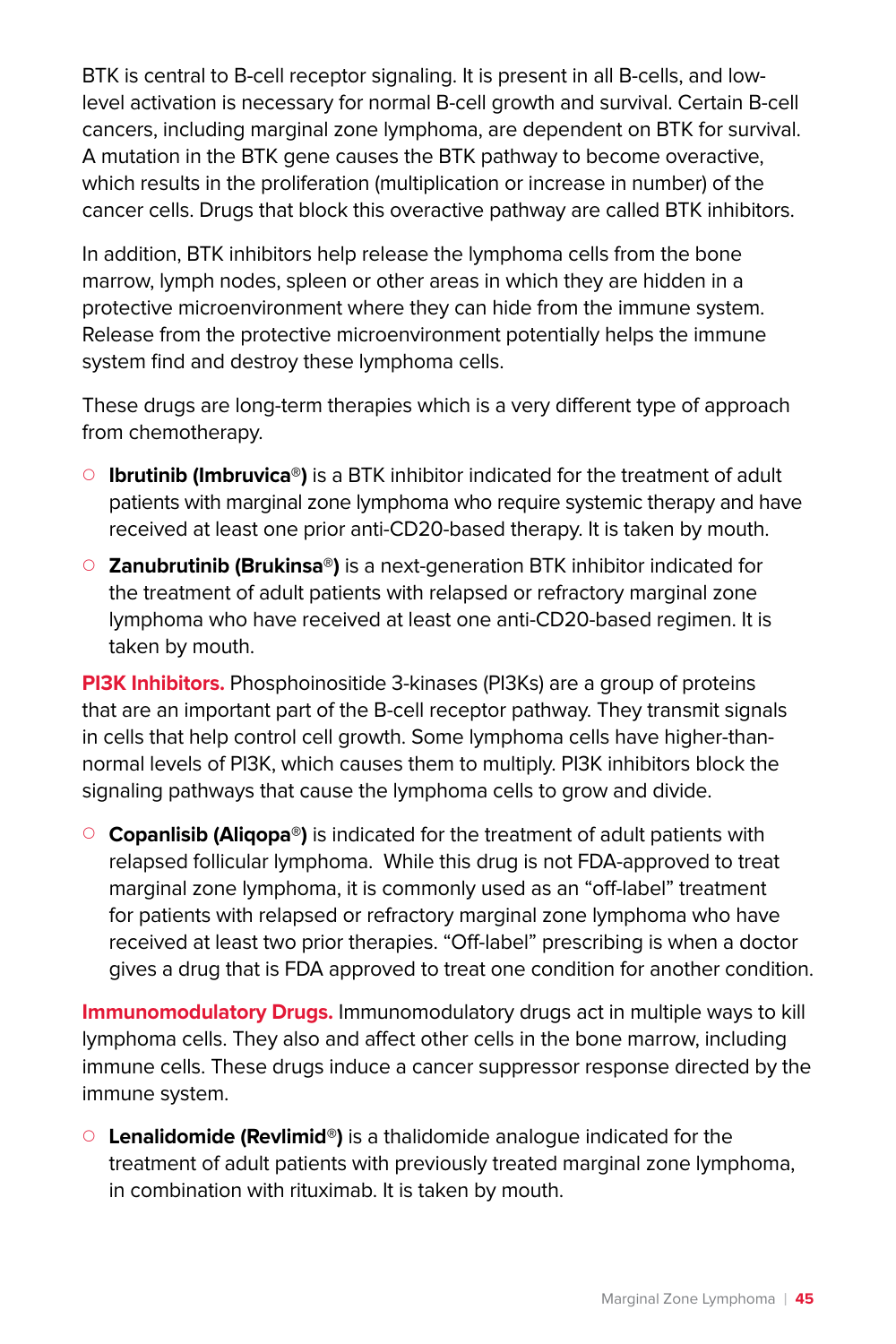**Chemotherapy.** Chemotherapy drugs kill fast-growing cells throughout the body, including both cancer cells and normal, healthy cells. Different types of chemotherapy drugs work in different ways to eliminate lymphoma cells or stop new lymphoma cells from forming. As a result, more than one chemotherapy drug is used to attack the cancer from different angles and prevent drug resistance. For patients with advanced disease or relapsed or refractory marginal zone lymphoma, the doctor may recommend chemoimmunotherapy, which is chemotherapy combined with an immunotherapy drug, such as rituximab. Below are some of the chemotherapy drugs that are often used to treat marginal zone lymphoma:

- { **Bendamustine (Bendeka®, Treanda®)** is an alkylating drug indicated for treatment of patients with indolent B-cell non-Hodgkin lymphoma that has progressed during or within six months of treatment with rituximab or a rituximab-containing regimen. It is given by injection.
- { **Chlorambucil (Leukeran®)** is indicated in the treatment of non-Hodgkin lymphoma.
- { **Cyclophosphamide (Cytoxan®)** is an alkylating drug indicated for treatment of malignant lymphomas.
- { **Doxorubicin (Adriamycin®)** is an anthracycline topoisomerase inhibitor indicated for the treatment of non-Hodgkin lymphoma.
- **Vincristine (Oncovin**<sup>®</sup>) is used in combination with other chemotherapy drugs to treat certain types of non-Hodgkin lymphoma.

**Corticosteroids.** Corticosteroids are a class of drugs that are used to reduce inflammation, swelling and pain. In high doses, they can kill lymphoma and leukemia cells.

{ **Prednisone** is an anti-inflammatory medication used with other chemotherapy drugs to treat lymphoma.

**Radioimmunotherapy.** This type of therapy consists of a monoclonal antibody that works by targeting CD20 on B cells. In the laboratory, a radioactive substance is attached to the antibody. When the antibody attaches to the CD20 antigens on B cells, radiation is delivered directly to the targeted cells, killing them and nearby cells. Stem cells in the bone do not have the antigen CD20. This allows heathy B cells to regenerate after treatment.

{ **Ibritumomab Tiuxetan (Zevalin®)** is a CD20-directed radiotherapeutic antibody administered as part of the Zevalin therapeutic regimen, indicated for the treatment of adult patients with relapsed or refractory low-grade B-cell non-Hodgkin lymphoma.

### **Additional Drugs Used in the Treatment of Marginal Zone Lymphoma**

Sometimes, other drugs are used "off label" during later lines of therapy. This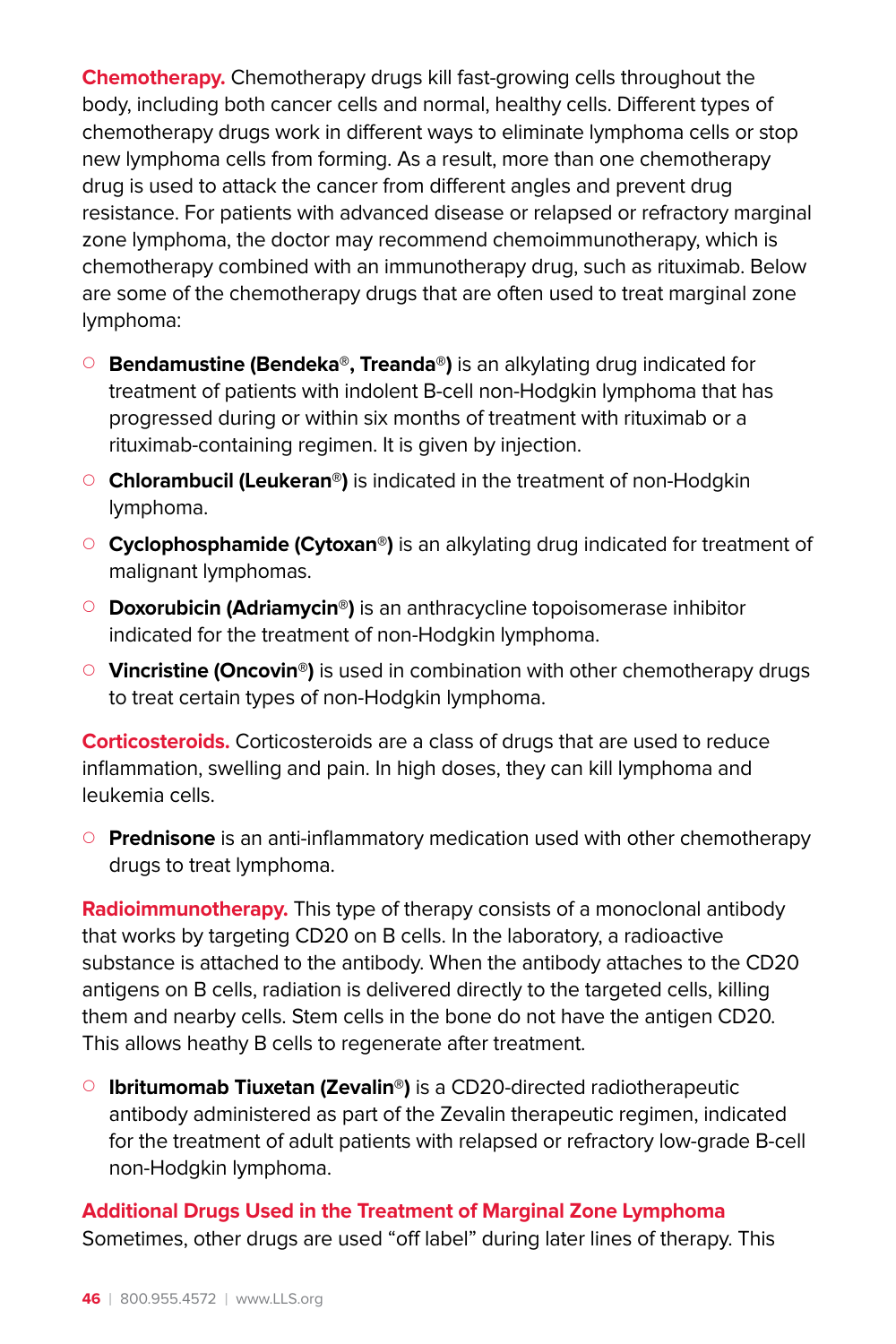means they are FDA-approved to treat other types of blood cancer, but they have not been approved for marginal zone lymphoma.

**Obinutuzumab (Gazyva®)** is a CD20-directed cytolytic antibody approved for the treatment of follicular lymphoma and chronic lymphocytic leukemia. While this drug is not FDA-approved to treat marginal zone lymphoma, it is commonly used as an off-label treatment for it.

## **Normal Blood and Bone Marrow**

**Blood.** Blood is the liquid that flows through a person's arteries and veins. It carries oxygen and nutrients throughout the body. It also carries away waste products. Blood is composed of plasma and cells.

**Plasma.** Plasma is largely made up of water, in which many chemicals are dissolved. These chemicals each have a special role. They include:

- O Proteins
	- $\circ$  Albumin, the most common blood protein
	- $\circ$  Blood-clotting proteins (coagulation factors) made by the liver
	- $\circ$  Erythropoietin, a protein made by the kidneys that stimulates red blood cell production
	- $\circ$  Immunoglobulins, proteins that help the body fight infection
- $\circ$  Hormones, such as thyroid hormone and cortisol
- $\circ$  Minerals, such as iron and magnesium
- $\circ$  Vitamins, such as folate and vitamin B12
- $\circ$  Electrolytes, such as calcium, potassium and sodium

**Blood cells.** Blood cells are formed in the bone marrow, a spongy tissue where blood cells grow and develop. Blood cells start as stem cells. The process of stem cells maturing into blood cells is called "hematopoiesis." The blood cells are suspended in the plasma. See **Figure 3** on page 48.

Once the stem cell is created, it will develop into one of the three types of blood cells:

- 1. Red blood cells (the cells that carry oxygen)
	- $\circ$  These make up a little less than half of the body's total blood volume.
	- $\circ$  They are filled with hemoglobin, the protein that picks up oxygen from the lungs and takes it around the body. It binds with carbon dioxide  $(CO<sub>2</sub>)$ and removes it from the cells and then brings it back to the lungs. When a person exhales (breathes out), the  $CO<sub>2</sub>$  is removed from the lungs.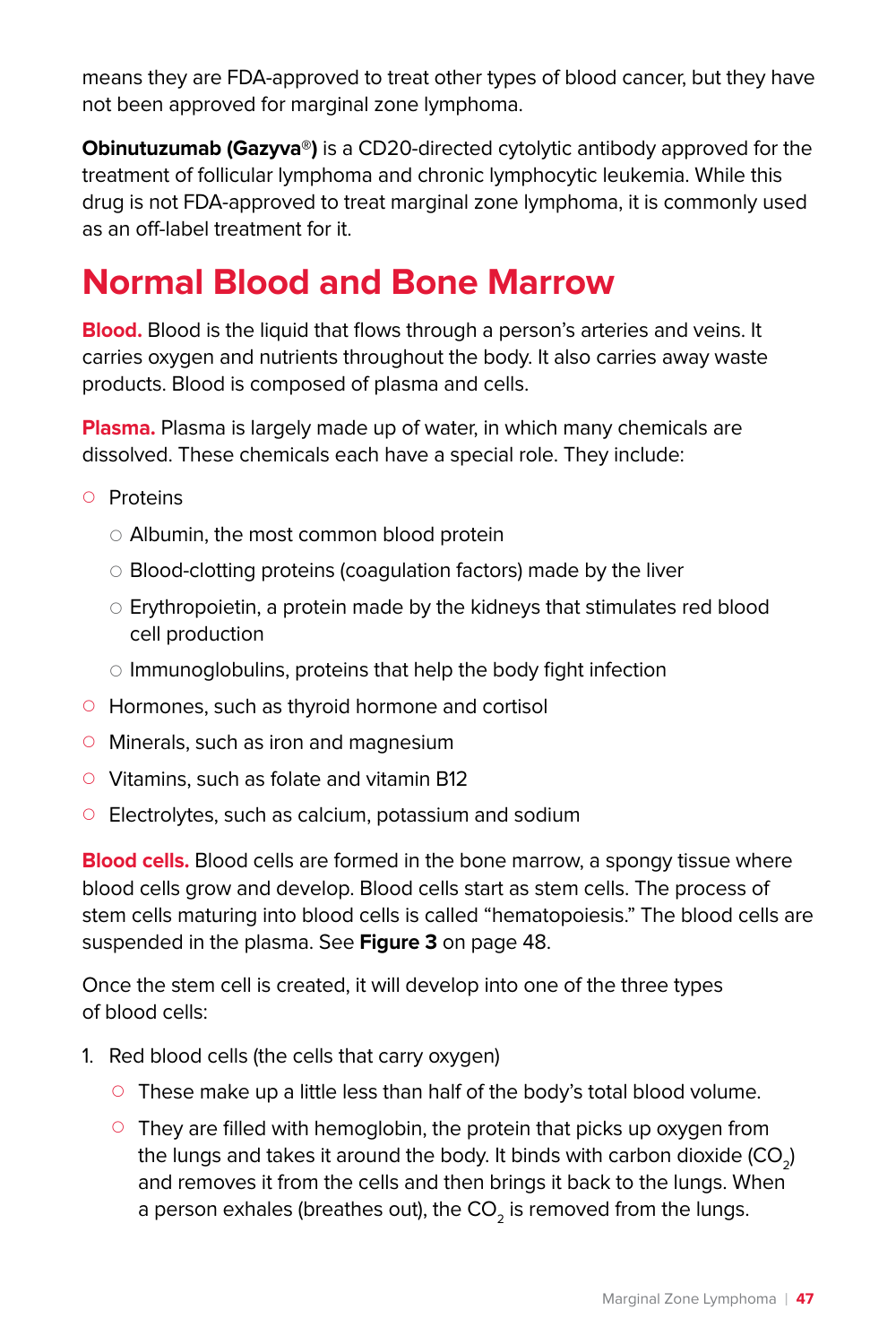- 2. Platelets (cells that help blood to clot)
	- $\circ$  These are small cells (one-tenth the size of red blood cells).
	- $\circ$  They help stop bleeding from an injury or cut.
	- $\circ$  They stick to the torn surface of the vessel, clump together and plug up the bleeding site. They form a clot with the help of proteins, such as fibrin, and electrolytes, such as calcium.
- 3. White blood cells (WBCs). These are the cells that fight infections. They include:
	- $\circ$  Neutrophils and monocytes. These cells, called "phagocytes," ingest and destroy bacteria and fungi. Unlike red blood cells and platelets, neutrophils and monocytes can leave the bloodstream and enter tissues to attack invading organisms and fight off infection.
	- $\circ$  Eosinophils and basophils. These WBCs respond to allergens or parasites.
	- $\circ$  Lymphocytes. These WBCs, found mostly in the lymph nodes, spleen and lymphatic channels, are a key part of the immune system. Some enter the bloodstream. There are three major types of lymphocytes:
		- $\circ$  T lymphocytes (T cells)
		- $\circ$  B lymphocytes (B cells)
		- { Natural killer cells (NK cells)

#### **Figure 3. Blood Cell & Lymphocyte Development**

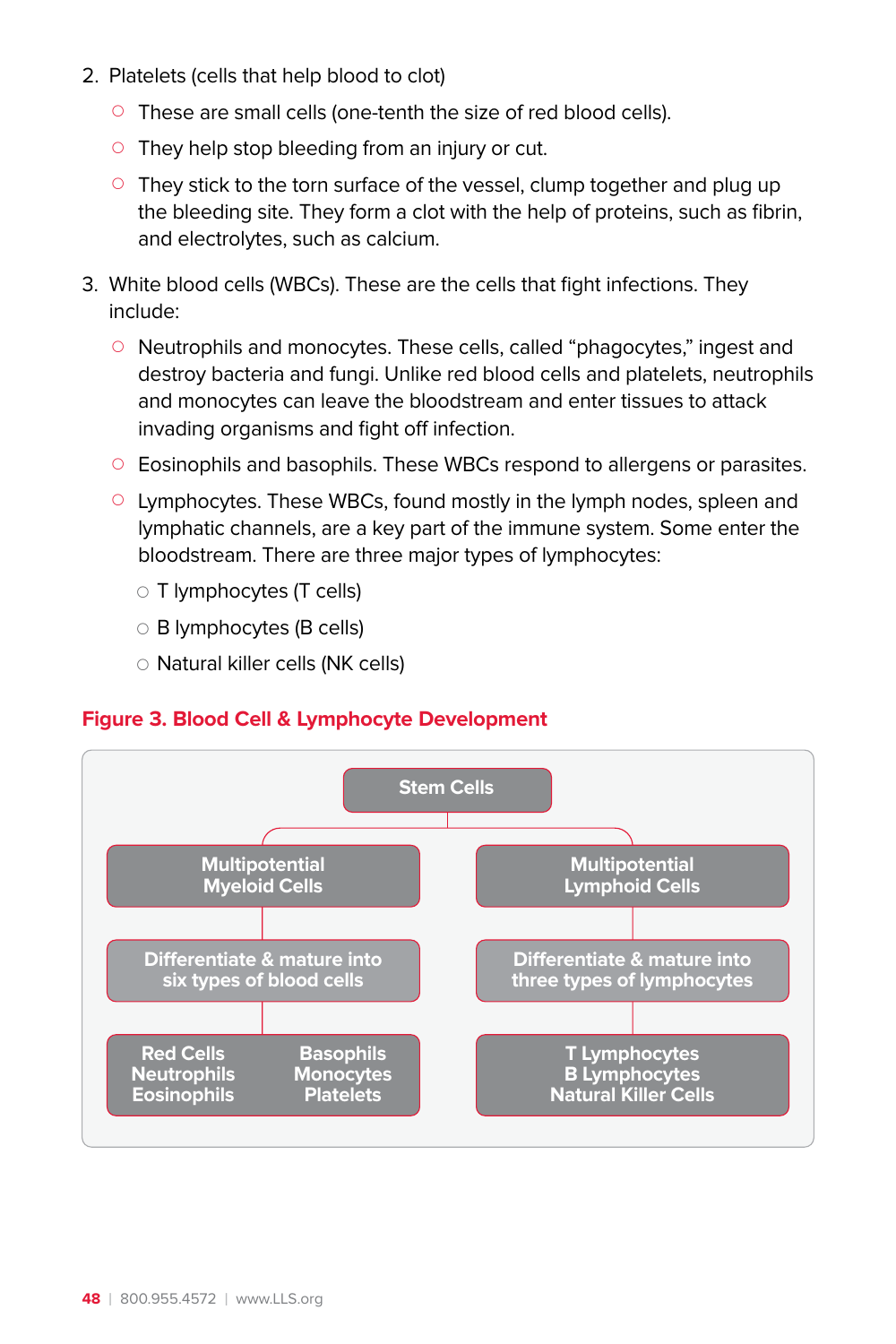**Bone Marrow.** In healthy people, stem cells in the bone marrow produce new blood cells continuously. When blood cells are fully developed, they enter the bloodstream as blood passes through the marrow and then circulate throughout the body.

In babies, all bones have active marrow. By the time a person reaches young adulthood, the bones of the hands, feet, arms and legs no longer have blood-forming marrow. In adults, marrow is only found in the spine (vertebrae), hip and shoulder bones, ribs, breastbone and skull.

Hematopoietic stem cells are found in the marrow. These stem cells are important because they can be used for transplants. Some stem cells enter the bloodstream and circulate. Doctors know how to stimulate the growth of these cells in the marrow and make them migrate into the bloodstream. Then a special technique called "apheresis" is used to separate them from the circulating blood so they can be collected and stored. Stem cells from the placenta and the umbilical cord of a newborn infant can also be harvested and used for future transplantation.

## **The Lymphatic System**

The bone marrow is really two organs in one. It is (1) the organ that forms blood cells, and (2) the organ that forms lymphocytes, which make up part of the immune system.

The marrow bone produces three main types of lymphocytes. They are:

- $\circ$  B lymphocytes (B cells), which make antibodies in response to foreign antigens, especially microbes
- $\circ$  T lymphocytes (T cells), which mature in the thymus. The T lymphocytes have several functions, including assisting B lymphocytes to make antibodies against invading bacteria, viruses or other microbes. The antibody attaches to the microbe, making it possible for other white blood cells to recognize the antibody and pull it into the cell (ingest it) along with its attached microbe. The white blood cell then kills and ingests the microbe.
- $\circ$  Natural killer (NK) cells, which have granules (small particles) with enzymes that can kill tumor cells or cells infected with a virus.

The lymphocytes circulate through channels called "lymphatics," which connect the lymph nodes to each other throughout the body. The lymphatic channels collect into large ducts that empty into blood vessels. Lymphocytes enter the blood via these ducts. Most lymphocytes are found in the lymph nodes and other parts of the lymphatic system, such as the skin, spleen, tonsils and adenoids, intestinal lining, and (in young people) the thymus.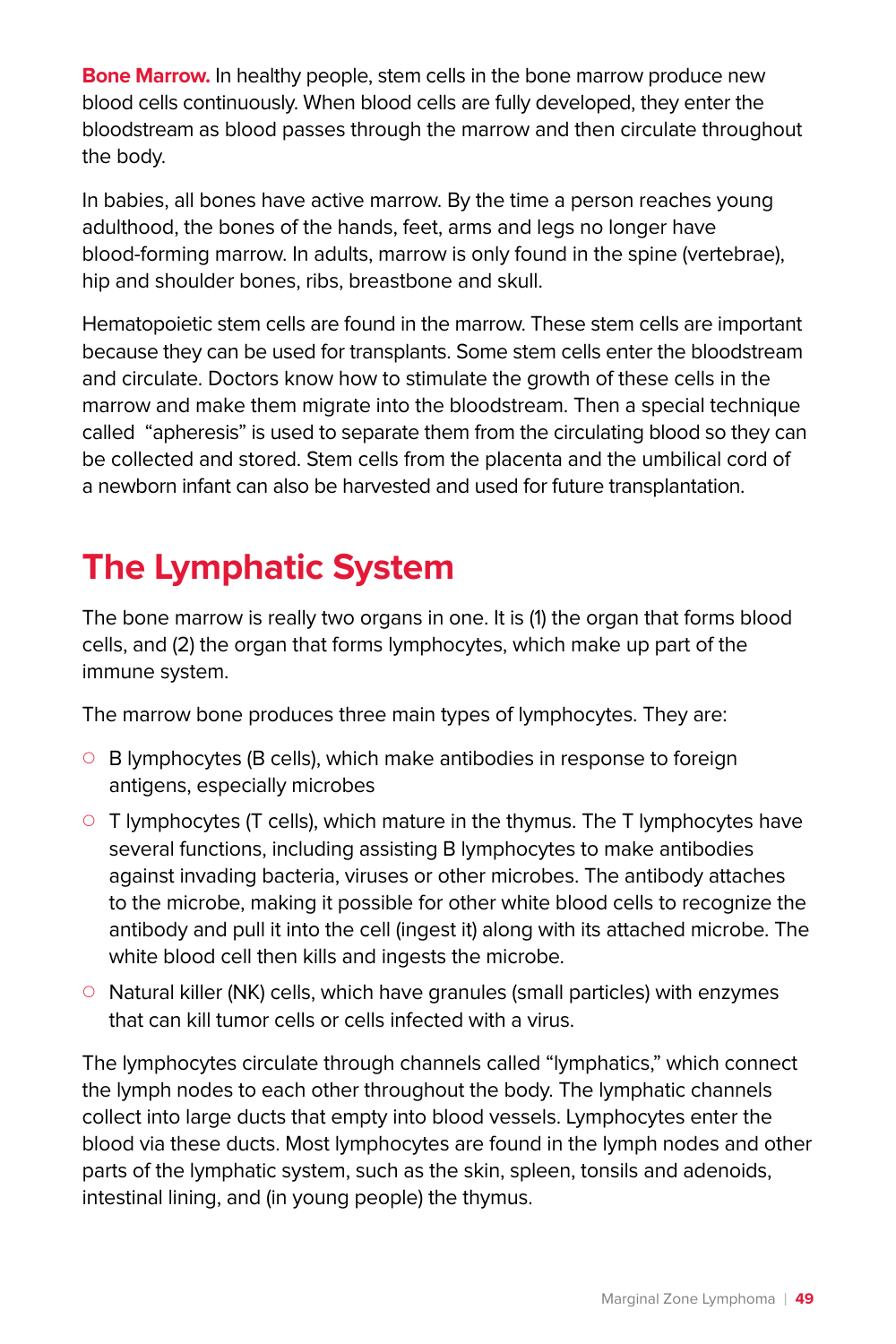## **Resources and Information**

LLS offers free information and services to patients and families affected by blood cancers. This section of the booklet lists various resources available to you. Use this information to learn more, to ask questions and to make the most of the knowledge and skills of the members of your healthcare team.

#### **For Help and Information**

**Consult With an Information Specialist.** Information Specialists are highly trained oncology social workers, nurses and health educators. They offer up-to-date disease, treatment and support information. Language services (interpreting and translation) are available. Please contact our Information Specialists or visit our website for more information.

- $\circ$  Call: (800) 955-4572 (Monday through Friday, from 9 am to 9 pm ET)
- Email and Live Chat: www.LLS.org/InformationSpecialists

**Clinical Trial Support Center.** Research is ongoing to develop new treatment options for patients. LLS offers help for patients and caregivers in understanding, identifying and accessing clinical trials. When appropriate, patients and caregivers can work with Clinical Trial Nurse Navigators who will help find a clinical trial according to their needs and personally assist them throughout the entire clinical trial process. Visit www.LLS.org/CTSC for more information.

**One-on-One Nutrition Consultations.** Access free one-on-one nutrition consultations provided by a registered dietitian with experience in oncology nutrition. Dietitians assist callers with information about healthy eating strategies, side effect management and survivorship nutrition. They also provide additional nutrition resources. Please visit www.LLS.org/nutrition to schedule a consultation or for more information.

**Free Information Booklets.** LLS offers free education and support booklets that can be either read online or ordered. Please visit www.LLS.org/booklets for more information.

**Telephone/Web Education Programs.** LLS offers free telephone/Web and video education programs for patients, caregivers and healthcare professionals. Please visit www.LLS.org/programs for more information.

**Financial Assistance.** LLS offers financial assistance to individuals with blood cancer. Please visit www.LLS.org/finances for more information.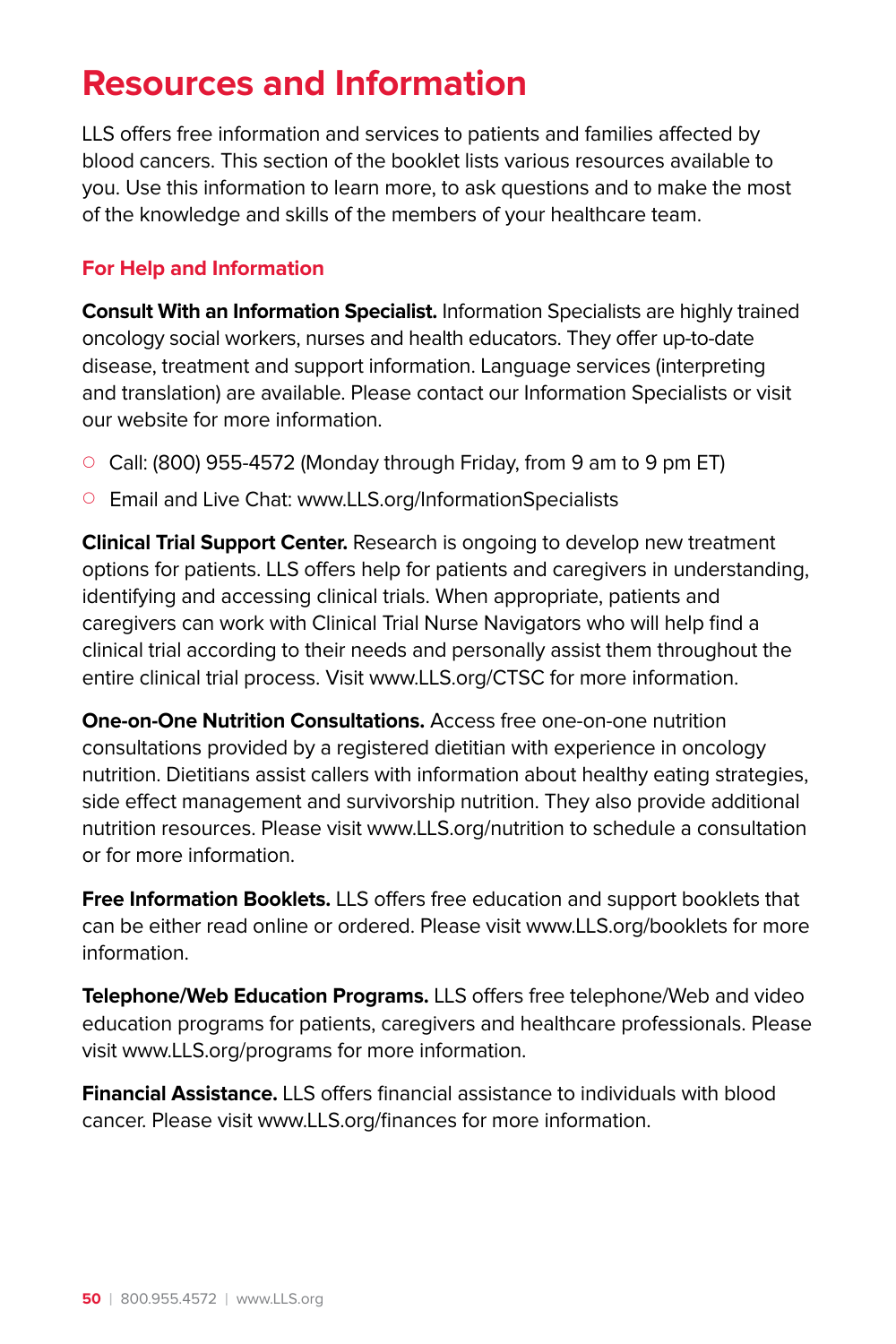**Co-Pay Assistance Program.** LLS offers insurance premium and medication co-pay assistance for eligible patients. Please call or visit our website for more information.

- $\circ$  Call: (877) 557-2672
- Visit: www.LLS.org/copay

#### **Free Mobile Apps**

- { LLS Health Manager™ Helps you track side effects, medication, food and hydration, questions for your doctor, and more. Visit www.LLS.org/HealthManager to download for free.
- { LLS Coloring For Kids™ Allows children (and adults) to express their creativity and offers activities to help them learn about blood cancer and its treatment. Visit www.LLS.org/ColoringApp to download for free.

**Podcast**. The Bloodline with LLS is here to remind you that after a diagnosis comes hope. Listen in as patients, caregivers, advocates, doctors and other healthcare professionals discuss diagnosis, treatment options, quality-of-life concerns, treatment side effects, doctor-patient communication and other important survivorship topics. Visit www.LLS.org/TheBloodline for more information and to subscribe.

**Suggested Reading**. LLS provides a list of selected books recommended for patients, caregivers, children and teens. Visit www.LLS.org/SuggestedReading to find out more.

**Continuing Education.** LLS offers free continuing education programs for healthcare professionals. Please visit www.LLS.org/ProfessionalEd for more information.

#### **Community Resources and Networking**

**LLS Community.** The one-stop virtual meeting place for talking with other patients and receiving the latest blood cancer resources and information. Share your experiences with other patients and caregivers and get personalized support from trained LLS staff. Please visit www.LLS.org/community to join.

**Weekly Online Chats.** Moderated online chats can provide support and help cancer patients reach out and share information. Please visit www.LLS.org/chat to join.

**LLS Chapters**. LLS offers community support and services in the United States and Canada, including the Patti Robinson Kaufmann First Connection Program (a peer-to-peer support program), local support groups and other great resources. For more information about these programs or to contact the nearest chapter, please call or visit our website.

- $\circ$  Call: (800) 955-4572
- Visit: www.LLS.org/ChapterFind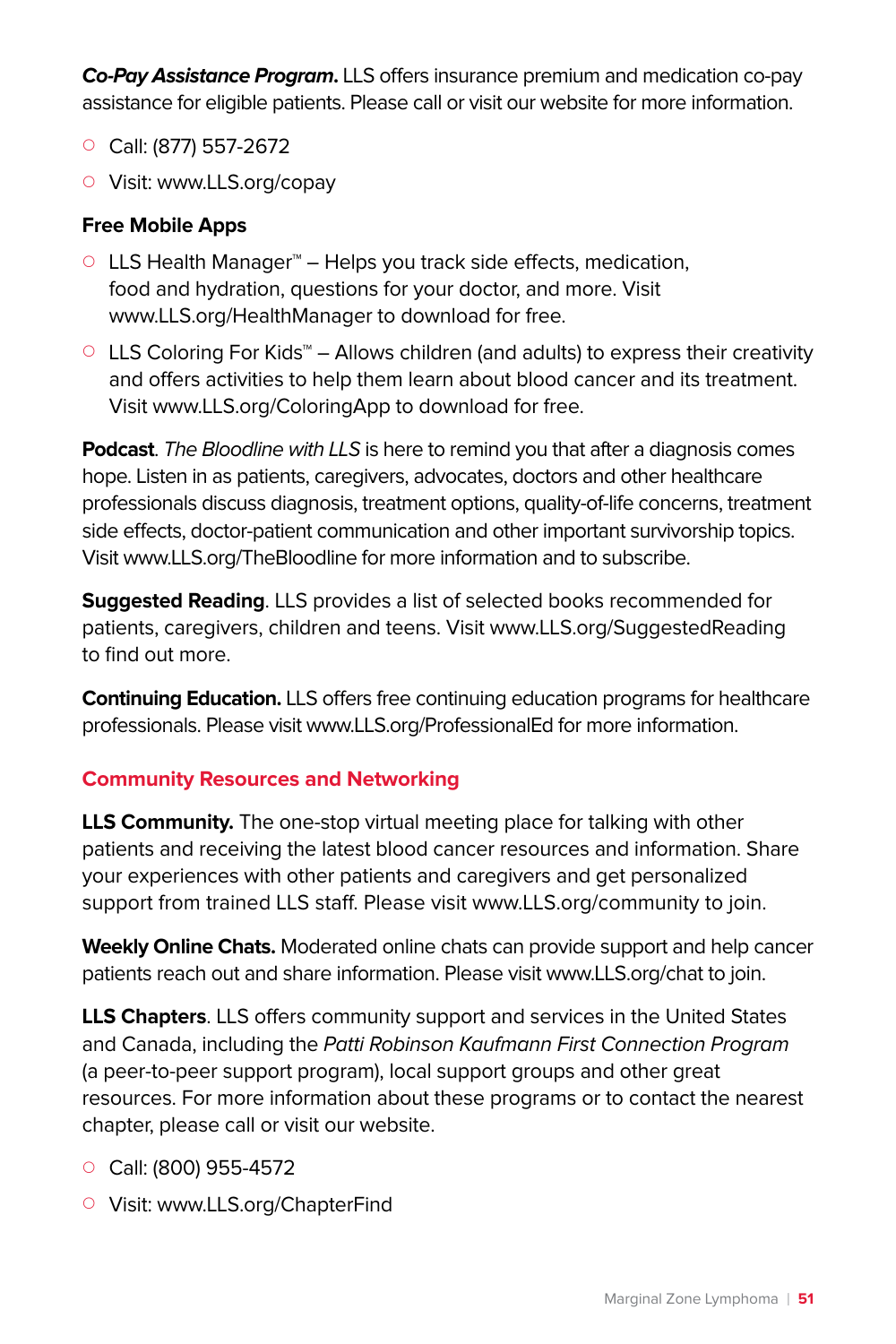**Other Helpful Organizations.** LLS offers an extensive list of resources for patients and families. There are resources that provide help with financial assistance, counseling, transportation, patient care and other needs. For more information, please visit www.LLS.org/ResourceDirectory to obtain our directory.

**Advocacy.** The LLS Office of Public Policy (OPP) engages volunteers in advocating for policies and laws that encourage the development of new treatments and improve access to quality medical care. Please call or visit our website for more information.

- $\circ$  Call: (800) 955-4572
- Visit: www.LLS.org/advocacy

#### **Additional Help for Specific Populations**

**Información en español (LLS Information in Spanish).** Please visit www.LLS.org/espanol for more information.

**Language Services.** Let members of your healthcare team know if you need translation or interpreting services because English is not your native language, or if you need other assistance, such as a sign language interpreter. Often these services are free.

**Information for Veterans.** Veterans who were exposed to Agent Orange while serving in Vietnam may be able to get help from the United States Department of Veterans Affairs. For more information, please call the VA or visit the webpage.

- $\circ$  Call: (800) 749-8387
- Visit: www.publichealth.va.gov/exposures/AgentOrange

**World Trade Center (WTC) Survivors.** People involved in the aftermath of the 9/11 attacks who were subsequently diagnosed with a blood cancer may be eligible for help from the World Trade Center (WTC) Health Program. People eligible for help include:

- { Responders
- $\circ$  Workers and volunteers who helped with rescue, recovery and cleanup at the WTC-related sites in New York City (NYC)
- $\circ$  Survivors who were either in the NYC disaster area, or who lived, worked or were in school in the area
- $\circ$  Responders to the Pentagon and the Shanksville, PA, crashes

For more information, please call the WTC Health Program or visit their webpage.

- $\circ$  Call: (888) 982-4748
- Visit: www.cdc.gov/wtc/fag.html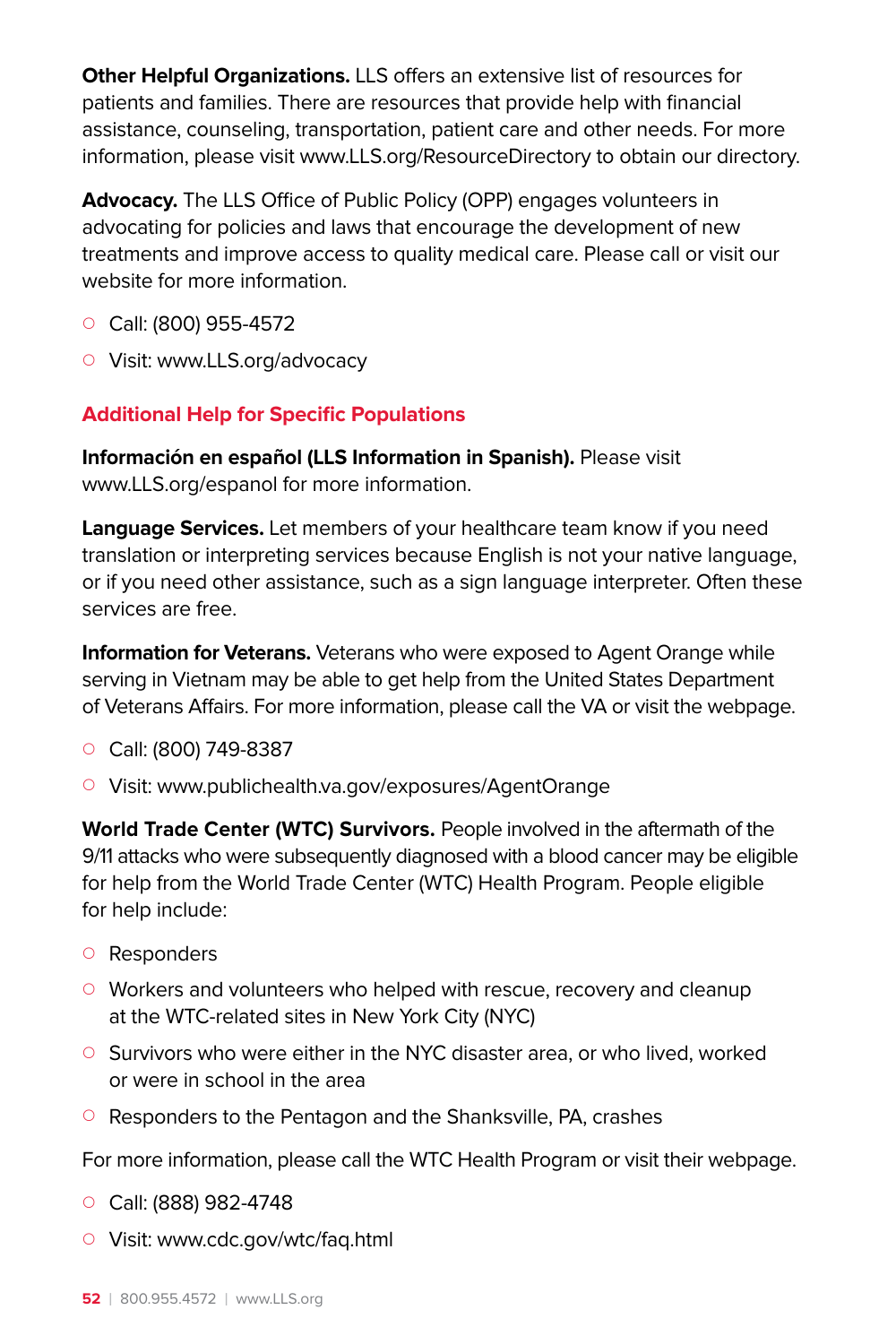**People Suffering from Depression.** Treating depression has benefits for cancer patients. Seek medical advice if your mood does not improve over time, for example, if you feel depressed every day for a 2-week period. For more information, please call the National Institute of Mental Health (NIMH) or visit their website.

- $\circ$  Call: (866) 615-6464
- { Visit: www.nimh.nih.gov and enter "depression" in the search box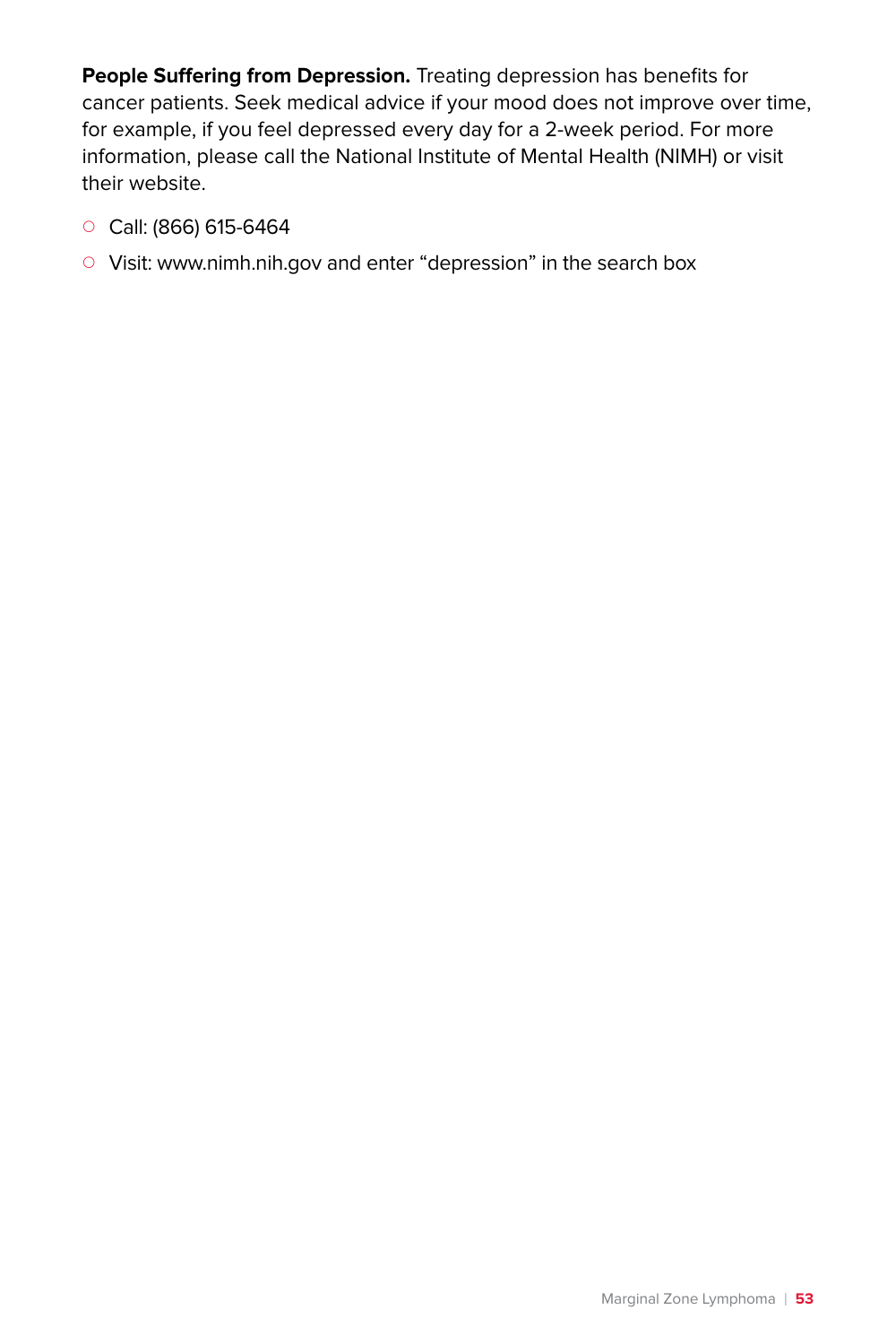## **Health Terms**

**Aggressive Lymphoma.** Lymphoma that grows and spreads quickly and typically causes severe symptoms.

**Alkylating Agent.** A type of cancer drug that interferes with the DNA in cancer cells and inhibits their growth.

**Allogeneic Stem Cell Transplantation.** A treatment that uses stem cells from a healthy donor to restore a patient's bone marrow that is damaged or diseased after receiving high doses of chemotherapy and/ or radiation therapy. **See the free LLS book Blood and Marrow Stem Cell Transplantation.**

**Anemia.** A condition in which the number of red blood cells is below normal, reducing the blood's ability to carry oxygen. Severe anemia can cause a pale complexion, weakness, fatigue and shortness of breath.

**Antigen.** Any substance that causes the body to make an immune response against that substance. Antigens include toxins, bacteria and viruses. Cancer cells also have antigens on them that can cause an immune response.

**Autologous Stem Cell Transplantation.** A treatment in which stem cells are removed from a patient, stored and then returned to the patient's body after intensive cancer treatment. **See the free LLS book Blood and Marrow Stem Cell Transplantation.**

**Biopsy.** A procedure to remove a sample of cells or tissue from the body for examination by a pathologist. The pathologist may examine the sample under a microscope or perform other tests on the cells or tissue.

**Blood Cells.** There are three major types of blood cells: 1) red blood cells that carry oxygen; 2) white blood cells that fight infections; and 3) platelets that help stop bleeding.

**Bone Marrow.** The spongy tissue in the hollow, central cavity of bones where blood cells form.

**Bone Marrow Aspiration.** A procedure in which a liquid sample of bone marrow is removed for examination. The sample is usually taken from the patient's hip bone, using a special needle, after a medication is given to numb the area. Bone marrow aspiration and bone marrow biopsy can be done in a doctor's office or in a hospital and are usually done at the same visit.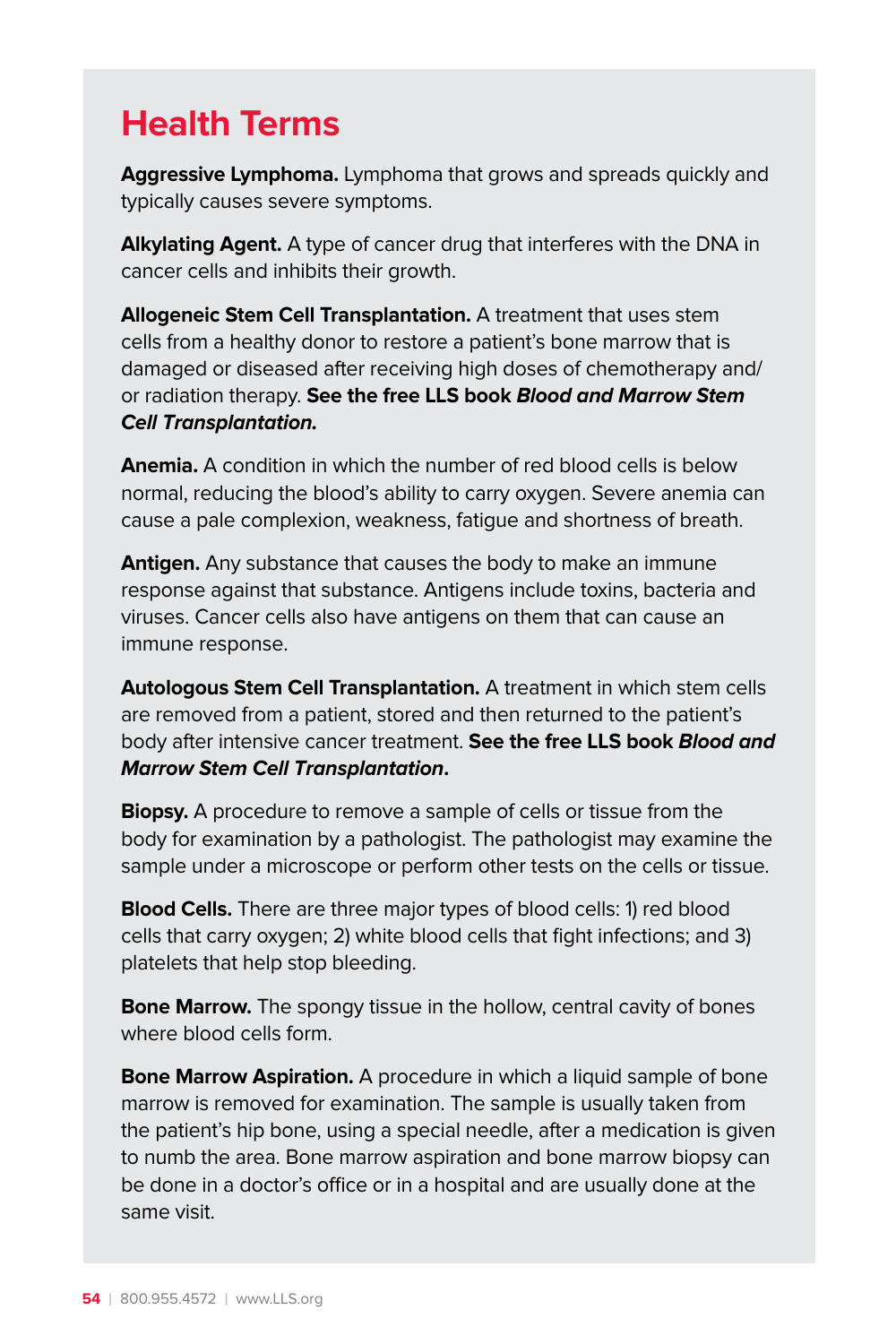**Bone Marrow Biopsy.** A procedure in which a sample of bone containing bone marrow is removed for examination. The sample is usually taken from the hip bone, using a special hollow needle, after medication is given to numb the skin and tissue in that area. Bone marrow aspiration and bone marrow biopsy can be done in a doctor's office or in a hospital and are usually done at the same visit.

**Complete Blood Count (CBC).** A laboratory test that measures the number of red blood cells, white blood cells and platelets in the blood. It also measures the amount of hemoglobin (the substance in the blood that carries oxygen) and the hematocrit (the amount of whole blood that is made up of red blood cells).

**Computed Tomography (CT) Scan.** A procedure in which a series of x-ray images is processed with a computer to create 3-dimensional (3-D) views of tissues and organs in the body.

**DNA.** Abbreviation for deoxyribonucleic acid, the molecules inside cells that carry genetic information. DNA is passed to new cells during the process of cell division. A change or mutation in the DNA can lead to cell death, changes in the cell function and, in some cases, cancer.

**Extranodal.** Refers to an area or organ outside of the lymph nodes.

**FDA.** The abbreviation used to refer to the United States Food and Drug Administration. The FDA is responsible for assuring the safety, effectiveness and security of drugs, medical devices and the nation's food supply.

**First-Line Therapy.** The first treatment given for a disease.

**Follicular Lymphoma.** A type of B-cell non-Hodgkin lymphoma that is usually slow-growing. The abnormal B cells usually grow in clumps called "follicles" inside the lymph nodes.

**Hematopathologist.** A doctor who has special training in identifying blood diseases by examining blood, bone marrow, lymph and other tissue samples under a microscope and performing tests to determine if the blood cells are normal or not.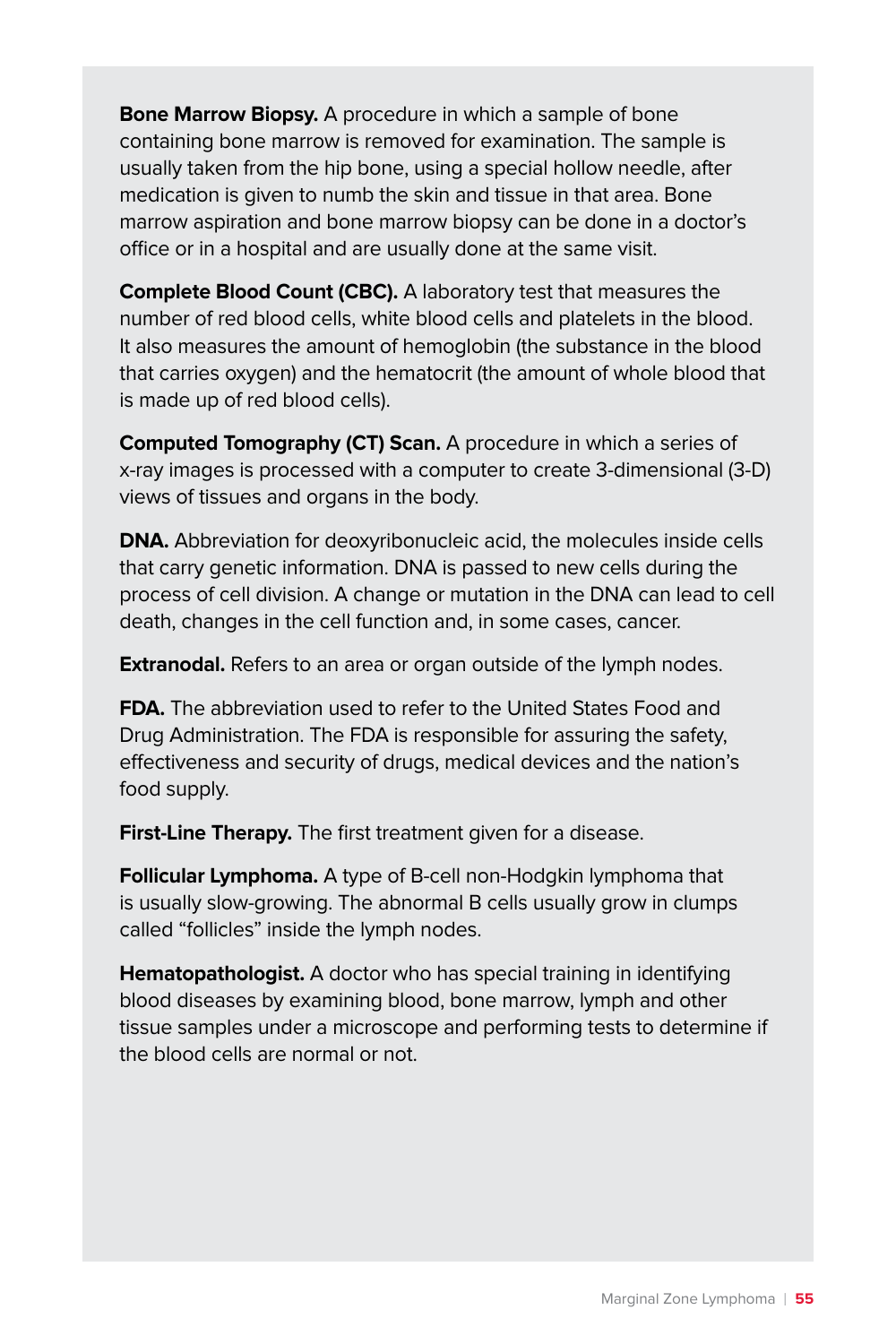**Hepatitis.** Disease of the liver causing inflammation. Viruses called hepatitis A, hepatitis B and hepatitis C are the most common causes of the disease. Hepatitis B and hepatitis C can cause cirrhosis (scarring of the liver), liver failure and liver cancer. Symptoms of hepatitis include an enlarged liver, fever, nausea, vomiting, abdominal pain and dark urine.

**H. pylori.** Bacteria that causes inflammation and ulcers in the stomach or small intestine. People with H. pylori infections may be more likely to develop cancer in the stomach including mucosa-associated lymphoid tissue (MALT) lymphoma.

**Imaging Test.** A test that makes images (pictures) of areas inside the body. Imaging tests use different forms of energy, such as x-rays, radio waves and ultrasound. They may be used to help diagnose cancer, plan treatment or find out how well treatment is working.

**Immune System.** A complex network of cells, tissues and organs that work together to defend the body against infections and other diseases.

**Immunophenotyping.** A laboratory test that detects the presence of markers, called "antigens," on white blood cells. Normal white blood cells have antigen patterns that are unique to specific cell types and stages of development. Abnormal cells seen in leukemias and lymphomas also have specific antigen patterns that can be used to identify them. This test can help diagnose specific types of leukemia and lymphoma.

**Immunotherapy.** A type of therapy that uses the body's immune system to destroy cancer cells.

**Indolent Lymphoma.** Lymphoma that typically grows and spreads slowly with few symptoms.

**Lymphatic System.** The tissue and organs that make, store and carry lymphocytes (a type of white blood cells) that fight infections and other diseases.

**Lymph Node.** A bean-sized structure that is part of the body's immune system. Lymph nodes are distributed throughout the body. They contain lymphocytes (a type of white blood cells) that help the body fight infections and other diseases. In patients with lymphoma and some types of lymphocytic leukemia, the cancerous lymphocytes multiply and cause the lymph nodes to become enlarged.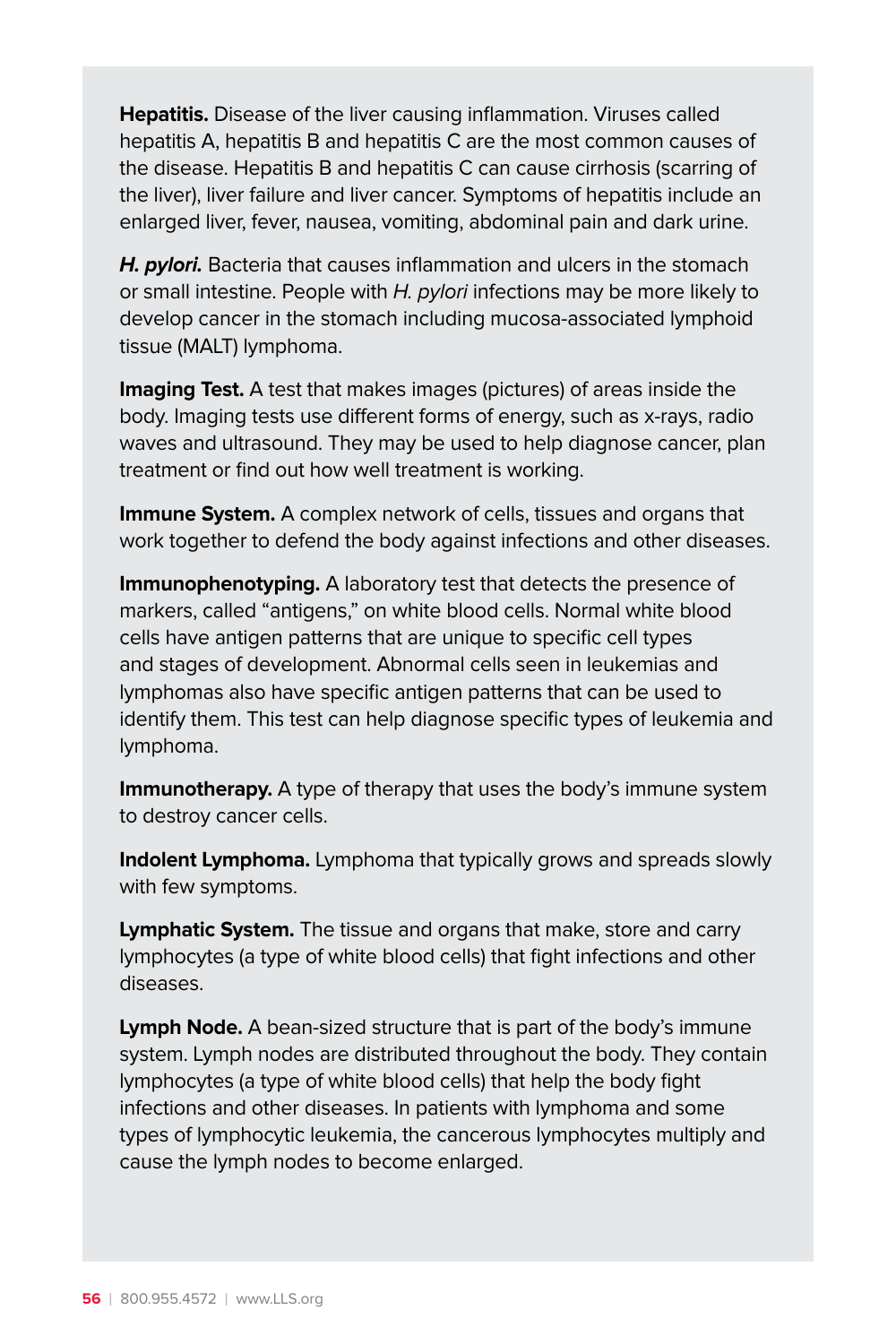**Lymphocyte.** A type of white blood cell that is essential to the body's immune system. There are three major types of lymphocytes: B lymphocytes (B cells), which produce antibodies to help combat infectious agents like bacteria, viruses and fungi; T lymphocytes (T cells), which have several functions, including assisting B lymphocytes to make antibodies; and natural killer (NK) cells, which can attack virus-infected cells or tumor cells.

**Malignant.** Cancerous. Malignant cells can spread throughout the body and invade other tissues.

**Monoclonal Antibody.** A type of synthetic protein that can bind to substances in the body, including cancer cells. Monoclonal antibodies are used in cancer treatment to target cancer cells; they can be used alone or modified and attached to chemotherapy drugs.

**Mucosa.** The moist tissue that lines certain parts inside the body, including the nose, mouth, lungs, digestive tract and urinary tract. Glands in the mucosa make mucus (thick, slippery fluid).

**Mucosa-Associated Lymphoid Tissue (MALT) Lymphoma.** A type of marginal zone lymphoma that occurs outside the lymph nodes in mucosal tissue in areas such as the stomach, small intestine, salivary gland, lungs, thyroid and the area around the eyes.

**Off-Label.** The legal use of a prescription drug to treat a disease when it has not been approved by the FDA for that disease.

**Oncologist.** A doctor who has special training in diagnosing and treating cancer.

**Pathologist.** A doctor who has special training in identifying diseases by examining cells and tissue samples under a microscope.

**Positron Emission Tomography (PET) Scan.** A procedure in which a small amount of radioactive glucose (sugar) is injected into a vein, and then a scanner is used to create detailed computerized pictures of areas where the glucose is being absorbed in the body. Cancer cells appear brighter in the pictures because they absorb more glucose than normal cells do. This helps locate cancer cells in the body.

**Proton Pump Inhibitor.** Medication that works by reducing the amount of acid made in the stomach.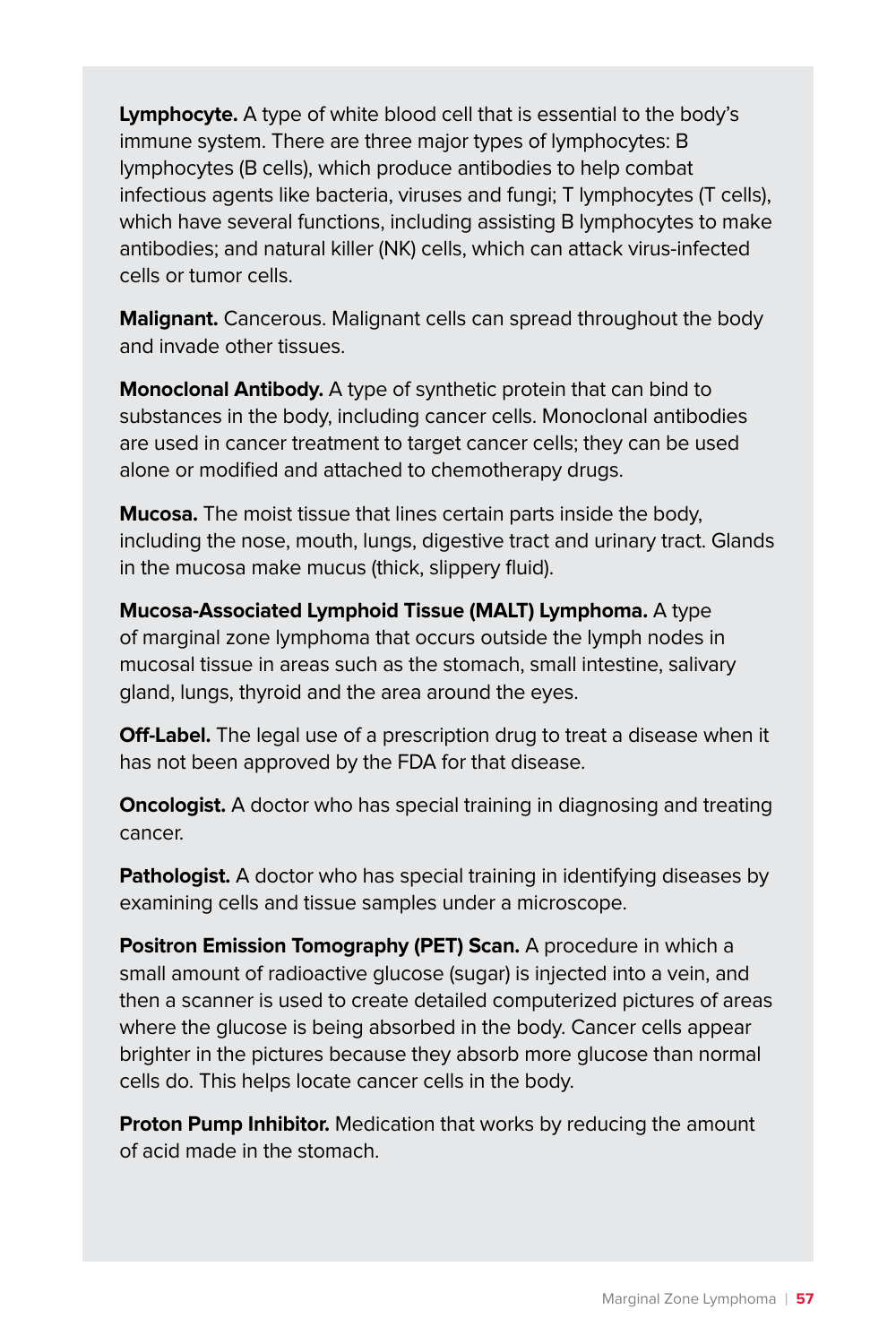**Radiation Therapy.** The use of x-rays and other forms of radiation to kill cancer cells and shrink tumors.

**Refractory.** The term used to describe a disease that does not go into remission or improve substantially after treatment.

**Relapse.** The return of a disease after a period of improvement.

**Second-Line Therapy.** Treatment that is given when the first treatment does not work or stops working.

**Spleen.** An organ that is part of the lymphatic system. It is located above the stomach and under the ribs on the left side. The spleen makes lymphocytes, filters the blood, stores blood cells and destroys old blood cells.

**Splenomegaly.** An enlarged spleen.

**Staging.** The use of exams and tests to determine if and how far a cancer has spread throughout the body. Staging provides important information for treatment planning.

**Stem Cell Transplantation.** See Allogeneic Stem Cell Transplantation and Autologous Stem Cell Transplantation.

**Systemic Therapy.** Treatment with drugs that travel through the bloodstream to reach cells all over the body.

**Thrombocytopenia.** A condition in which the number of platelets in the blood is below normal.

**Upper Endoscopy.** A procedure using an endoscope to examine the upper digestive system. An endoscope is a thin, tube-like instrument with a light and a lens for viewing. In an upper endoscopy, the doctor guides the endoscope through the mouth and down into the esophagus and stomach.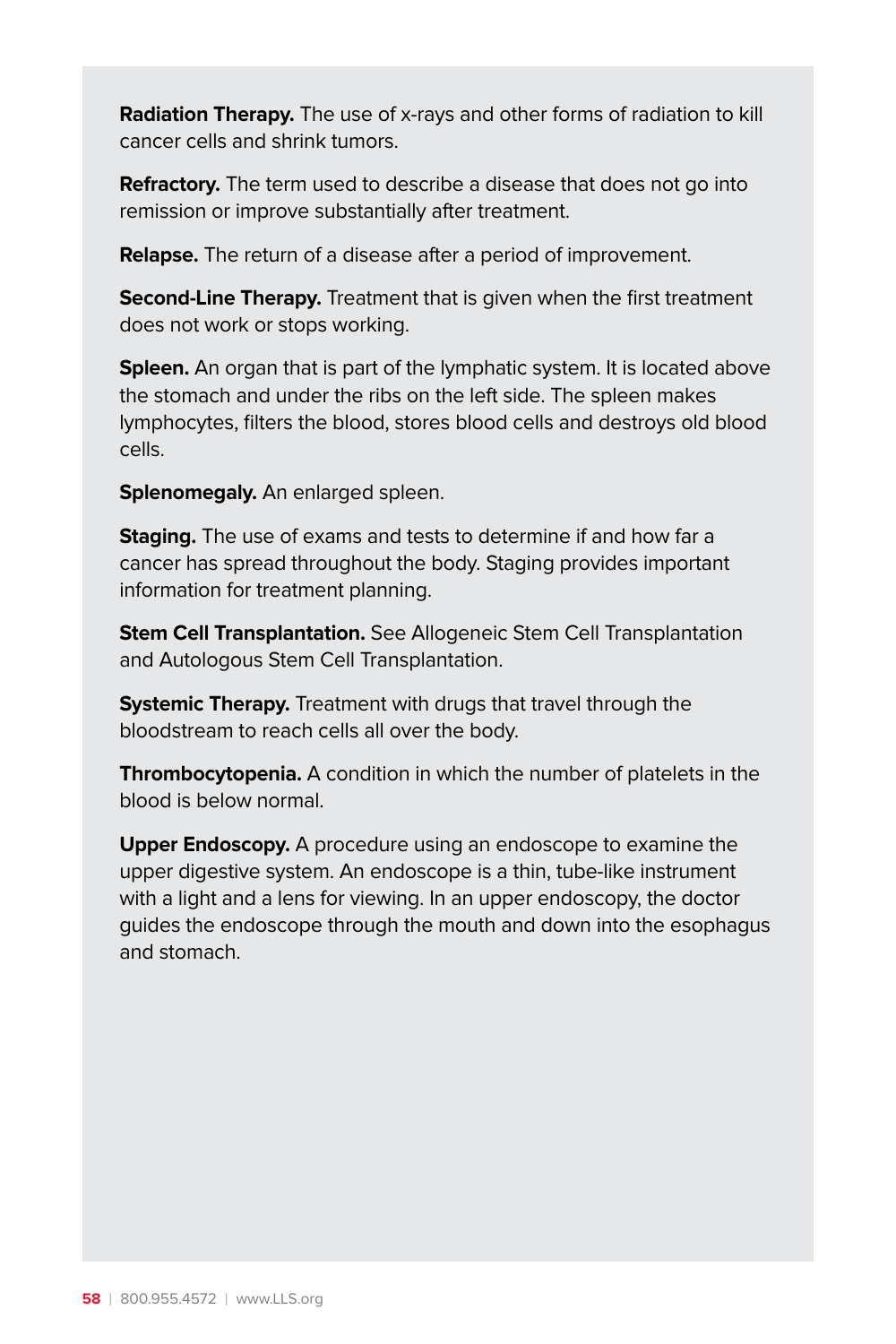## **References**

Broccoli A, Zinzani PL. How do we sequence therapy for marginal zone lymphomas? Hematology. American Society of Hematology. Education Program. 2020;(1):295-305.

Cerhan JR, Habermann TM. Epidemiology of marginal zone lymphoma. Annals of Lymphoma. 2021;5:1.

Freedman AS, Aster JC, Friedberg JW. Splenic marginal zone lymphoma. UpToDate. www.uptodate.com/contents/splenic-marginal-zone-lymphoma. Updated August 20, 2021. Accessed September 8, 2021.

Freedman AS, Friedberg JW, Aster JC. Nodal marginal zone lymphoma. UpToDate. www.uptodate.com/contents/nodal-marginal-zone-lymphoma. Updated May 25, 2021. Accessed September 7, 2021.

Freedman AS, Friedberg JW, Ng AK. Treatment of extranodal marginal zone lymphoma of mucosa associated lymphoid tissue (MALT lymphoma). UpToDate. https://www.uptodate.com/contents/treatment-of-extranodal-marginal-zonelymphoma-of-mucosa-associated-lymphoid-tissue-malt-lymphoma. Updated August 6, 2021. Accessed September 8, 2021.

Miller PG, Sperling AS, Gibson CJ, et al. 2021. A deep molecular response of splenic marginal zone lymphoma to front-line checkpoint blockade. Haematologica. 106(2):651-654.

National Comprehensive Cancer Network (NCCN). NCCN Clinical Practice Guidelines in Oncology (NCCN Guidelines). B-Cell Lymphomas Version 3.2022. April 25, 2022. https://www.nccn.org/professionals/physician\_gls/pdf/b-cell.pdf. Accessed April 27, 2022.

PDQ Adult Treatment Editorial Board. PDQ adult non-Hodgkin lymphoma treatment. Bethesda, MD: National Cancer Institute. Updated May 18, 2021. https://www.cancer. gov/types/lymphoma/hp/adult-nhl-treatment-pdq. Accessed September 3, 2021.

Robinson JE, Greiner TC, Bouska AC, et al. Identification of a splenic marginal zone lymphoma signature: preliminary findings with diagnostic potential. Frontiers in Oncology. 2020;10:640.

Rosand CB, Valla K, Flowers CR, et al. Effective management strategies for patients with marginal zone lymphoma. Future Oncology. 2018;14(12):1214-1222.

Shah H, Stevens D, Seymour J, et al. Incorporating novel targeted and immunotherapeutic agents in the treatment of B-cell lymphomas. American Society of Clinical Oncology Educational Book. 2021;(Mar)41:1-18. doi:10.1200/EDBK\_320117.

Zucca E, Arcaini L, Buske C, et al. Marginal zone lymphomas: ESMO Clinical Practice Guidelines for diagnosis, treatment and follow-up. Annals of Oncology. 2020;31(1):17-29.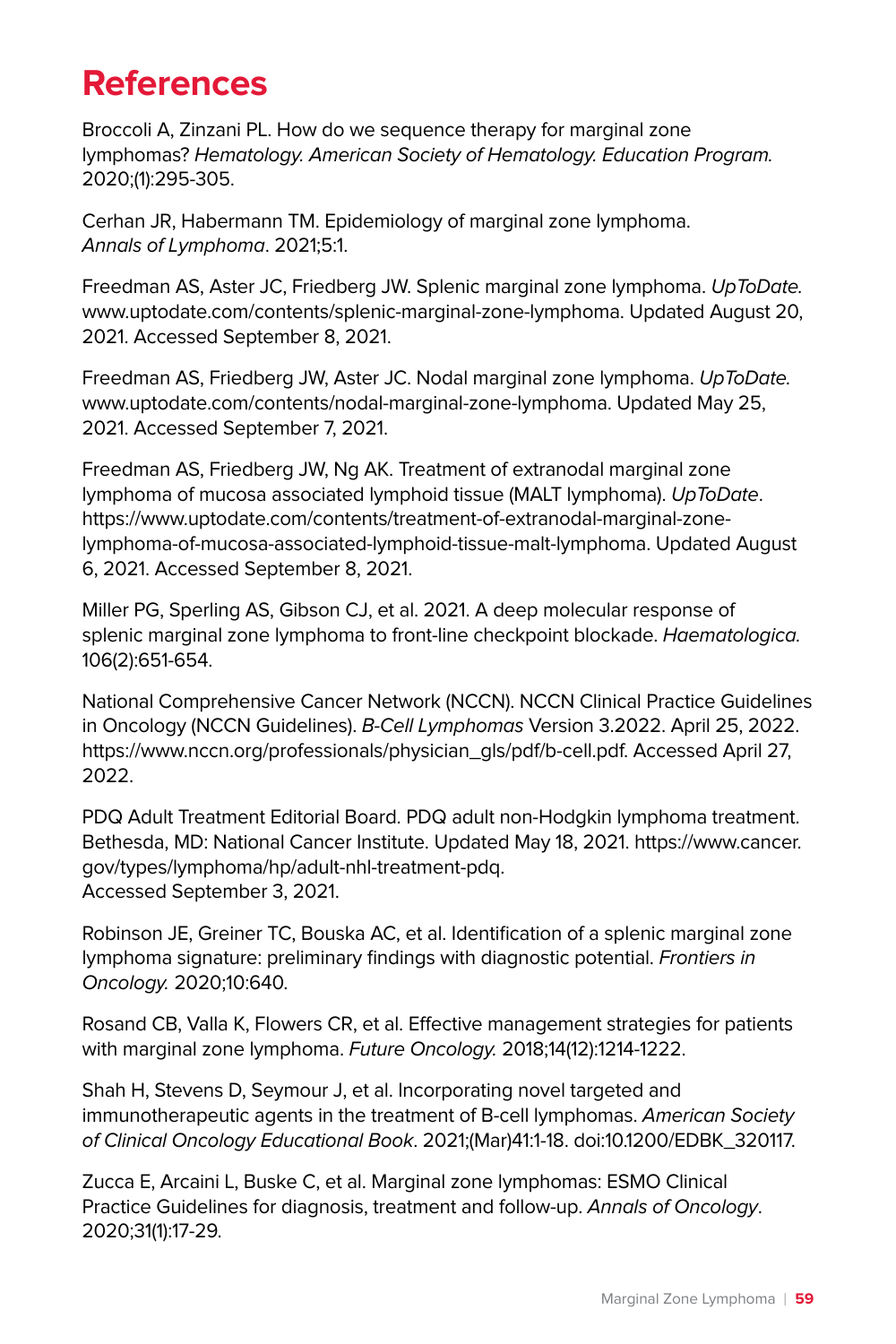## **NOTES**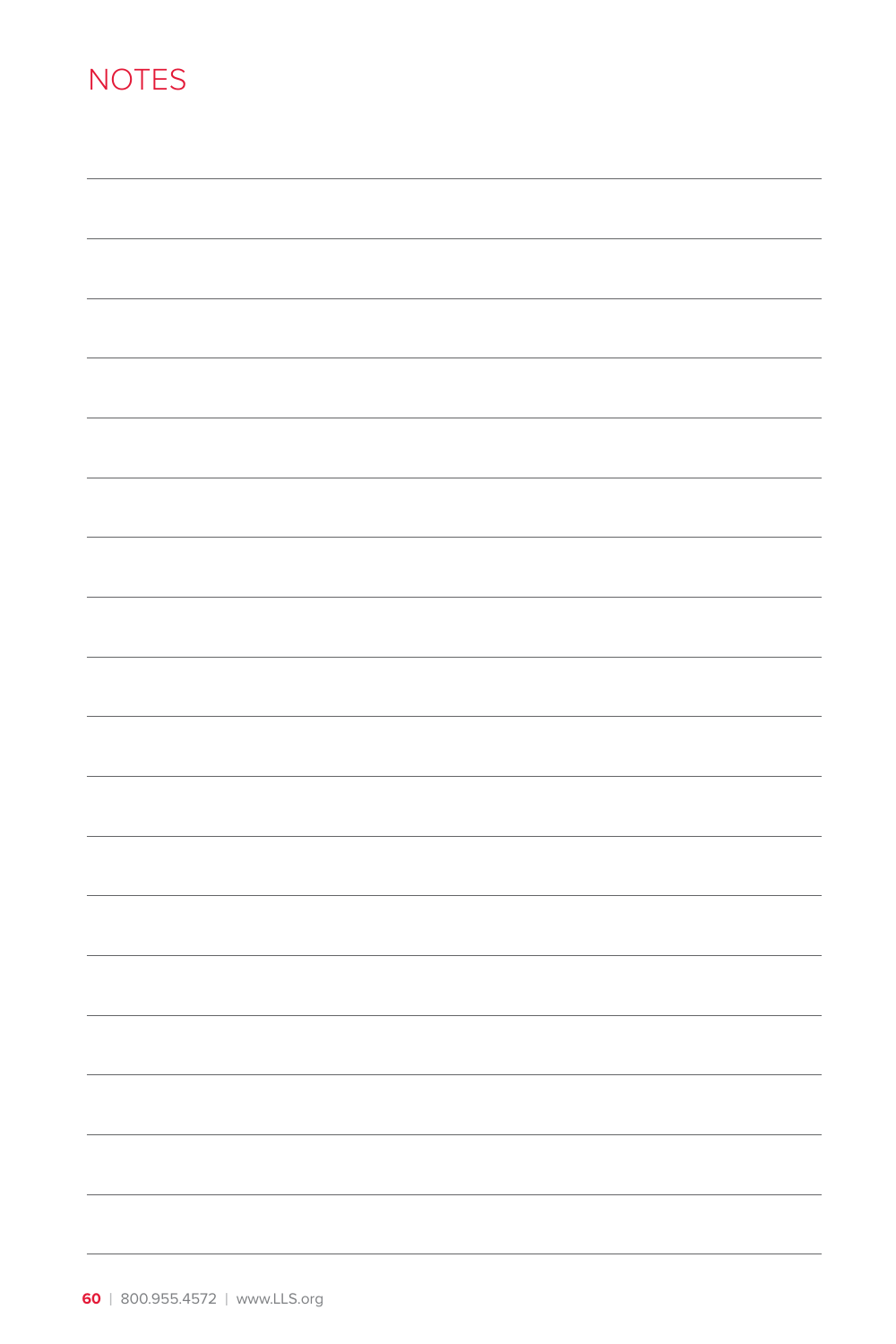

Marginal Zone Lymphoma I **61**

# Get support. Reach out to our **INFORMATION SPECIALISTS**

**The Leukemia & Lymphoma Society team consists of highly trained oncology social workers, nurses and health educators who are available by phone Monday through Friday, 9 a.m. to 9 p.m. (ET).**

- Get one-on-one personalized support and information about blood cancers
- Know the questions to ask your doctor
- Discuss financial resources
- Receive individualized clinical-trial searches

**Contact us at 800-955-4572 or www.LLS.org/ InformationSpecialists**

(Language interpreters can be requested)